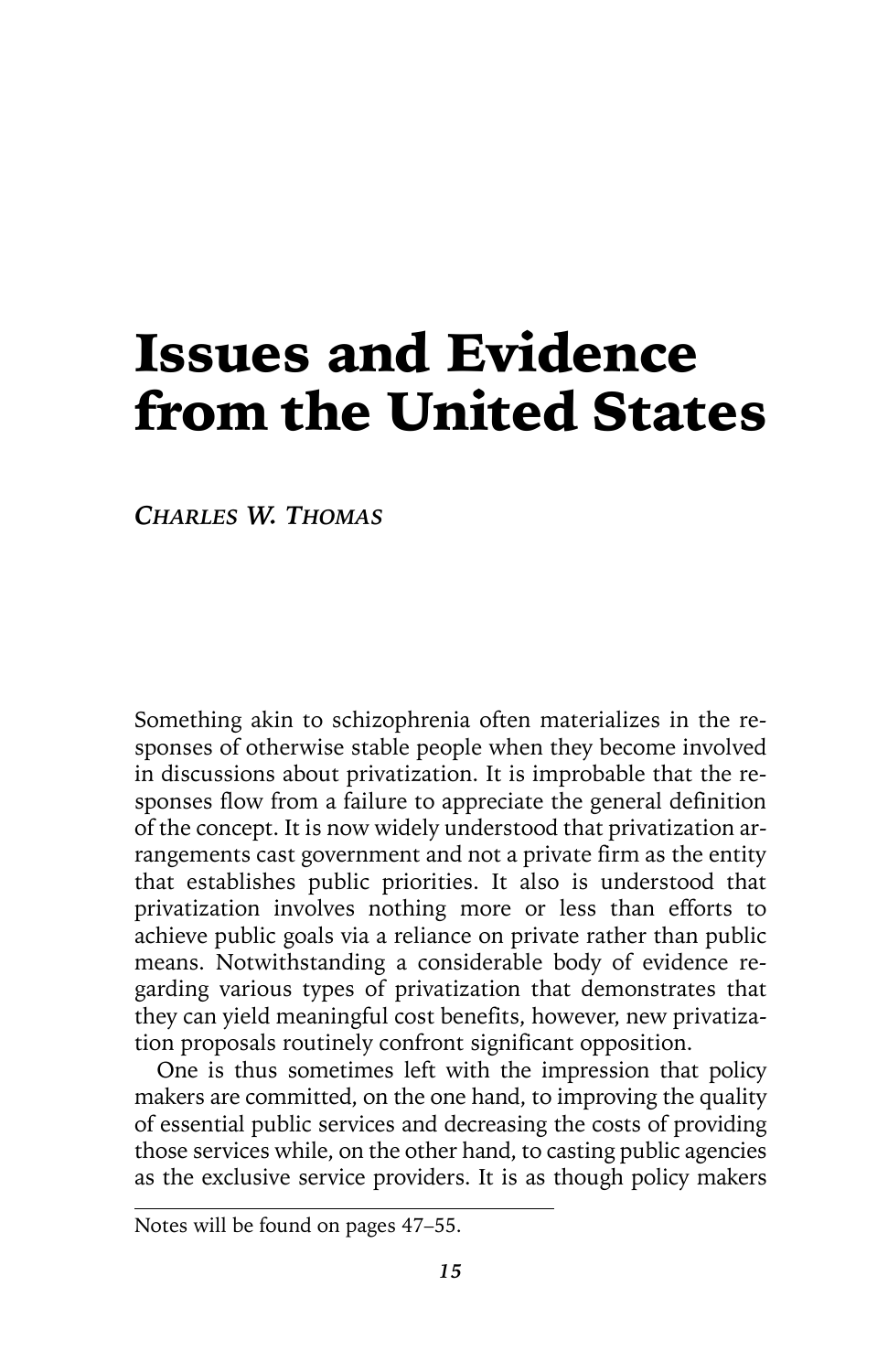either consciously ignore or are oblivious to the very real potential for conflict between these two commitments. Still, simple logic makes it obvious that achieving the core goal of simultaneously enhancing service quality and controlling service delivery costs may recommend reliance on *either* public *or* private service providers. Put differently, it should be reasonable to assume that policy makers understand that there is nothing in sound economic theory or sound research evidence that supports the conclusion that public agencies are inherently either more or less efficient and effective service providers than private corporations.

Opposition to privatization is particularly, though not uniquely, strident when the possibility of privatizing secure adult correctional facilities is under consideration. To be sure, nobody would advance the contention that the historical record established by public agencies sets an exemplary performance standard. Still, the hypothesis that private corporations can operate jails and prisons in at least as competent a manner as do public agencies elicits much scepticism and sometimes overt hostility. Indeed, I learned long ago that to offer the pragmatic opinion that, first, a core obligation of elected officials and other government policy-makers ought to be the delivery of the best possible public services at the lowest possible cost and that, second, the public or private identity of alternative providers of services ought to be irrelevant is to invite extreme personal and professional criticism. For example, I have not yet fully recovered from being angrily and loudly described as "the academic whore of the capitalist privateers" by a privatization opponent when I advanced precisely this opinion during a meeting at which I had been invited to speak by the League of Women Voters in Virginia last year.

The critics, of course, do not constitute a homogeneous group; generally speaking, they fall into one of at least two categories. One category contains those who are public employees and many, though not all, of the organizations that represent them.<sup>1</sup> At least in the sizable portion of corrections that involves the management and operation of secure adult facilities (i.e., jails and prisons), these critics have enjoyed what amounts to a noncompetitive monopoly that they are committed to preserve. Too often, whether the preservation serves either the public interest or the interest of prisoners is transparently irrelevant to these critics; so, too, is any type of evidence that is contrary to their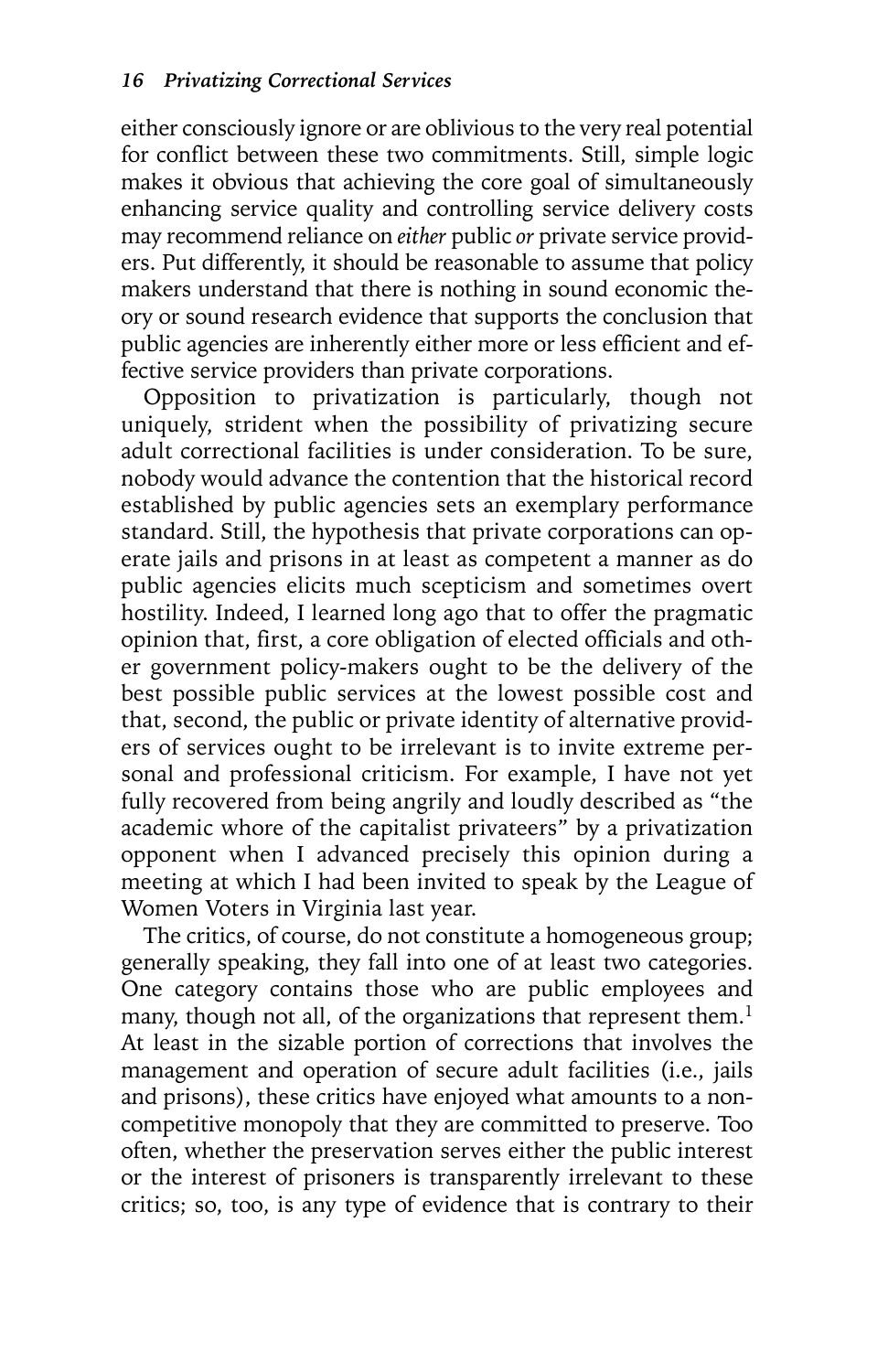narrow self-interest. Fortunately, only the most naive or politically fearful observer would fail to see through the smoke screen created by those who are committed to protecting the monopoly from which they—and sometimes they alone—benefit.

The second category contains people and organizations that offer equally sharp criticism but who do so for far loftier reasons. Their core contention is that it is ethically inappropriate to delegate the power to punish to a private entity whose exercise of such a power might be motivated in no small way by a desire to achieve a financial benefit.2

Most such critics understand, of course, that no existing or proposed correctional privatization initiative would permit any private firm to make decisions regarding who is to be confined, or about the duration and conditions of confinement. However, they still cling to the conviction that even the confinement of prisoners by a private firm on behalf of a jurisdiction that independently controls the fact, the conditions, and the duration of confinement is morally repugnant. Indeed, evidence of sound and professional correctional services having been provided by private firms has been insufficient to sway these critics. Their opposition is based on philosophical convictions that no body of evidence would modify. Although I do not concur with all of the conclusions of this set of privatization critics, I view them as people of principle who are to be respected. I also share their view that the darker side of profit motives must not be allowed to shape correctional policy.

This essay will be irrelevant to those who fairly can be assigned to either of these categories of critics. Whether caused by assessments of narrow self-interest or of principle, for them the debate ended before it began. Neither, I should hasten to emphasize, will it be of much relevance for their counterparts on the opposite end of the continuum who are equally persuaded that pairing words like efficient and effective with a word like government automatically creates an oxymoron. For them support for substantially all forms of privatization is both automatic and uncritical.

Between these polar extremes is, I believe, the majority of people whose interest is in having government provide virtually all essential public services in whatever manner can be shown to be the most cost effective.3 Their judgment necessarily will be shaped more by evidence than by narrow self-interest or philosophical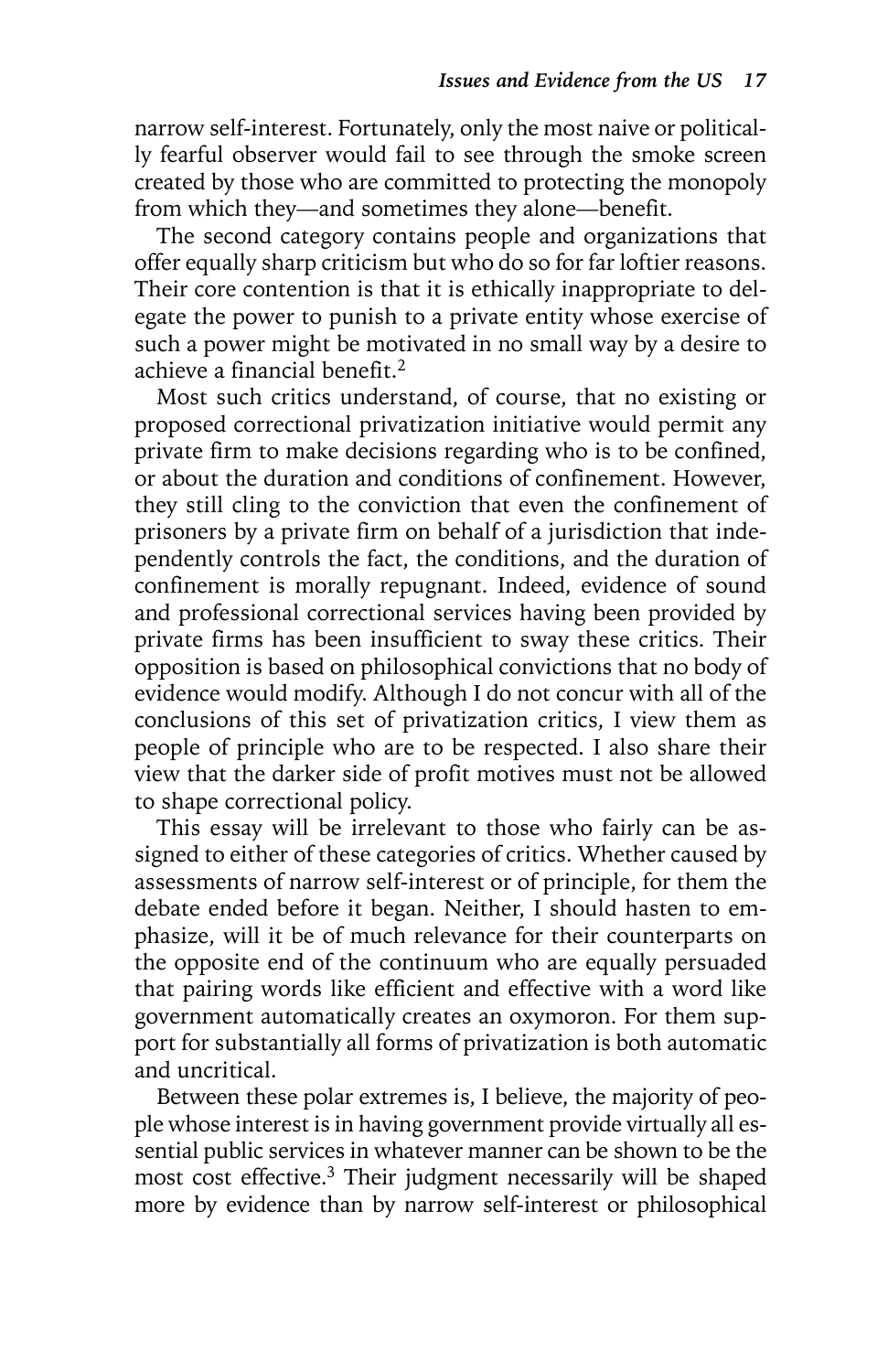predisposition. They, reasonably in my view, will dismiss any claim that privatization is somehow intrinsically either inferior or superior to traditional methods of delivering correctional services. Their concerns are largely pragmatic ones. Thus, it is hoped that they will benefit from this effort to provide an overview of the key issues that define the parameters of the debate about correctional privatization and this discussion of what the weight of the available research evidence tells us about those issues.

Because the lion's share of both the evidence and my experience is linked to the American experience, the bulk of the analysis will be based on what has transpired in the United States. Where possible, however, relevant information regarding correctional privatization elsewhere will be taken into account.

# Identifying the core issues

There are countless specific issues that those who implement privatization plans are obliged to address. The following list is not exhaustive, but it does provide important illustrations of those issues.

- What type of procurement method best matches the goals of a privatization plan (e.g., a request for bids, a request for proposals, a request for qualifications, etc.)?
- Should public agencies be authorized to submit proposals and, if so, how can one meet the obligation to guarantee that competition between public and private entities will be fair?
- What are the reasonable minimum requirements that all vendors should be obliged to satisfy as a precondition to their being considered for a contract award?
- What weights should one assign to the various elements of proposals vendors submit for evaluation (e.g., construction cost, facility design, operating cost, and program elements of proposals)?
- Should design and construction elements of a project be handled separately as opposed to selecting an integrated design-finance-construct-management approach?
- What should be the source of project financing (e.g., a onetime legislative appropriation, general obligation bonds, a tax-exempt alternative to general obligation bonds, etc.)?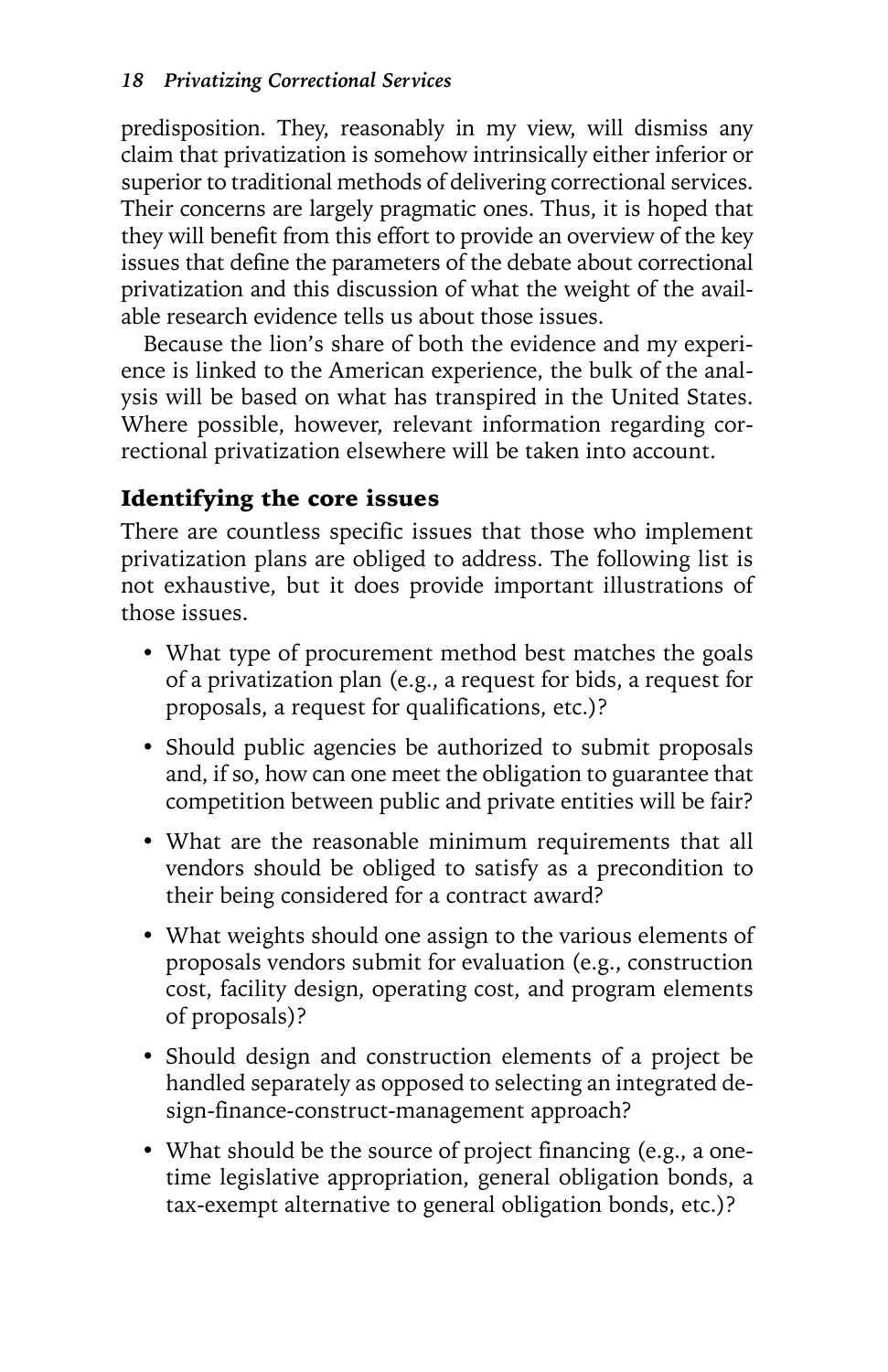- Should titles to privatized facilities be held by the contracting governmental agencies or private management firms?
- What should be the base term of a management contract?
- Should it be possible to renew or extend a management contract without a requirement for competition between alternative service providers and, if so, what should be the term of the renewal or extension?
- What regulatory standards should one apply to privately managed facilities?
- Should compliance with third-party standards (e.g., the American Correctional Association, the National Commission on Correctional Health Care, etc.) be required?
- What types of performance bonds or performance penalties should one require from or impose on private management firms?
- How should one handle the desire to oblige independent contractors to indemnify and hold harmless the contracting agencies and their officials, employees, and agents?
- Once a contract has been awarded and services are being delivered, by what means should one assure full compliance with contract terms and conditions by an independent contractor (e.g. self audits, periodic inspections by contracting agency personnel, periodic inspections by independent persons or groups, full-time contract compliance monitors, etc.)?

Important as these and other specific issues are to the success of privatization initiatives, they are not the core issues that have shaped the debate about correctional privatization. They are essentially technical questions that must be addressed satisfactorily only by governmental entities that have elected to award facility management contracts. Instead, the parameters of the often-heated privatization debate have been set by a smaller number of questions that, unless answered positively, would preclude privatization altogether, would recommend against it, or would limit its scope on quite matter-of-fact policy grounds. Those questions certainly include the following: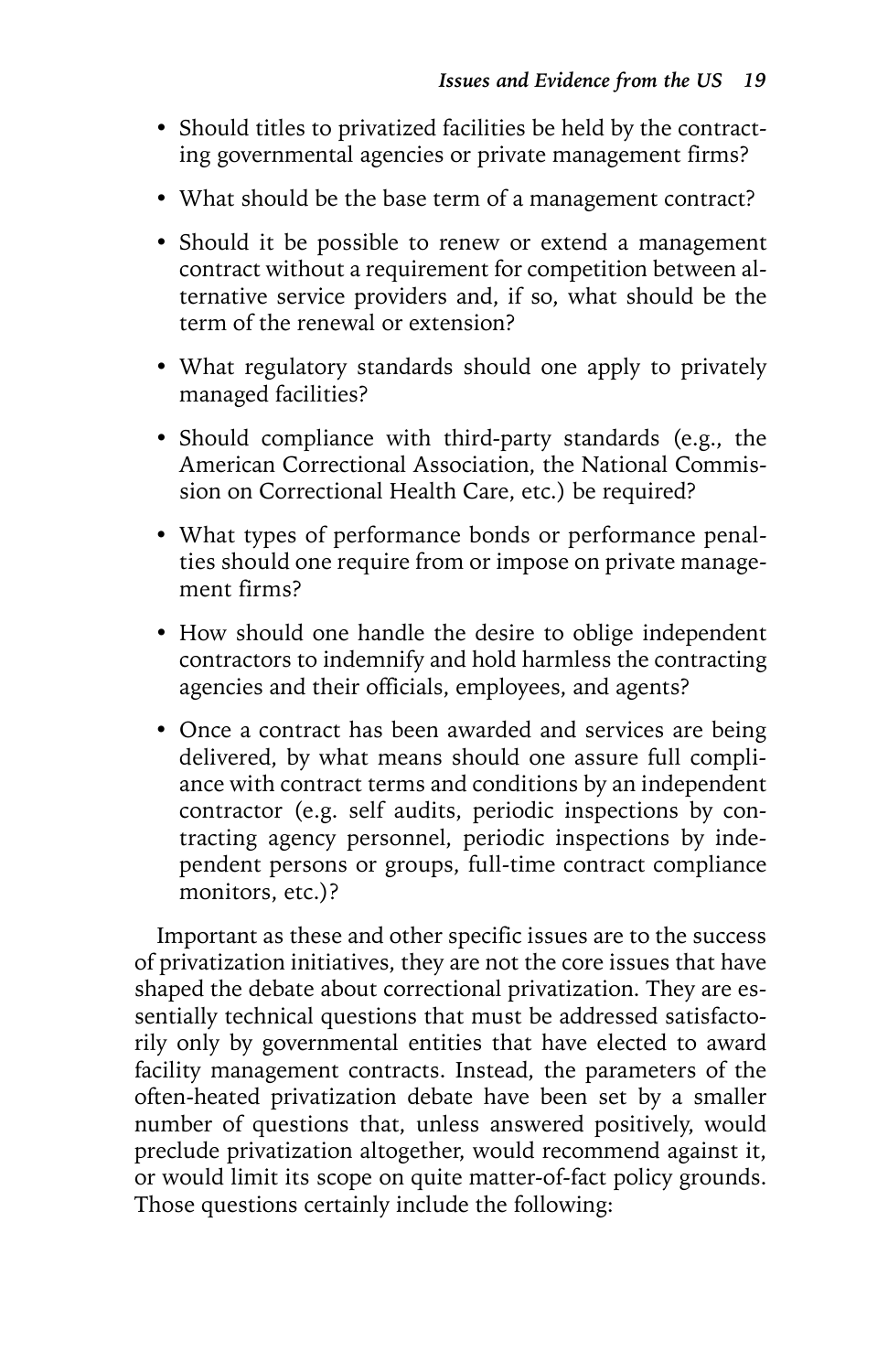*As a matter of law, is it possible for government to contract with a pri*vate entity for the management and operation of a jail or prison? At least when the debate began in the early 1980s in the United States, privatization opponents often argued that any full-scale management contracts would be declared to be unlawful on constitutional grounds. Privatization proponents argued that there were no constitutional problems that were not subject to resolution.

*Will any jurisdictions be prepared to take the potentially consequential risks that would necessarily be associated with awarding initial facility management contracts without which there could be no concrete tests of the potential benefits of correctional privatization?* Privatization opponents reasoned that few or no jurisdictions would explore private alternatives or, if isolated experiments were pursued, that the evidence would come from such atypical facilities as to have no persuasive value. Privatization proponents could do little more than cross their fingers and hope that the pressures confronting at least some jurisdictions would encourage meaningful tests of their theory.

*Is there tangible evidence that contracting with a private entity for the management and operation of a jail or a prison can yield cost savings?* Privatization opponents continue to argue that private firms cannot possibly provide the full array of essential services at a cost below government agency costs and remain profitable. From the very beginning of the debate privatization proponents contended that the private sector could provide all essential services at a cost significantly below government agency costs and still achieve acceptable levels of profitability.

*Is there tangible evidence that contracting with a private entity for the management and operation of a jail or a prison can yield correctional services the quality of which is at least equal to those government agencies provide?* Privatization opponents argue that the private sector lacks both the expertise and the motivation necessary to the providing of high caliber correctional services. Privatization proponents claim that private firms can deliver a full range of correctional services at a quality level which is at least equal to what government agencies provide.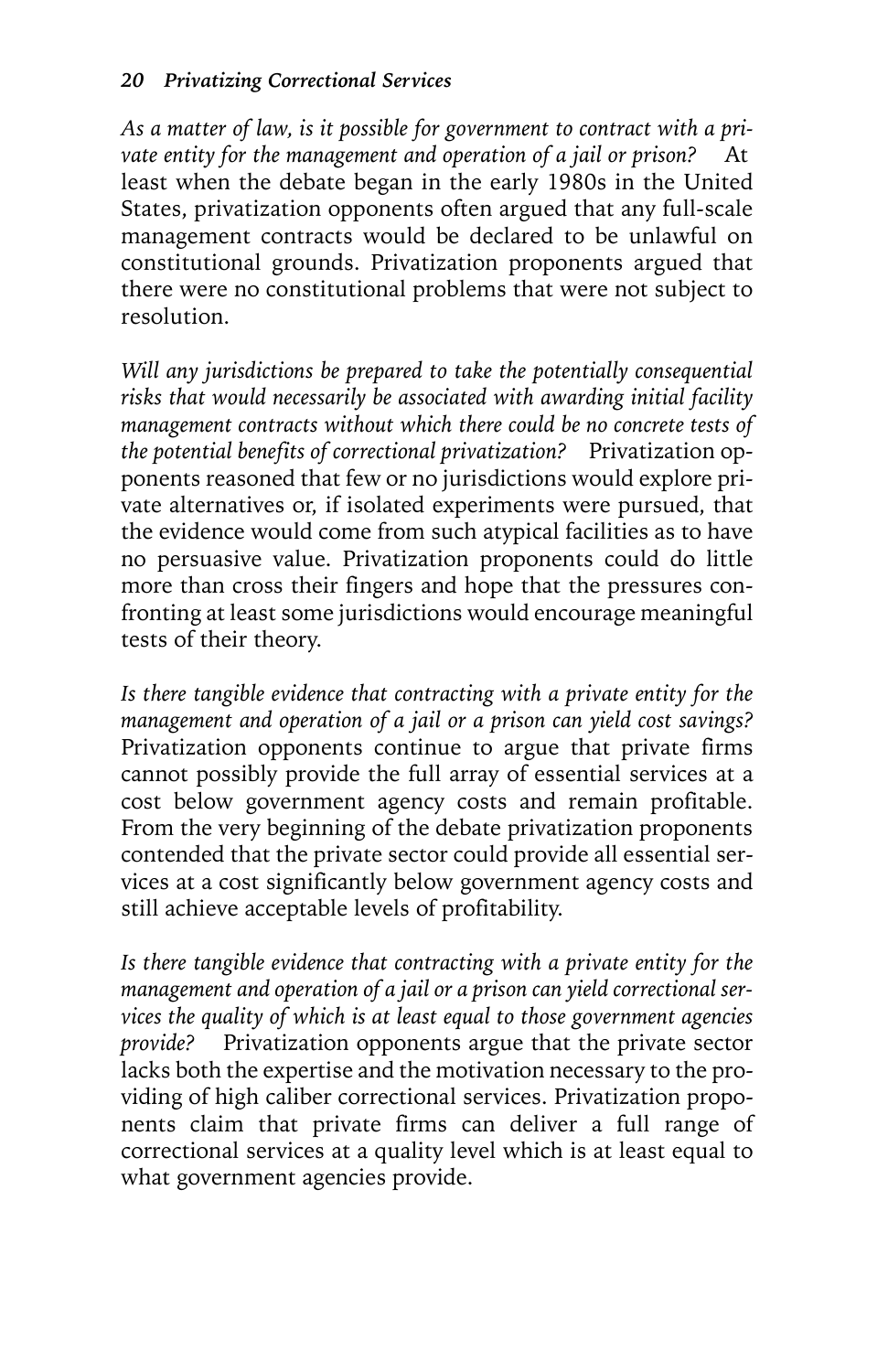*If there is evidence that contracting with a private entity for the management of jails and prisons can yield cost savings, does equally tangible evidence reveal that the savings can be achieved without a corresponding decrease in the quality of correctional services?* Privatization opponents claim that any cost savings resulting from contract awards to private firms will necessarily be achieved by reductions in the quality of employees, the quality of correctional services, or both. Privatization proponents are persuaded that the private sector can provide services the quality of which is at least equivalent to those of public agencies and still provide meaningful cost savings.

*If there is evidence that contracting with a private entity for the management of jails and prisons can yield cost savings without a corresponding decrease in the quality of correctional services, does the evidence suggest that such benefits are limited to specialized types of correctional settings?* Privatization opponents are of the opinion that any involvement of the private sector will of practical if not legal necessity be limited to special categories of facilities and/or of the prisoner population (i.e., small facilities, minimum security prisoners, female prisoners, parole violators, etc.). Privatization proponents increasingly often advance the contrary conclusion that the potential benefits of contracting out are not limited by any factors whatsoever.

Little more than a decade ago none of these questions either did or could have answers that were based on hard evidence for the simple reason that there were no privatized jails or prisons. To be sure, at that time supportive evidence flowed from quite a broad array of non-correctional service delivery areas within which the appeal of privatization was growing, from the successful management of facilities housing juvenile offenders, from experience gained via the privatization of individual services required in jails and prisons (e.g., food and medical services), and from the full-scale private management of non-secure adult facilities (e.g., community corrections facilities, halfway houses, work release centers, etc.). The key question, however, remained whether any of that experience with privatization could be generalized effectively if and when the full-scale privatization of jails and prisons became a reality. Unless and until that reality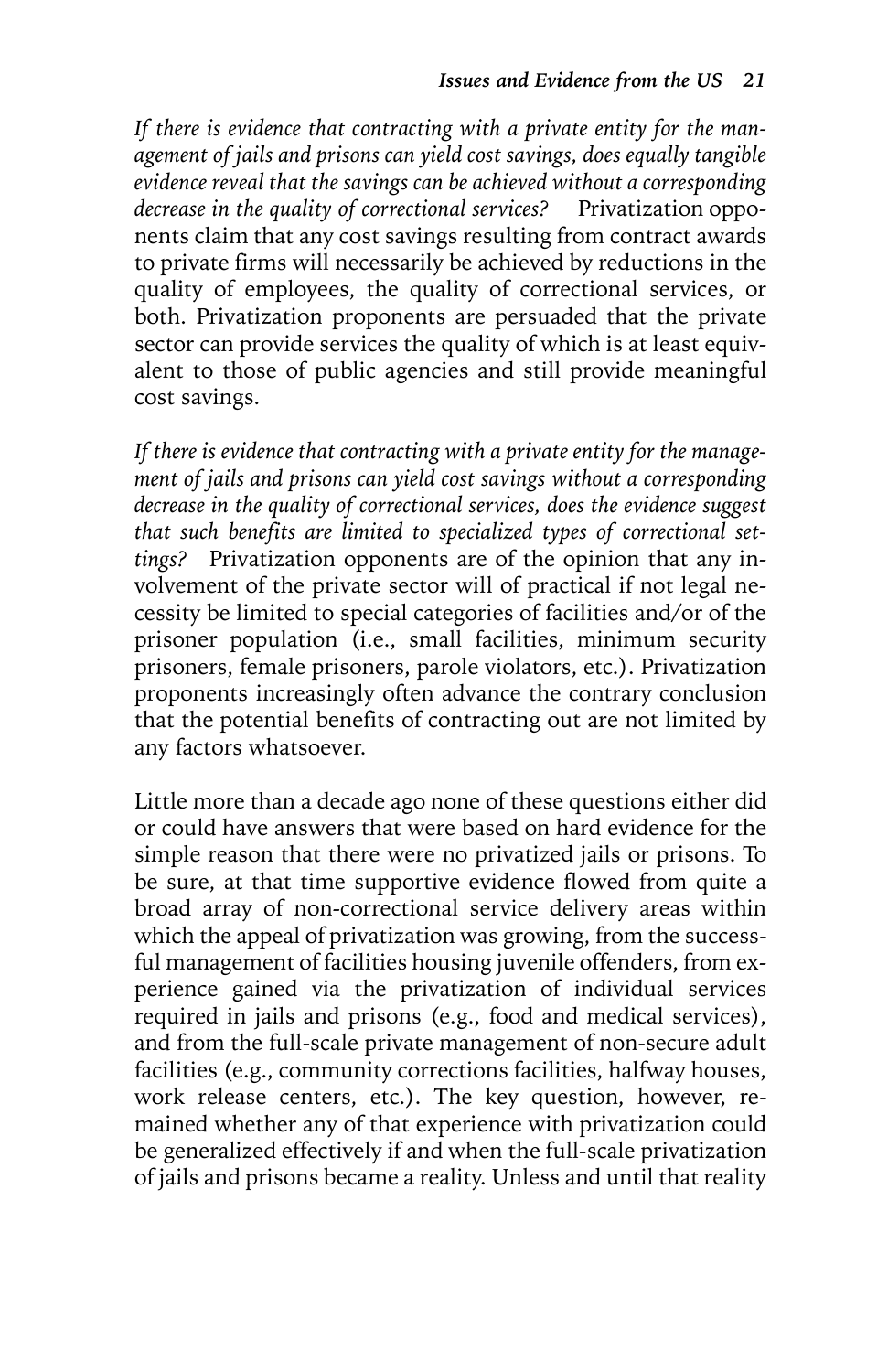materialized, both opponents and proponents of full-scale privatization of secure adult correctional facilities could claim virtually whatever they wished to claim with no fear whatsoever that anyone could prove them to be wrong.

Opponents and proponents of privatization are still free to claim whatever they wish to claim. Today, however, those on both sides of the debate are obliged to understand that the risk of being slammed into the hard wall of a rapidly accumulating body of research evidence if they over-state their cases is substantial. In what follows I will make an effort to review a sizable proportion of that evidence.

# Overview of the fundamental legal concerns

There probably is no best way to begin to address what lessons the available evidence teaches regarding the key questions. I will try to move forward by simultaneously addressing elements of several of the questions within the context of an historical overview that emphasizes the modern history of correctional privatization and then focusing in some detail on the cost and quality issues, which continue to dominate the debate.

# *The troubled past of privatization*

The analysis being organized in this manner, perhaps the first point that should be made is that opponents of privatization often contend there is nothing new or novel in the involvement of private persons or corporations in our correctional systems. As long as their point is being made at quite an abstract level, the critics are correct. More specifically, many periods of penological history have found government permitting and sometimes encouraging private jailers to exploit and abuse prisoners (see, e.g., Sellin 1976; Cohen 1976; Eriksson 1976; McKelvey 1977; Keve 1986; Lichtenstein 1993; Shichor 1995). For example, the masters of the English Bridewells, the first of which was opened in London in 1556, were in some regards entrepreneurs who were authorized to exploit the prisoners committed to those early correctional facilities (Sellin 1976: 74). Much the same appears to have been true of roughly comparable facilities that were opened in Amsterdam at the end of the sixteenth century (Sellin 1976: 78). Further, as recently as the 1920s in the United States, both Alabama and Florida were involved in convict lease arrangements with private firms that yielded significant finan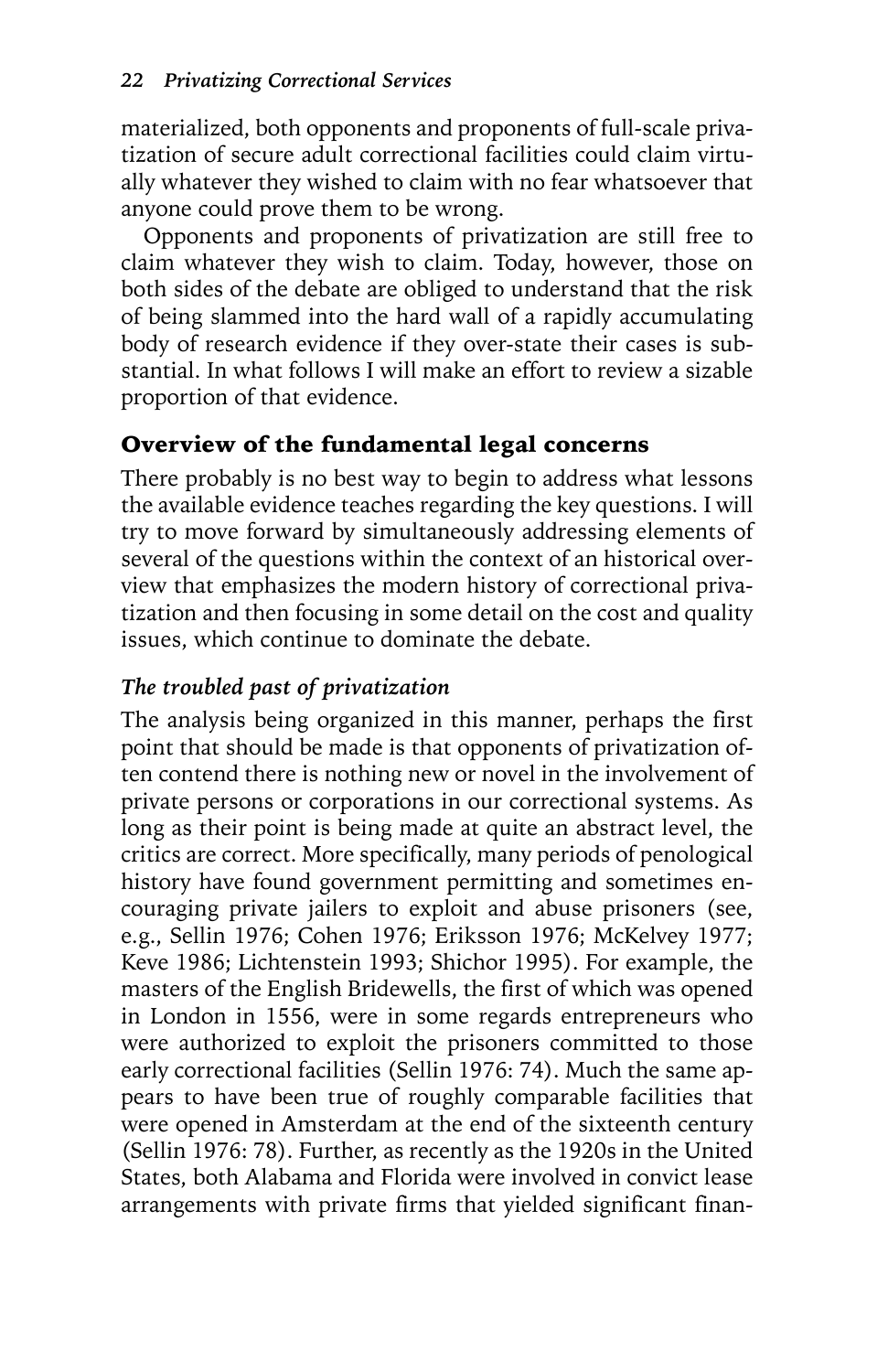cial benefits to both the firms and the coffers of the jurisdictions (McConville 1987). Clearly, however, comparable benefits did not reach the prisoners whose labor potential was so thoroughly and often brutally exploited by these alliances between government and the private sector.

No ethically responsible person could possibly justify any policy that would give rise to a form of correctional privatization that would either authorize or tolerate a return to these dark days of our penological past. Still, the rhetoric of many privatization opponents often implies or asserts that there is little to prevent the abuses of the past from rematerializing in the present.

At least in the United States, any such implication or assertion is clearly invalidated by the fundamental changes that have transformed relevant portions of the correctional landscape. Of special relevance to this transformation is how both the courts and legislative bodies in the United States have dramatically modified the legal position in which both prisoners and private corrections management firms now find themselves. The significance of this is so considerable that it warrants at least some discussion here.<sup>4</sup>

## *Legal barriers to the problems of the past: some American examples*

It is appropriate to begin this portion of the analysis by noting that multiple and quite fundamental changes materialized before any government agency evaluated the possible value of correctional privatization in any of its contemporary forms. Although the details of the changes would require a complex and lengthy analysis, suffice it to say that the position in which prisoners found themselves as recently as a century ago were bleak at best. As announced in the 1891 decision of the Virginia Supreme Court in *Ruffin* v. *Commonwealth*—to choose the most obvious example:

[A prisoner] has, as a consequence of his crime, not only forfeited his liberty, but all his personal rights except those which the law in its humanity accord him. *He is, for the time being, the slave of the State*. (21 Grat. 790 [Va. 1891], *emphasis added*)

*Judicial activism as a source of change* This unequivocal position and the only modestly softer hands-off doctrine that displaced it during roughly the first half of the twentieth century did not sur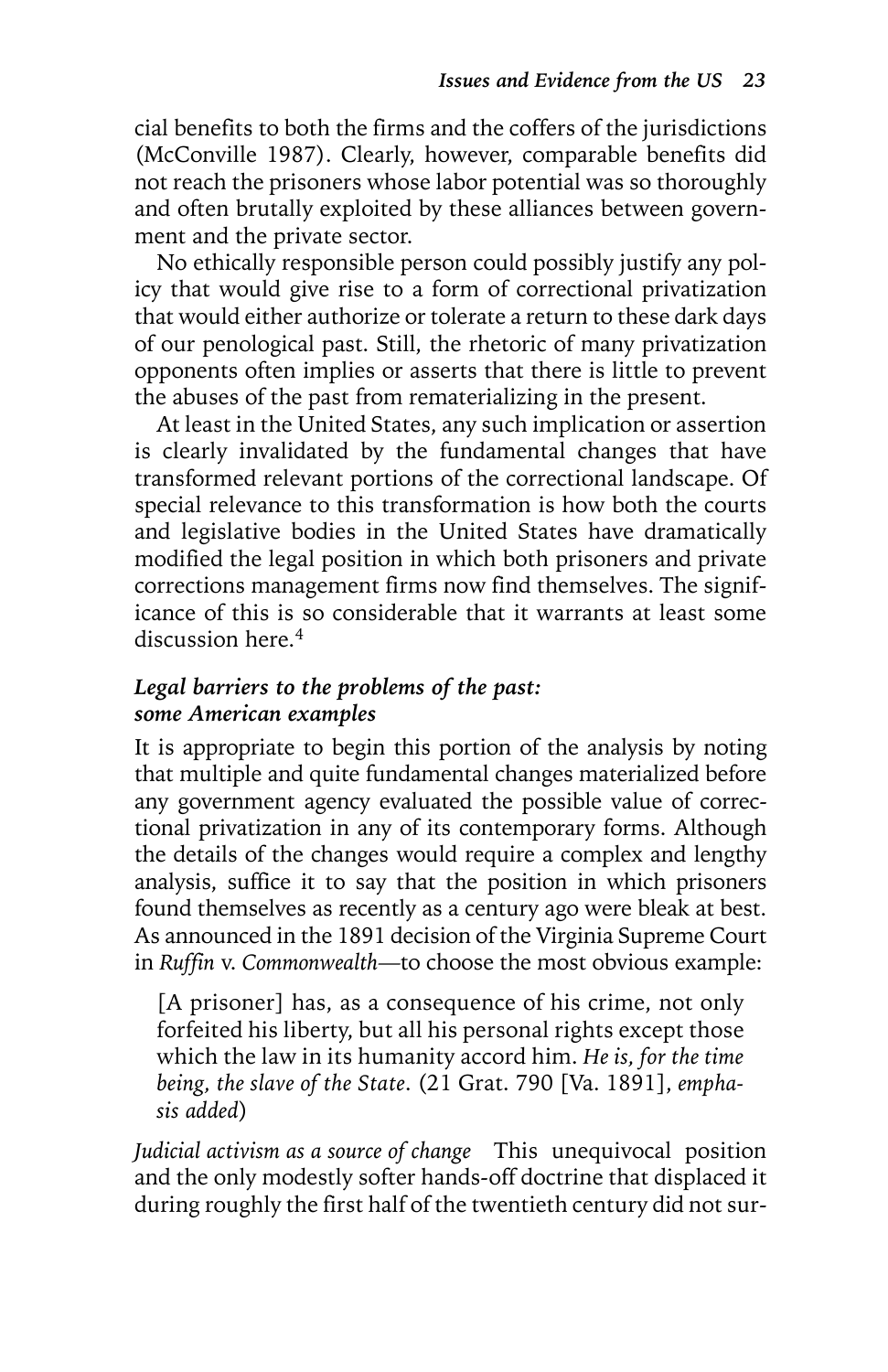vive the judicial activism of the 1960s (see Krantz and Branham 1991). In particular, a set of decisions announced by the United States Supreme Court in such landmark cases as *Monroe* v. *Pape*, 365 U.S. 167 (1961), and *Monell* v. *Department of Social Services*, 436 U.S. 658 (1978), transformed a pre-existing provision of federal civil-rights law whose origins are in the Civil Rights Act of 1871 (42 U.S.C. §1983) from a largely dormant statute into the dominant force it is today.

Most easily understood as the civil enforcement mechanism for the Due Process Clause of the Fourteenth Amendment, §1983 provides a cause of action for any person, including any prisoner, who confronts a deprivation of a constitutional right as a consequence of "state action."<sup>5</sup> Under the more recent holding of the Supreme Court in *West* v. *Atkins*, 487 U.S. 42 (1988), private persons providing constitutionally mandated services under contract for local and state correctional agencies are subject to suit under §1983. Further, prisoner plaintiffs who satisfy the "prevailing party test" forged by the Supreme Court in such cases as *Maher* v. *Gagne*, 448 U.S. 122 (1980), *Hensley* v. *Eckerhart*, 461 U.S. 424 (1983), *Hewitt* v. *Helms*, 482 U.S. 755 (1987), and *Rhodes* v. *Stewart*, 488 U.S. 1 (1988), can recover reasonable attorney fees under the Civil Rights Attorney's Fees Awards Act of 1976, which amended 42 U.S.C. §1988. Further still, it is settled law that the array of equitable and legal remedies now available to prisoners housed in private correctional facilities in the United States is broader than is the set of remedies made available to their counterparts in public facilities (Thomas 1991).

It is true, of course, that the changes in the legal position of prisoners described above are based on judicial interpretations of statutes that Congress enacted to guarantee rights secured by the Constitution of the United States, but it must also be emphasized that the present situation in America is shaped by legislative as well as judicial influences. Numerous examples of this could be provided, but a few comments about how the Florida legislature responded to the prospect of local- and state-level privatization will adequately illustrate the points I wish to make.

*Statutes as a source of change in Florida* In part for reasons related to interpretations of the requirements imposed by Florida's constitution, it is probably true that no full-scale correctional privatization initiative in Florida would have been immune to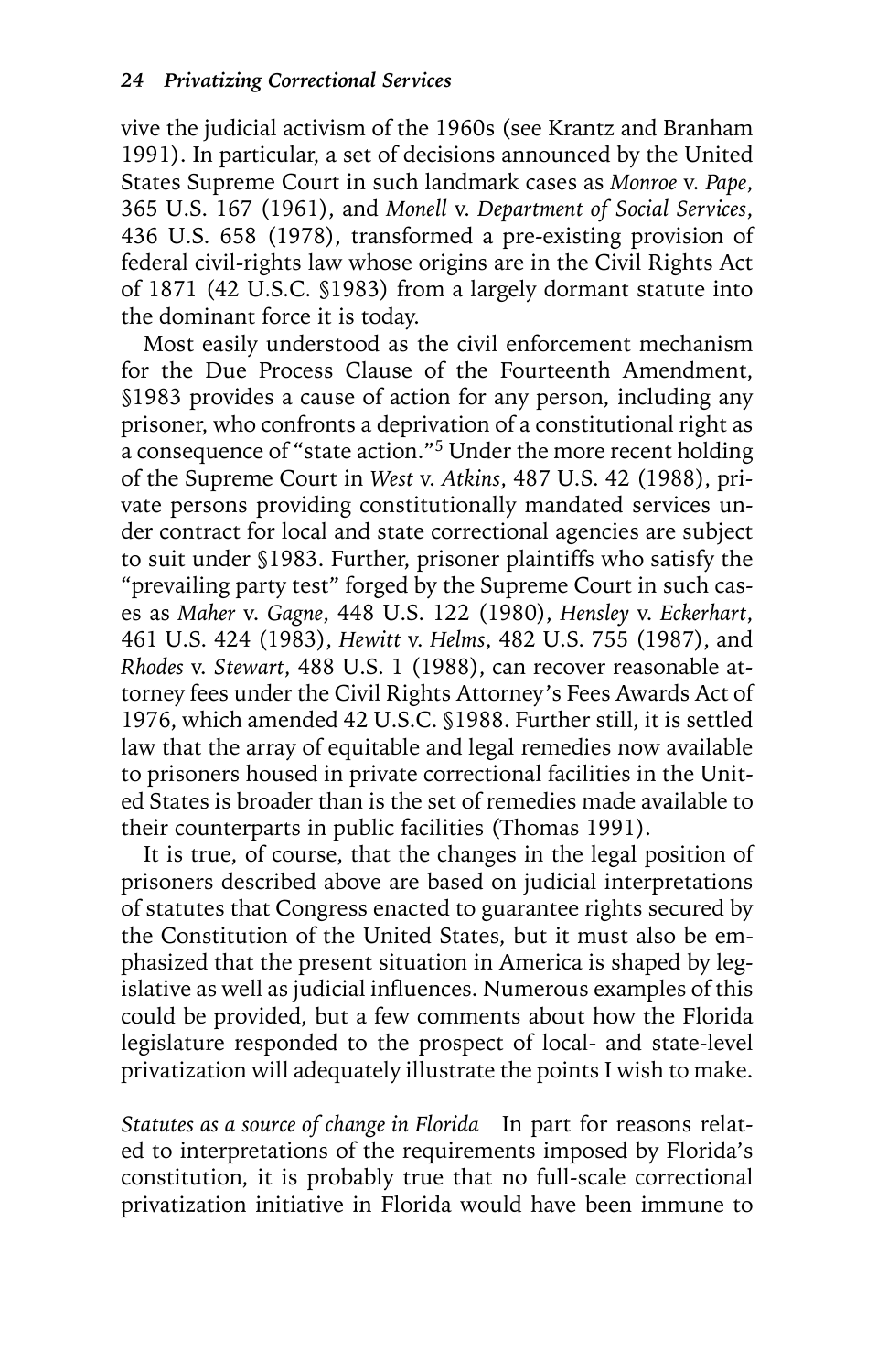constitutional challenge had the legislature not enacted legislation (a) that reflected a clear public policy choice and (b) that protected both the public interest and the interests of prisoners by establishing clear standards regarding the limits within which any powers it delegated to a private entity must be exercised (Thomas, Lanza-Kaduce, Hanson and Duffy 1988). The policy choice and the standards are set forth in at least three separate portions of the Florida statutes: §951.062, which authorizes boards of county commissioners to contract with private firms for the operation of county jails and detention facilities, §944.105, which authorizes the Florida Department of Corrections to contract with private firms for the operation of any size or type of state prison, and the Correctional Privatization Commission Act, which is codified by Chapter 957.6

The most important and striking features of what the Florida legislature put in place—and what, albeit to various degrees, one finds in many other American jurisdictions—fall into two general categories.7 Both categories are well-illustrated by the Correctional Privatization Commission Act. First, management firms are expressly prohibited from making a broad range of decisions that have implications for who will be confined, where prisoners will be confined, work requirements prisoners will confront, and when prisoners will be eligible for release (§957.06, Florida Statutes). Second, the requirements imposed on private management firms are significantly more demanding than are the requirements the law imposes on the Florida Department of Corrections. Obvious examples of this include the requirements that

- the costs for operating private facilities must be at least 7 percent below the costs associated with the public operation of comparable state facilities (§957.07)
- private firms lack the right to assert the sovereign immunity from tort suits even though such a limitation on legal liability is enjoyed by the department (§957.05(1))
- private firms must obtain insurance sufficient to indemnify and hold harmless the state of Florida from all sources of legal liability, including civil rights liability (§957.04(3)(b)), even though the department has no comparable obligation
- the employees of private firms must meet the training and certification requirements imposed on similar employees of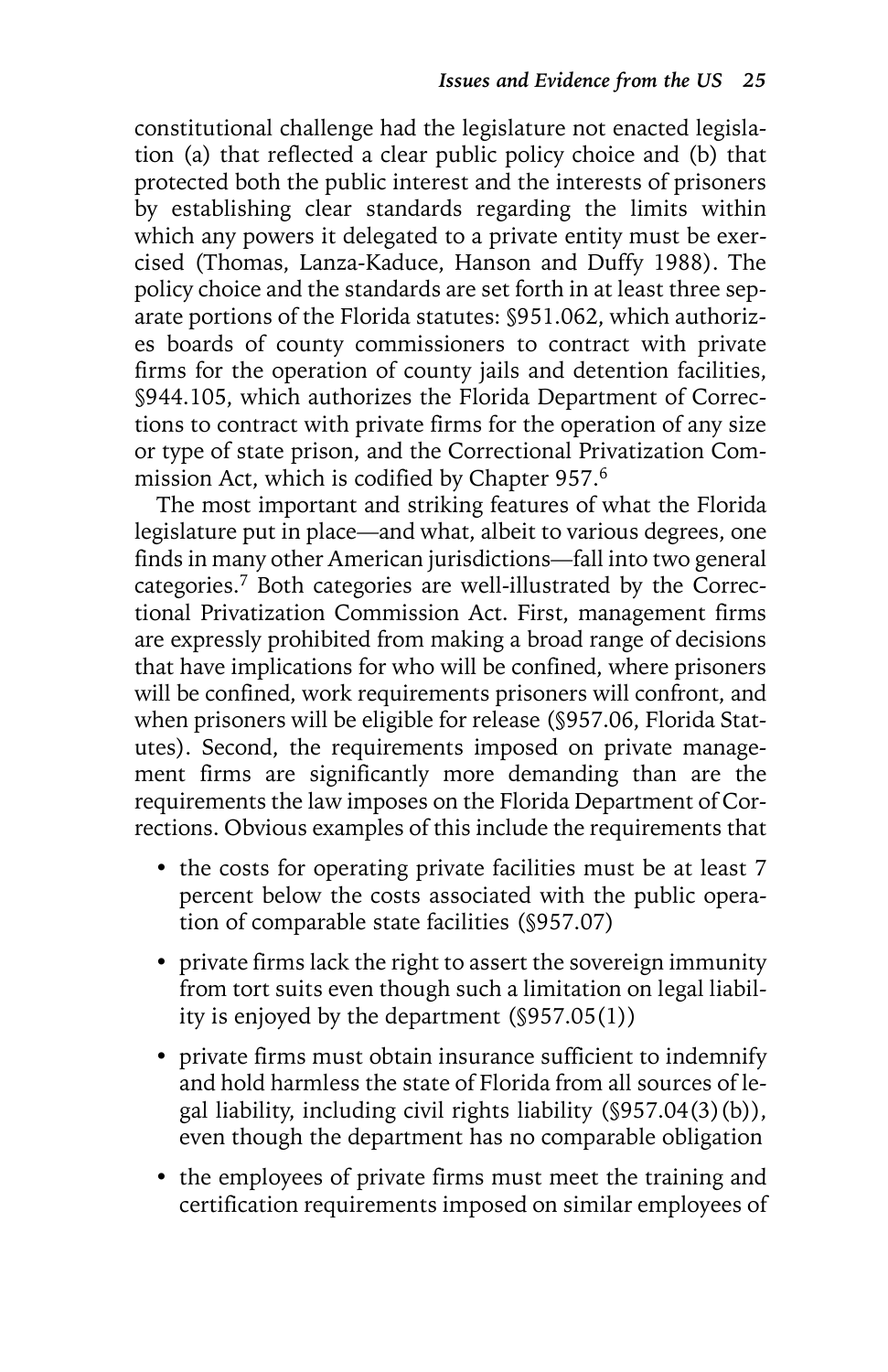the department or those of the American Correctional Association with whichever set of standards are the more demanding being applicable (§957.05(2))

- private firms must meet a statutory duty to provide work and education programs designed to reduce recidivism  $(\$957.04(1)(f))$  even though the Department has no such legal duty
- private facilities must be monitored for compliance with legal and contractual duties via the efforts of a full-time, onsite contract-compliance monitor who is a Commission employee ( $\S 957.04(1)(g)$ ), even though no equivalent person is assigned to any department facility
- private firms must seek, obtain, and maintain accreditation by the American Correctional Association even, though facilities operated by the Florida Department of Corrections confront no accreditation requirement (§957.04(3)(c)).

# *Conclusions regarding the legal issues*

At least to the degree that the American experience is similar to the experience of other nations that have privatized correctional facilities (i.e., Australia and the United Kingdom), then the legal context within which private corrections management firms are obliged to operate today bears no resemblance to what one would have found even a few decades ago. No longer cast in the powerless role of slaves of the state, American prisoners can and do aggressively litigate their claims of having been treated unreasonably. This is true without regard to whether they are housed in publicly or privately managed correctional facilities. Further, statutory limitations on the power that can lawfully be exercised by a private corrections management firm are considerable. Further still, the regulatory context within which private management firms are obliged to operate—as illustrated by requirements in Florida and other jurisdictions for on-site government contract-compliance monitors and compliance with non-governmental accreditation bodies—routinely subjects them to higher levels of scrutiny that their public agency counterparts. Finally, the opinion often advanced by privatization critics that contracting out schemes would quickly be found to be unlawful finds no support whatsoever in American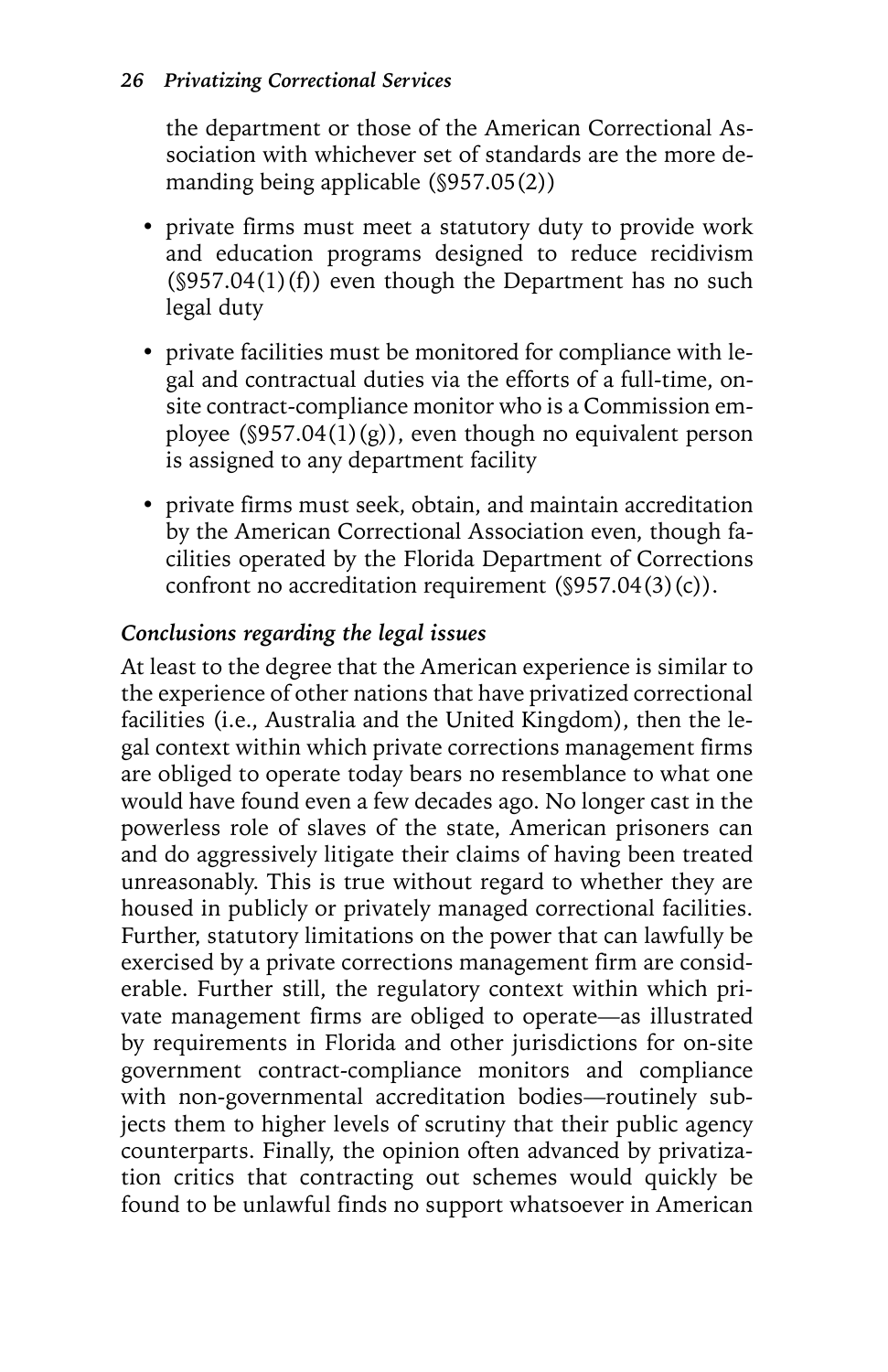legal experience. No court has invalidated a contract award on constitutional grounds at any point during the modern history of correctional privatization.

# The modern history of correctional privatization

Well before the first secure adult facility was privatized, some degree of reliance on privatization in American corrections even if one ignores the troubled past of what amounts to the pre-modern era—was in place via contracts for the private management of juvenile facilities and of non-secure adult facilities (e.g., work-release facilities) as well as contracts for the delivery of specialized services (e.g., food and medical services) (Camp and Camp 1984; Mullen, Chabotar, and Carrow 1985). Although few if any predicted that the scope of privatization initiatives would broaden, the fact that American prisoner populations began to leap ever higher by the mid-1970s and thereby tax the limits of what state and local correctional systems were capable of handling played a pivotal role in pushing correctional systems all across the nation to seek out alternatives to a business as usual approach.

### *The initial contract awards by local, state, and federal agencies*

The leading edge of the correctional privatization movement began to form during the early 1980s with modest contract awards by the Immigration and Naturalization Service and the United States Marshals Service to such pioneering firms as Behavioral Systems Southwest and Eclectic Communications, Inc.8 Practically speaking, however, the privatization alternative did not attract serious attention until several key developments materialized a few years later.

The first county-level awards of management contract came in 1984, when Hamilton County (Chattanooga), Tennessee, awarded a contract to the Corrections Corporation of America. The first state-level contract award came in 1985, when Kentucky contracted with the United States Corrections Corporation. The first significant federal award came in 1984, when the Immigration and Naturalization Service contracted with the Corrections Corporation of America for management of the Houston Processing Center.9

The importance of these contract awards to the subsequent development of correctional privatization would be difficult to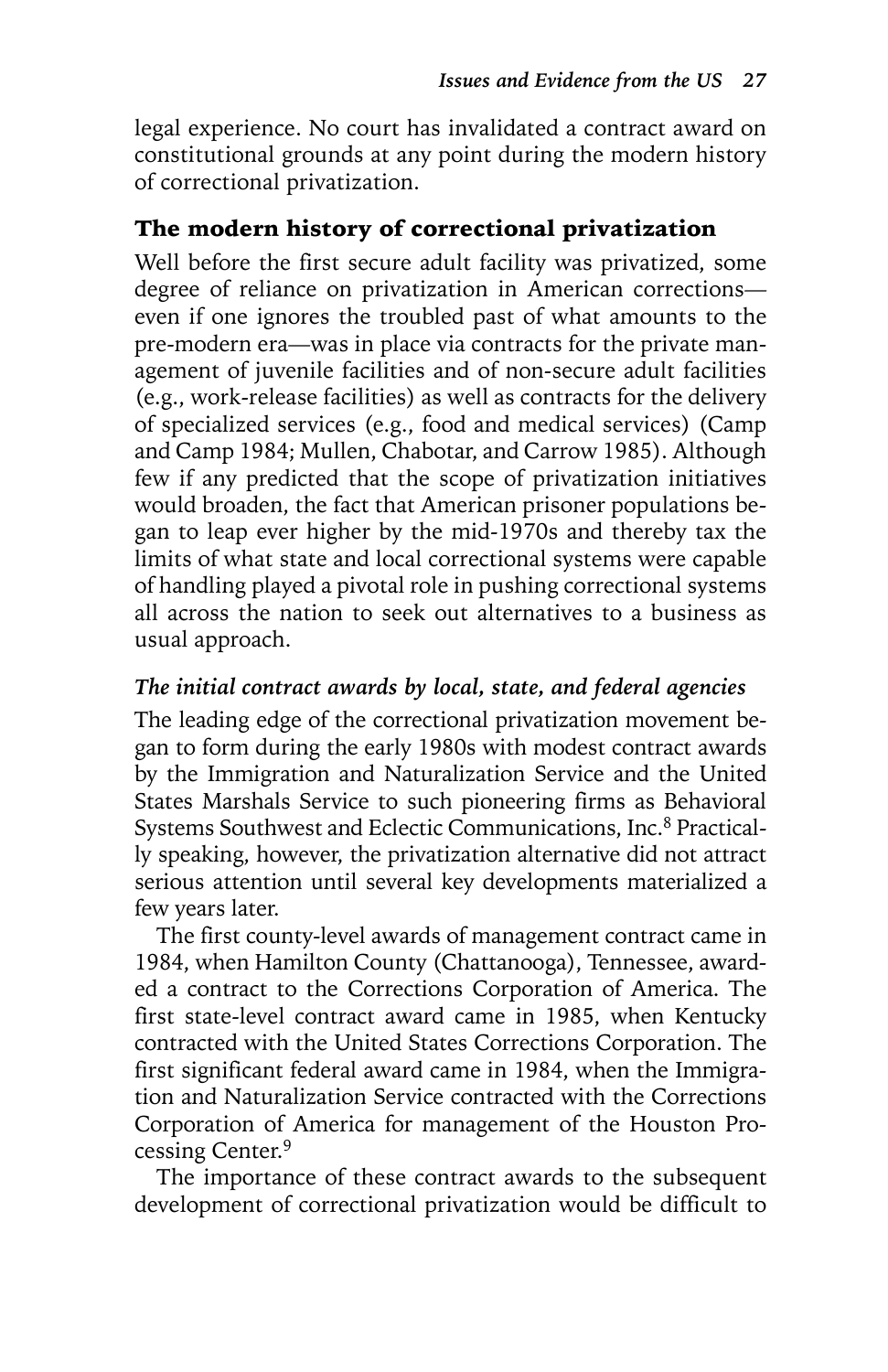overestimate and the fact that all remain still in force today with the same management firms is, at least, an oblique indicator of good performance.10 Each provided a real-world opportunity to test the hypothesis that contracting could yield meaningful benefits to government. Each also provided an valuable model that subsequent units of government could examine and improve upon in such critical areas as procurement strategies, the formulation of sound contracts, and the creation of effective means of contract monitoring.

Notwithstanding the value of the multidimensional testing ground established by the early contract awards, a host of obstacles still stood in the paths of those who deemed correctional privatization to be a significant innovation. Corrections is a field that tends to be so conservative that the diffusion of innovations is seldom swift. As recently as the early 1980s, no jurisdiction in the United States enjoyed express statutory authority to contract for the operation of either jails or prisons. At least during those years, members of legislative bodies were not inclined to venture into such novel and potentially risky areas of law and policy. Few if any public agencies were enthusiastic about awarding facility management contracts, and more than a few opposed the concept quite vigorously.11 Public employee unions were angered by the possibility that one of the rapidly decreasing areas within which their members enjoyed a non-competitive monopoly would disappear. Other groups with a vested interest (e.g., the American Civil Liberties Union, the American Jail Association, and the National Sheriffs Association) voiced harsh opposition to full-scale facility management by the private sector. The time lag between the adoption of suitable enabling legislation, the initiation of procurement processes, contract awards, and facility openings often was considerable.

Suffice it to say that these and related obstacles precluded any possibility that the progress of privatization proponents would be dramatic. Indeed, the early developments were relatively few and far between.

#### *The transition to maturity for the private corrections industry*

Although informed commentators might differ in their judgments regarding when the tide began to turn in favour of privatization, the key influence was quite probably the 1988 decision of the Texas Department of Criminal Justice to award contracts for two 500-bed facilities to the Corrections Corporation of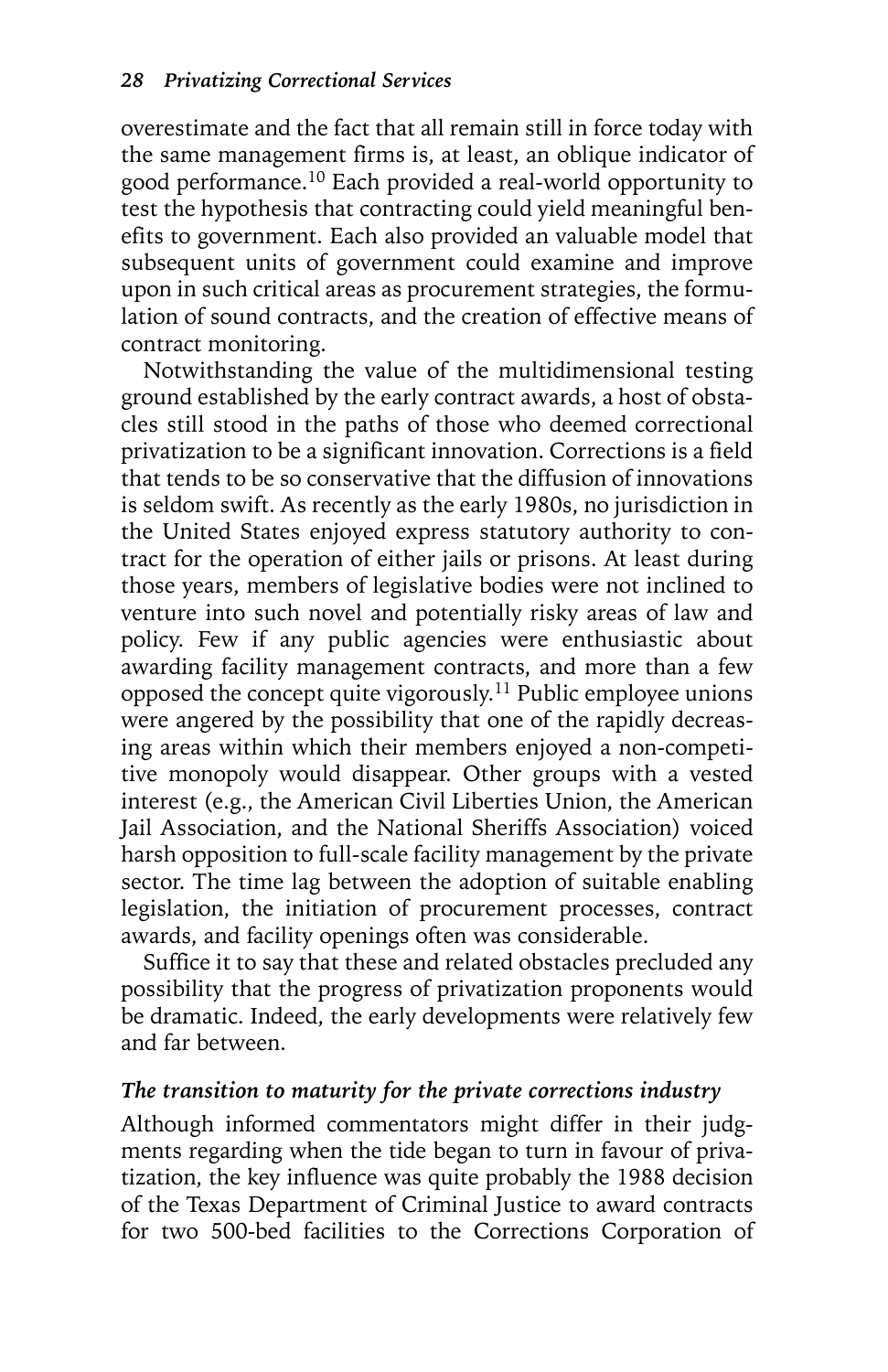America and contracts for two 500-bed facilities to the Wackenhut Corrections Corporation.<sup>12</sup> All four contracts were made pursuant to a Texas statute that mandated at least a 10 percent cost savings. All four contracts imposed upon the two management firms performance standards that were more demanding than the standards that had to be satisfied by the public agency. Even though a different Texas correctional agency and correctional agencies in other jurisdictions had awarded facility management contracts prior to these awards in Texas to the Corrections Corporation of America and the Wackenhut Corrections Corporation (e.g., awards at the local level in Florida, Pennsylvania, New Mexico, and Tennessee; awards by the state in California, Kentucky, and Texas; and federal awards for facilities in California, Colorado, and Texas), the sheer magnitude of this single announcement produced shock waves both throughout and far beyond the boundaries of the United States.

That subsequent developments greatly accelerated the pace at which the embryonic private corrections industry moved toward maturity is altogether obvious. A decade ago, for example, the capacity of all secure adult private correctional facilities in operation or under construction was only 2,620 prisoners. Although the capacity had risen substantially to 15,300 prisoners by the close of 1990, the future of the privatization movement remained ambiguous. Since then, however, the rate of growth as measured by the number of beds under contract has leaped forward at an average annual pace of 34.51 percent. Statistics for the end of 1995 revealed 104 contract awards with an aggregate capacity of 63,595.13

Significantly, there are no indications that the momentum the private corrections industry achieved during the first half of the present decade is lessening. Early July of 1996 finds 17 private corrections management firms that have received or are presently negotiating contracts for 119 secure adult facilities that are or will be located in Australia (6), Canada  $(1)$ , <sup>14</sup> the United Kingdom (6), and the United States (106). The estimated capacity of all of these facilities is 76,432 prisoners, which reflects a 20.19 percent increase over the total at the end of 1995. Further, if procurement that is expected to reach closure during the balance of 1996 yields what it is anticipated to yield, a reasonable projection for the end of 1996 would be for approximately 130 facility contract awards that would provide housing for more than 85,000 prisoners.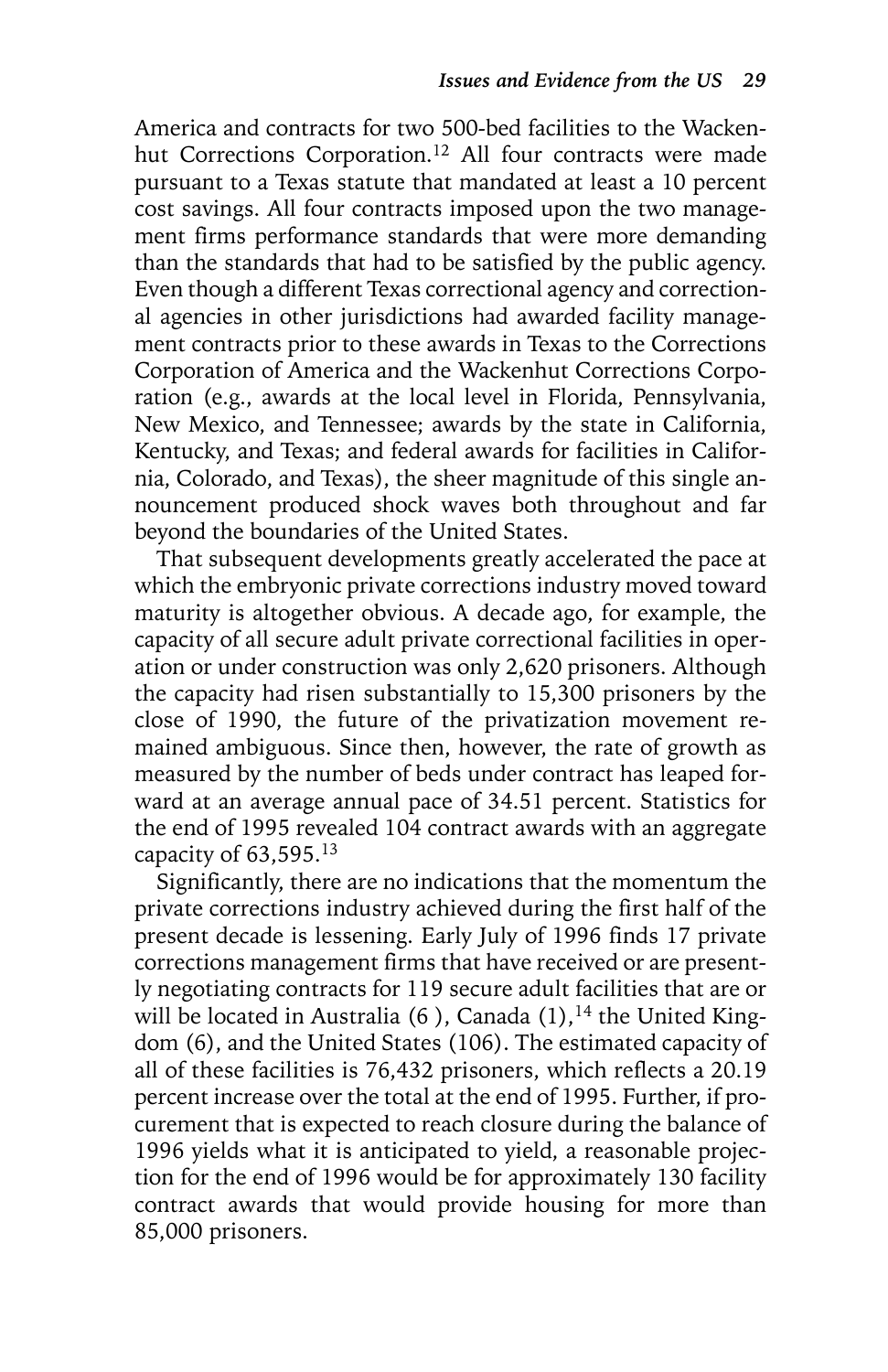# *The refutation of early predictions of the critics*

These historical statistics alone directly invalidate one of the early claims of privatization critics. In the mid-1980s, it was their contention that few, if any, jurisdictions would implement full-scale privatization plans. They obviously were wrong. Additionally, however, related statistics invalidate many of their other early predictions. Significant illustrations of this include the following.

*The critics predicted that privatization experiments, if there were any, would be limited to small facilities designed to house special offender populations (e.g., detainees in the custody of the Immigration and Naturalization Service)*. The critics were wrong. Privately management facilities now house a diverse prisoner population. The largest facility now in operation is a 1,704-bed state prison in Texas that is operated by the Management and Training Corporation. The distinction for having the largest facility under private management will soon be transferred to the Corrections Corporation of America when it opens a 2,000-bed Texas prison, and then to the Wackenhut Corrections Corporation, which was recently selected to manage a 2,200-bed state prison in New Mexico.

*The critics predicted that few if any jurisdictions would elect to house their prisoners in privately managed facilities.* The critics were wrong. In addition to Australia and the United Kingdom, the following jurisdictions in the United States now house prisoners in privately managed facilities: Alaska, Arizona, California, Colorado, Florida, Hawaii, Kentucky, Louisiana, Mississippi, New Mexico, Missouri, Oklahoma, Pennsylvania, Puerto Rico, Tennessee, Texas, Utah, and Virginia. Further, all three federal agencies in the United States that have prisoner-custody responsibilities (i.e., the Federal Bureau of Prisons, the Immigration and Naturalization Service, and the United States Marshals Service) house prisoners in private facilities. Finally, various other American jurisdictions are committed to housing prisoners in private facilities when the capacity becomes available (e.g., Arkansas, Ohio, and Oregon).

*The critics predicted that privatization experiments, if there were any, would be limited to facilities housing prisoners with low security classifications*. The critics were wrong. The Corrections Corporation of America opened the first privately managed maximum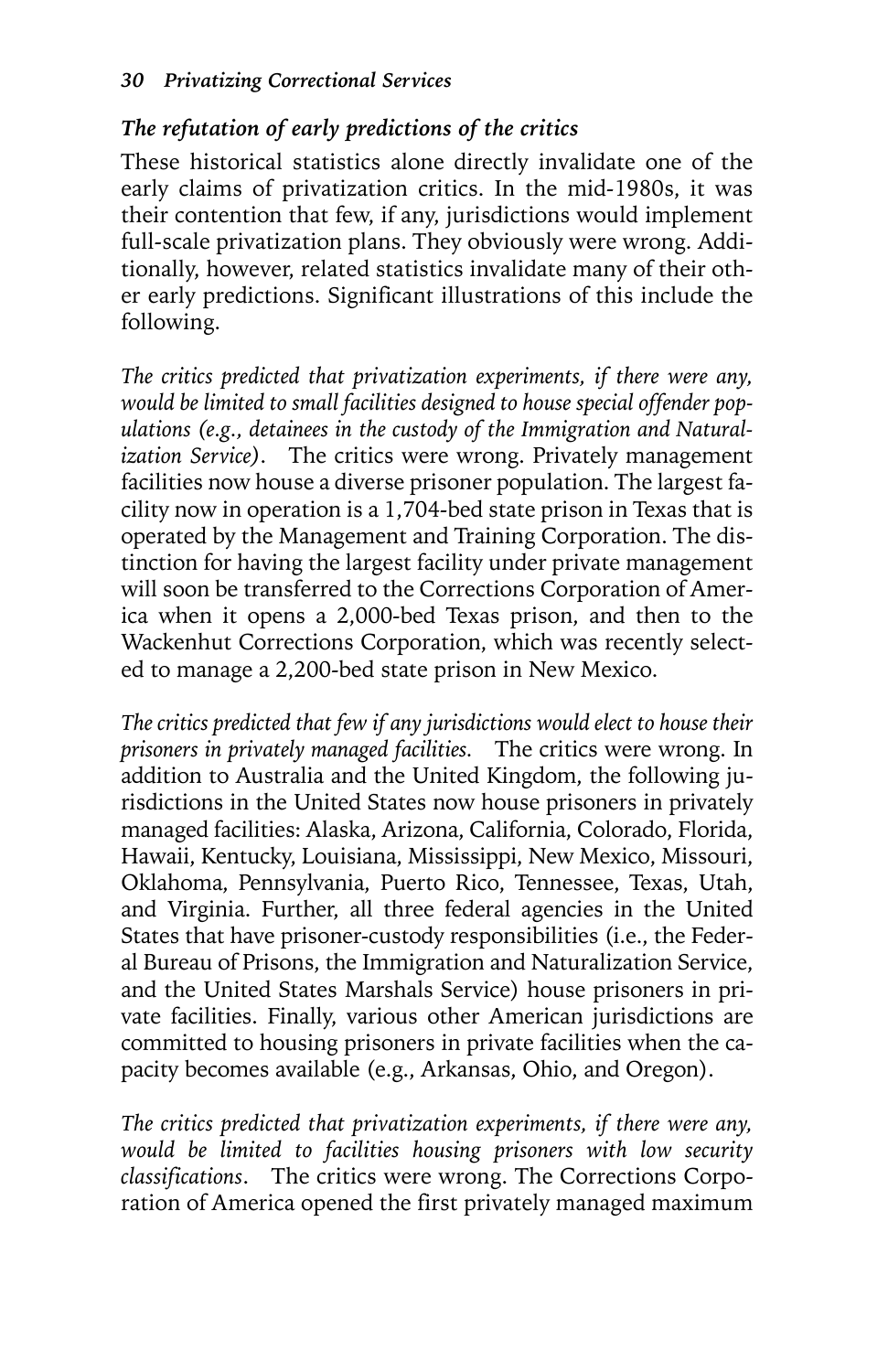security facility in Leavenworth, Kansas in June of 1992. Numerous other privately managed facilities house significant numbers of maximum-security prisoners: for example, both the Corrections Corporation of America and the Wackenhut Corrections Corporation manage 1,474-bed state prisons in Louisiana that have maximum-security housing units.

*The critics predicted that privatization experiments, if there were any, would fail if for no other reason than that prisoners housed in them would refuse to respect the authority of their private keepers*. The critics were wrong. Although maintaining control in detention centers, jails, and prisons is a perpetual problem for both public and private managers, the evidence (e.g., inmate-on-inmate assaults, inmate-on-staff assaults, minor disturbances, riots, and escapes) simply does not support the hypothesis that private correctional employees will be incapable of maintaining effective control in their facilities.15

In short, the predictions of athe critics of privatization that public agencies would not contract for the management of significant numbers of secure adult correctional facilities, that contract awards would not include facilities of diverse size and function, and that contract awards would be invalidated on legal or constitutional grounds were quite uniformly refuted during our first full decade of experience with correctional privatization. This is clearly significant in and of itself. It is also significant that research on different types of facilities in dissimilar jurisdictions both within and outside of the United States consistently fails to substantiate the prediction of the critics that the maintenance of control within private facilities would be made impossible because prisoners would refuse to accept the authority of private management firms and their employees.

Taken alone, however, this evidence fails to undermine the core predictions of the critics that, were they to be substantiated by meaningful research evidence, should persuade reasonable people that correctional privatization is an experiment that failed. More specifically, those not firmly wedded by virtue of self-interest or ideology to a position either for or against privatization will be those who accept the position that I advanced at the beginning of this analysis that a core obligation of elected officials ought to be the delivery of the best possible public services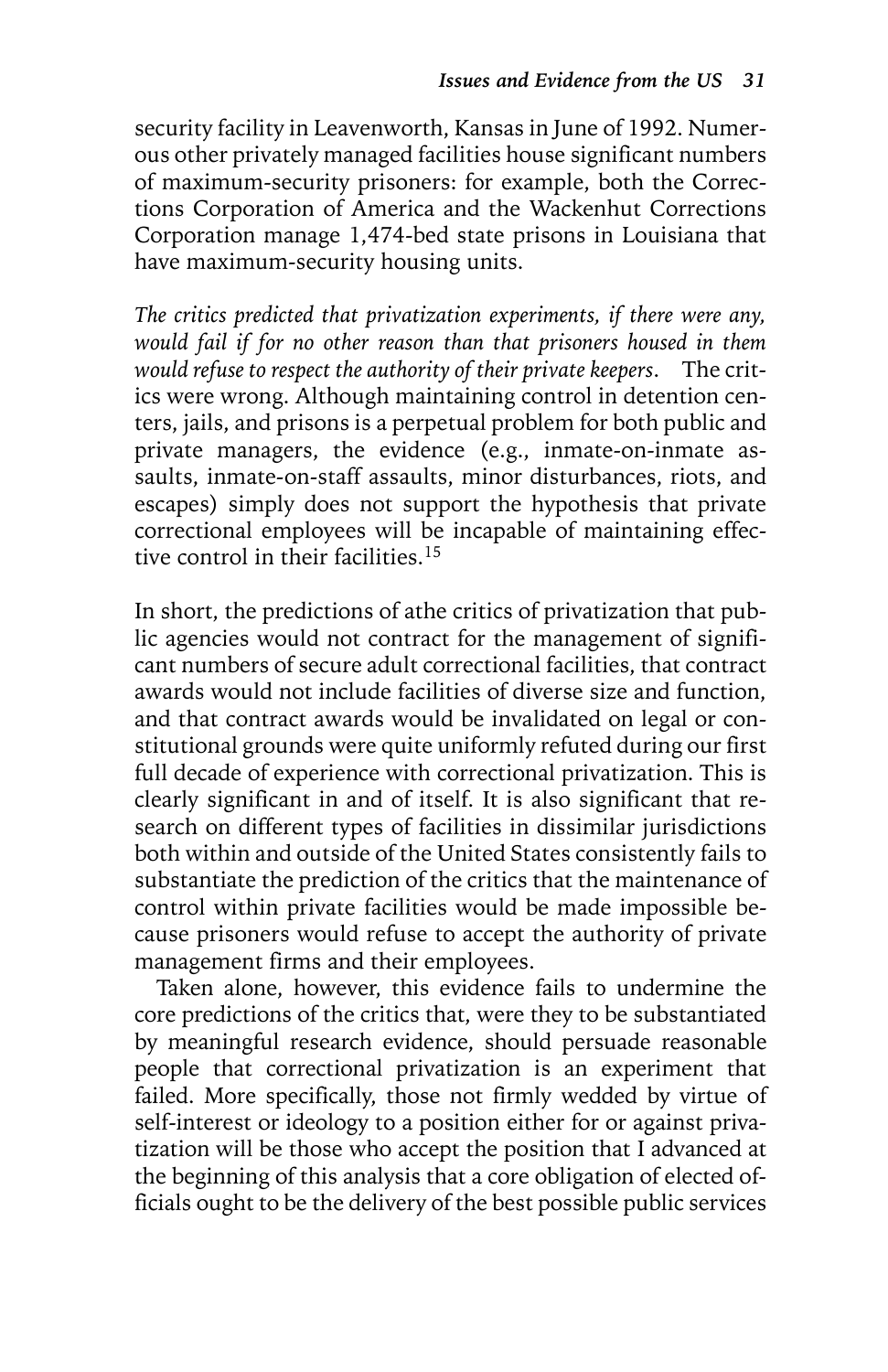at the lowest possible cost, with the public or private identity of alternative service providers being irrelevant.

# Assessing the cost benefits of correctional privatization

No amount of evidence regarding the number or type of contract awards and no amount of evidence regarding the ability of private management firms to maintain control over those committed to their custody provides a reasonable basis to conclude that correctional privatization has allowed policy makers to meet the obligation of delivering the best possible public services at the lowest possible cost. Instead, such a conclusion requires persuasive evidence that contracting decisions can yield cost savings (i.e., improved efficiency) and quality improvements (i.e., enhanced effectiveness). No reasonable public-policy objective would be achieved by correctional privatization initiatives unless, at a minimum, there was an equivalence between the cost and quality of the correctional services provided by both public and private providers. No progress in this public policy arena would be made unless, at a minimum, private management firms provide either comparable services at a cost below that associated with public agency operations or better services without the increased cost being prohibitively higher than public agency costs.<sup>16</sup> Thus, it is vital that this analysis include a consideration of the cost benefit literature that is beginning to accumulate.

# *Some preliminary considerations*

It is appropriate to begin this portion of the analysis with several caveats and qualifications. First, the waters in this area have been muddied by the ideological rhetoric that has come from both the opponents and the proponents of correctional privatization. Still, absent hard evidence, no thoughtful person would accept either the extreme anti-privatization hypothesis that the profit motive of private management firms will necessarily result in their providing cost savings only by decreasing the quality of the services they provide or the extreme pro-privatization hypothesis that public agencies are so bureaucratized and lacking in incentives to foster cost benefits that they are inherently inefficient and ineffective.

Second, providing meaningful comparisons between public and private facilities on the dimensions of cost and quality is ex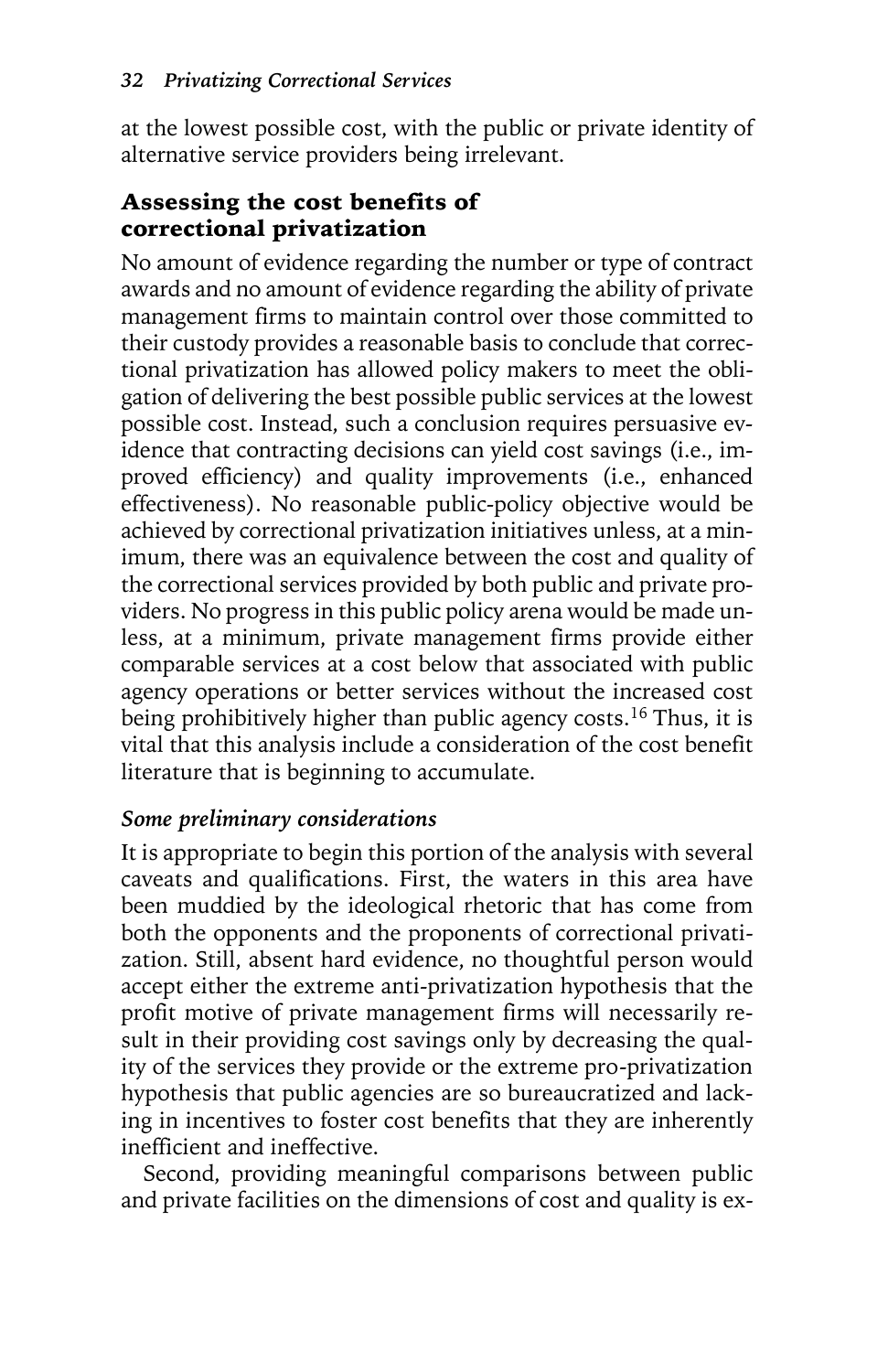ceedingly difficult. For example, estimates of the operating costs of public agencies almost always underestimate actual costs,<sup>17</sup> and so reports of cost savings are generally believed to reflect less than the true cost savings.<sup>18</sup>

Third, statutes and contracts routinely impose requirements on independent contractors that cause financial burdens that public agencies are not obliged to shoulder. Thus, it is difficult, if not impossible, to create the desired "apple-to-apple" comparisons policy-makers are seeking.19

Fourth, privatization initiatives are never "pure" in the sense that all benefits or negative consequences flowing from them are attributable exclusively to the public agencies that awarded the contracts or to the private management firms that operate the facilities. Statutes can shape the outcomes of such initiatives in quite a substantial way. Public-agency procurement documents and contracts generally play even more consequential roles, and so, too, does the manner in which public agencies monitor contract compliance. Thus, if the evidence either shows or fails to show cost benefits, it is seldom if ever possible to conclude that the advantages or negative consequences should be allocated only to one of the two parties to privatization contracts. Credit and blame are more properly assigned to both.

Finally, partly but not exclusively because similar statutes and contracts often impose different performance requirements on independent contractors, it is difficult or impossible to identify public facilities with which to compare private facilities when one attempts to make comparisons regarding quality as well as costs of services.20

The net effect of these and other influences is to make it imprudent to base policy conclusions on evidence flowing from research on a single facility, a single jurisdiction, or a single management firm. Instead, it would be far wiser to form those conclusions only after one detects meaningful patterns in research results and thus develops confidence in the probable validity of the generalizations one makes. Although what follows does focus on individual pieces of research, the goal will be to search for the patterns that multiple studies create. Because some of the relevant research focuses on both cost and quality issues, separating the two is somewhat artificial. Nevertheless, the issues are so often dealt with as though they were independent of one another that it is productive to deal with them separately.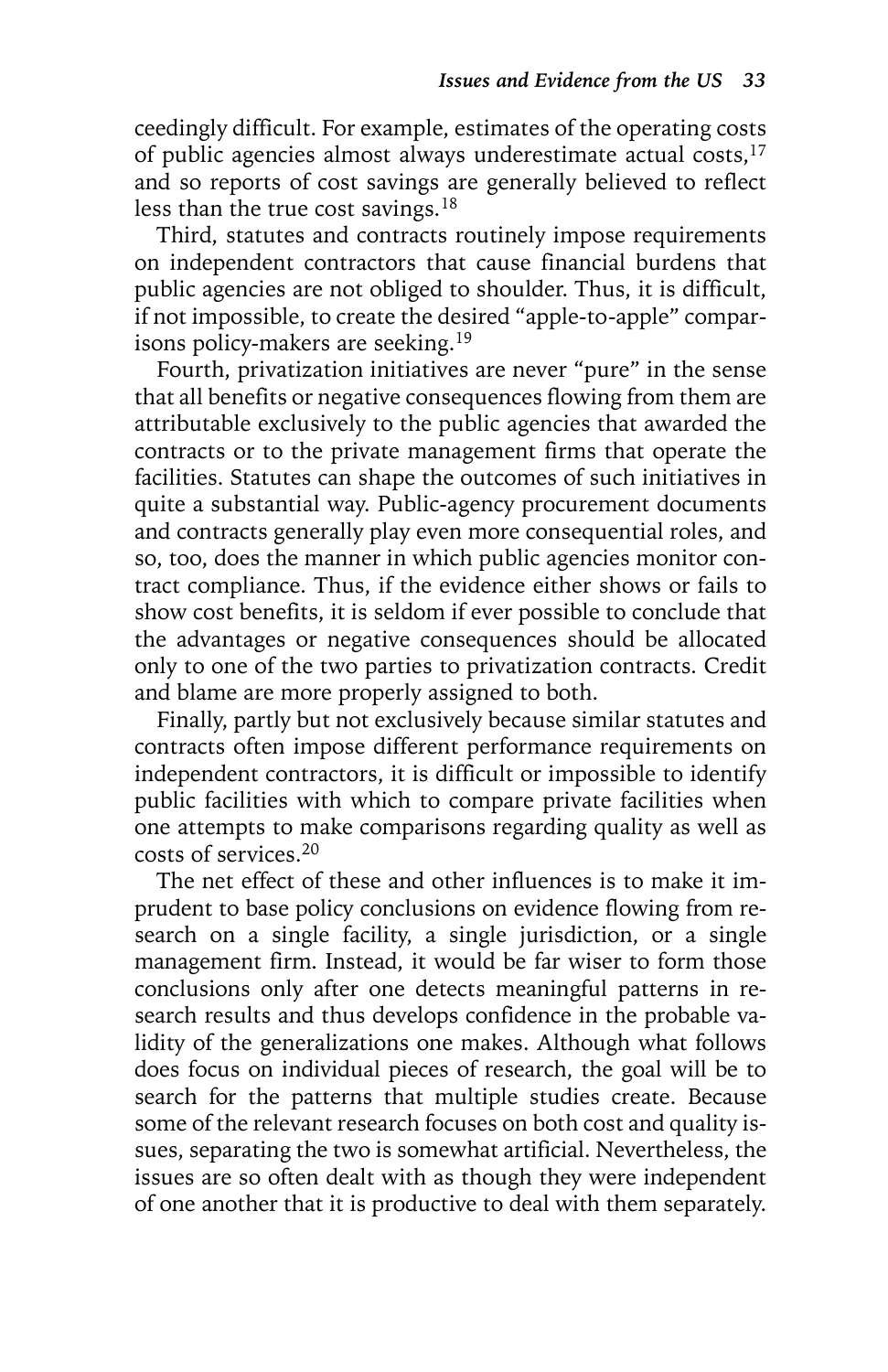#### *Does contracting out yield meaningful cost savings?*

The weakest challenge to correctional privatization comes from those who contend that contracting is unlikely to yield significant cost benefits. The are at least three initial reasons why the challenge lacks credibility. First, the very fact that a contract exists strongly suggests the contracting governmental entity was confident that cost savings would be achieved. During a decade of personal experience with contracting, I have yet to encounter a single unit of government that was willing to contract without first having been assured of cost savings. Indeed, it is not uncommon to see tangible evidence of cost savings being cast as a statutory precondition for contract awards.<sup>21</sup> Second, whether one considers private corrections management firms or some other type of private entity, it is generally acknowledged that private sector fringe benefits—most particularly retirement benefits—are less generous than those made available to public employees.<sup>22</sup> Thus, the private sector typically enters the competitive arena with a cost advantage. Third, the private sector is not obliged to comply with a broad array of costly bureaucratic requirements that government agencies confront in such areas as the selection, promotion, and termination of employees and the procurement of goods and services. Again, therefore, the private sector enjoys an advantage over public agencies. In short, one would be surprised only by a contracting initiative that failed to yield at least some cost savings; the real question is how great the cost savings of contracting are likely to be rather than whether there will be any cost savings.

Unfortunately, sound evidence regarding the magnitude of cost savings only recently began to accumulate in a significant way. As late as 1987, for example, a report prepared by The Council of State Governments and The Urban Institute observed that "we have not found available reliable cost information at any of the levels of government studied here" (Hackett, Hatry, Levinson, Allen, Chi, and Feigenbaum 1987: 124). Since then, however, a good deal of evidence has been published about the experience of all levels of government in the United States as well as about recent experience in both Australia and the United Kingdom.<sup>23</sup> Reflecting both the sophistication of the cost comparison methodologies relied upon and various other factors,  $^{24}$  the results of the cost savings analyses vary quite broadly from study to study. Six illustrations will be sufficient for our purposes here.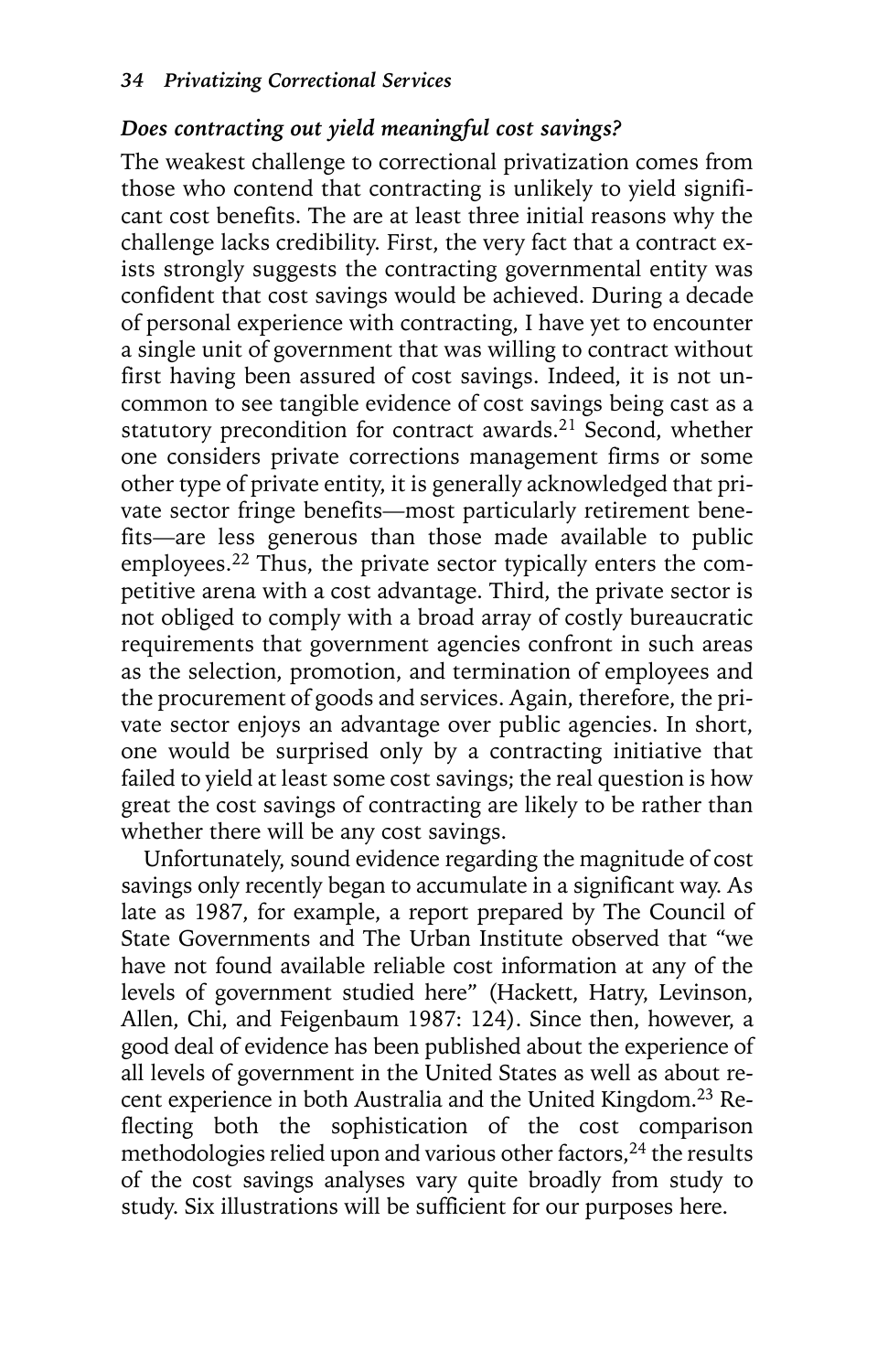*Early evidence from local-level contracting in Tennessee* The first study was conducted by Charles H. Logan and Bill W. McGriff (1989). Logan and McGriff compared the actual contract cost paid to the Corrections Corporation of America for operating the 350 bed, Hamilton County Penal Farm located near Chattanooga, Tennessee between 1985 and 1988 with estimates of what Hamilton County would have paid had it continued to operate the facility itself. The estimates were based on actual 1983/84 expenditures plus annual employee salary increases equal to those actually received by Hamilton County employees and non-salary increases equal to inflation as measured by the Consumer Price Index.

The total estimated costs for continued public management of the facility for the three-year period was \$9,909,717 and the total actually paid to the Corrections Corporation of America during the three-year period was \$9,404,801. Thus, Logan and McGriff concluded that the total cost savings realized by contracting was \$504,917, or an average annual operating cost savings of 5.37 percent. Significantly, this cost savings was possible despite the fact that public operating costs estimated for the three-year period averaged only \$26.08 per prisoner per day, a per-diem cost that was itself well below the reported average per-diem cost of roughly comparable facilities elsewhere in Tennessee. Further, the authors emphasized that the conservative methodology they relied upon almost certainly resulted in their underestimating the true cost savings to Hamilton County.<sup>25</sup>

*Evidence at the state prison level in Texas* The second study deserving special attention was published by the Texas Sunset Advisory Commission in 1991 and was designed to determine whether contracts awarded to the Corrections Corporation of America and to the Wackenhut Corrections Corporation by the Texas Department of Criminal Justice in 1988 had achieved the 10 percent cost savings required by applicable Texas law.<sup>26</sup> The contracts required each firm to design, construct, and manage two 500-bed minimum security prisons. The cost methodology called for the Sunset Advisory Commission to determine what the cost to Texas would have been in 1990 had the four prisons been operated by the Texas Department of Criminal Justice and to compare that estimate with the actual payments made to the Corrections Corporation of America and to the Wackenhut Corrections Corporation.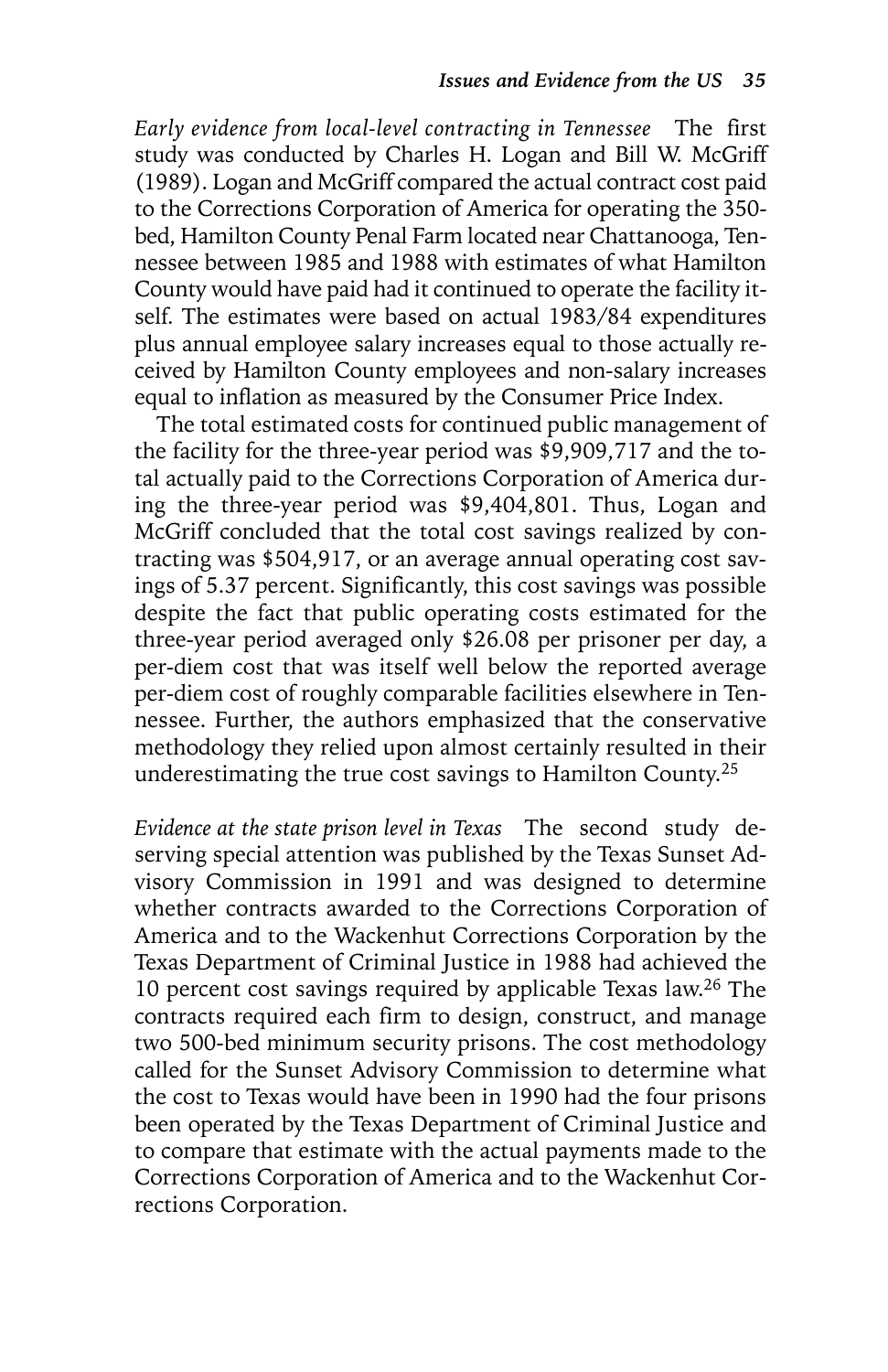The results reveal an average estimated cost for public operation of the facilities of US\$42.92 and an actual payment to the Corrections Corporation of America and to the Wackenhut Corrections Corporation of US\$36.76. The resulting savings of US\$6.16 per prisoner per day or US\$4,496,800 per year for all four facilities yielded an estimated cost savings of  $14.35$  percent.<sup>27</sup>

*Longitudinal evidence from Queensland, Australia* Third, Allan Brown, an economics professor at Griffith University in Brisbane, Australia, has provided an interesting and well-documented examination of whether the American experience is generalizable beyond the United States (Brown 1994). The relevant portion of his research focuses on a two-year cost comparison of a public and a private correctional facility in Queensland.

The Borallon facility is operated by the Corrections Corporation of Australia; the Lotus Glen facility is operated by the government correctional agency. Both facilities were recently constructed, are similar in their design, and are similar in the size and security classification of their prisoners. Importantly, Brown's cost data included various overhead costs that often escape attention when only facility expenditure data are available.

Brown noted that "Borallon [the private facility] provides the highest programme content of any correctional centre in Queensland and employs a much greater number of staff on programmes than does Lotus Glenn [the public facility]" (1994). Still, he found that the gross annual cost per prisoner for 1991/ 92 at AUS\$39,240 versus AUS\$54,560 for Lotus Glenn. Further, the gross annual cost per prisoner for 1992-93 at Borallon was AUS\$44,200 versus AUS\$49,880 at Lotus Glenn.28

*Recent state-level evidence from Florida* The fourth illustration comes from Florida. During its special legislative session in 1993, the Florida Legislature enacted what is now Chapter 957 of the Florida Statutes. The new law provided for the creation of the Florida Correctional Privatization Commission and imposed an obligation on the Commission to release a request for proposals providing for the private design, financing, construction, and management of two 750-bed medium security prisons.<sup>29</sup> To assure the desired cost savings, the new statute required the Florida Auditor General to determine the total cost Florida would incur for the design, construction, and operation of comparable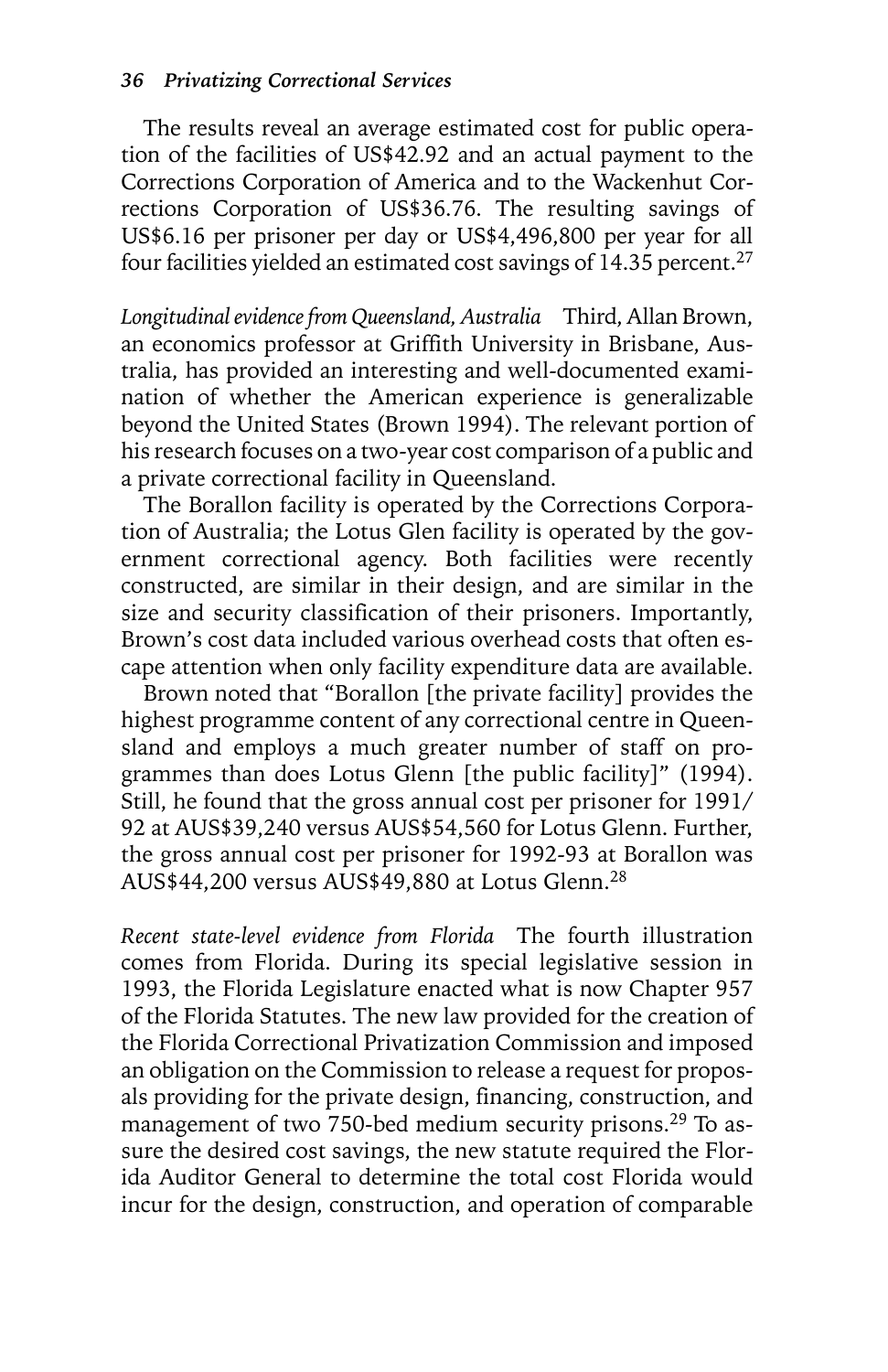state facilities. Significantly, the auditor general was expressly obliged to incorporate a full array of costs in the establishment of the required benchmark figure. Thus, the auditor general's report examined construction and operating costs at multiple comparable facilities being operated by the Florida Department of Corrections, indirect costs associated with central management of the Florida Department of Corrections, and additional indirect costs associated with services provided to the Florida Department of Corrections by various other state agencies (State of Florida, Office of the Auditor General 1993). Further, the statute required that cost proposals submitted by private management firms yield cost savings of no less than 7 percent as a precondition to any contract award.

Eight management firms submitted a total of 12 proposals. All 12 contained legally binding commitments of cost savings that met or exceeded the 7 percent requirement. Two firms were selected at the end of the competitive process: the Corrections Corporation of America and the Wackenhut Corrections Corporation. The Corrections Corporation of America and the Wackenhut Corrections Corporation costs, including debt service obligations associated with facility construction, were, respectively, US\$46.96 and US\$47.05. The comparable cost for the Florida Department of Corrections set by the Correctional Privatization Commission and was based on the report prepared by the Office of the Auditor General was US\$52.40. On average, then, these contracting decisions by the State of Florida will yield an average cost savings of US\$5.39 per prisoner per day. Assuming a conservative occupancy rate of 90 percent during the first year of operation of these facilities, the anticipated firstyear cost savings will thus be US\$2,655,923. The executive director of the Correctional Privatization Commission has estimated that these contracts will save Florida taxpayers modestly more than US\$9,000,000 during the first three years of facility operations.

*Additional state-level experience in Louisiana and Tennessee* Louisiana and Tennessee provide particularly interesting settings within which to measure cost savings even though they also share a common disadvantage. Their evidential value flows from several factors. First, a large state prison has been managed in Tennessee by the Corrections Corporation of America since 1992 and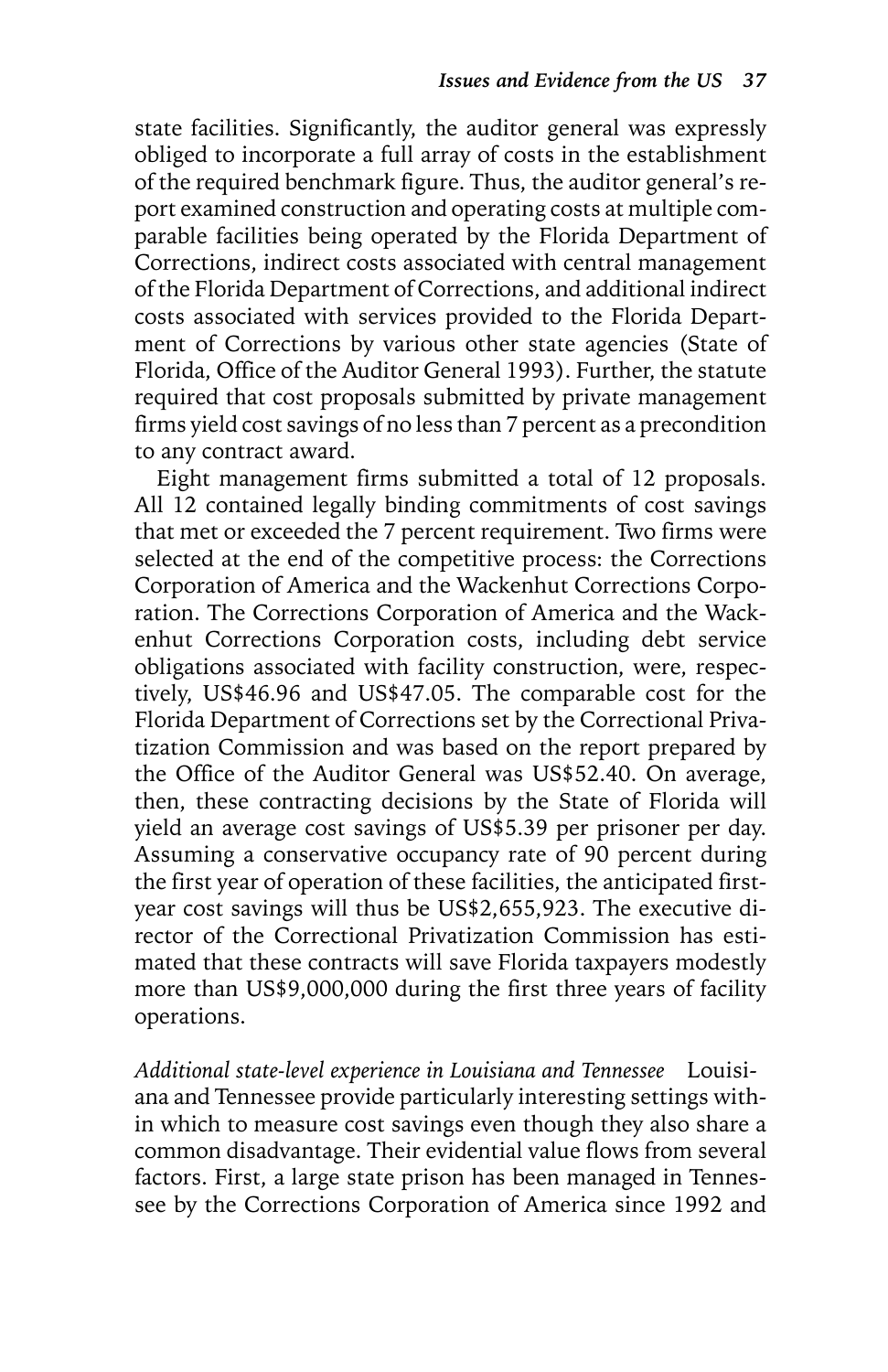two similarly large state prisons have been managed in Louisiana since 1990, one by the Corrections Corporation of America and one by the Wackenhut Corrections Corporation. Second, directly comparable facilities are operated by public agencies in both states. Third, the relationship between the private management firms and the public agencies has been cooperative rather than adversarial. Fourth, public-agency operating costs in both jurisdictions are substantially lower than average national costs or even comparable public-agency costs in many of the states in the geographical region within which they fall.

The significant disadvantage is that the design and construction of the facilities in Louisiana and Tennessee was handled by the public agencies rather than the management firms with which they later contracted. Because 65 percent to 75 percent of total operating costs are linked to employee costs and because the number of employees required to operate correctional facilities in a professional manner is very highly correlated with facility designs, much of the opportunity the private management firms would otherwise have had to provide cost savings does not exist in these jurisdictions.

In any event, the experience of these jurisdictions has been examined by several studies (see, e.g., Albright and Harchas 1990; Tennessee Select Oversight Committee on Corrections 1995; State of Washington Legislative Budget Committee 1996). The most recent and perhaps most authoritative of the them, which considers both the Louisiana and the Tennessee experience, was prepared by the staff of the Legislative Budget Committee of the State of Washington (1996: 9–25, A3-1–A3-4). Although the results of the analysis differ from those of the other studies reviewed here, the findings for both jurisdictions are similar.

Specifically, the per-diem costs for the 1995/96 fiscal year based on estimated average daily prisoner populations in the Louisiana facilities showed a virtual equivalence between the public agency (US\$23.66), the Corrections Corporation of America (US\$24.00), and the Wackenhut Corrections Corporation facilities (US\$23.45). The estimated per-diem costs for two public facilities and the Corrections Corporation of America facility in Tennessee for the 1993/94 fiscal year reflect substantially the same narrow difference: the average per-diem cost for the two public facilities was US\$34.29; the per-diem cost for the Corrections Corporation of America was US\$33.63.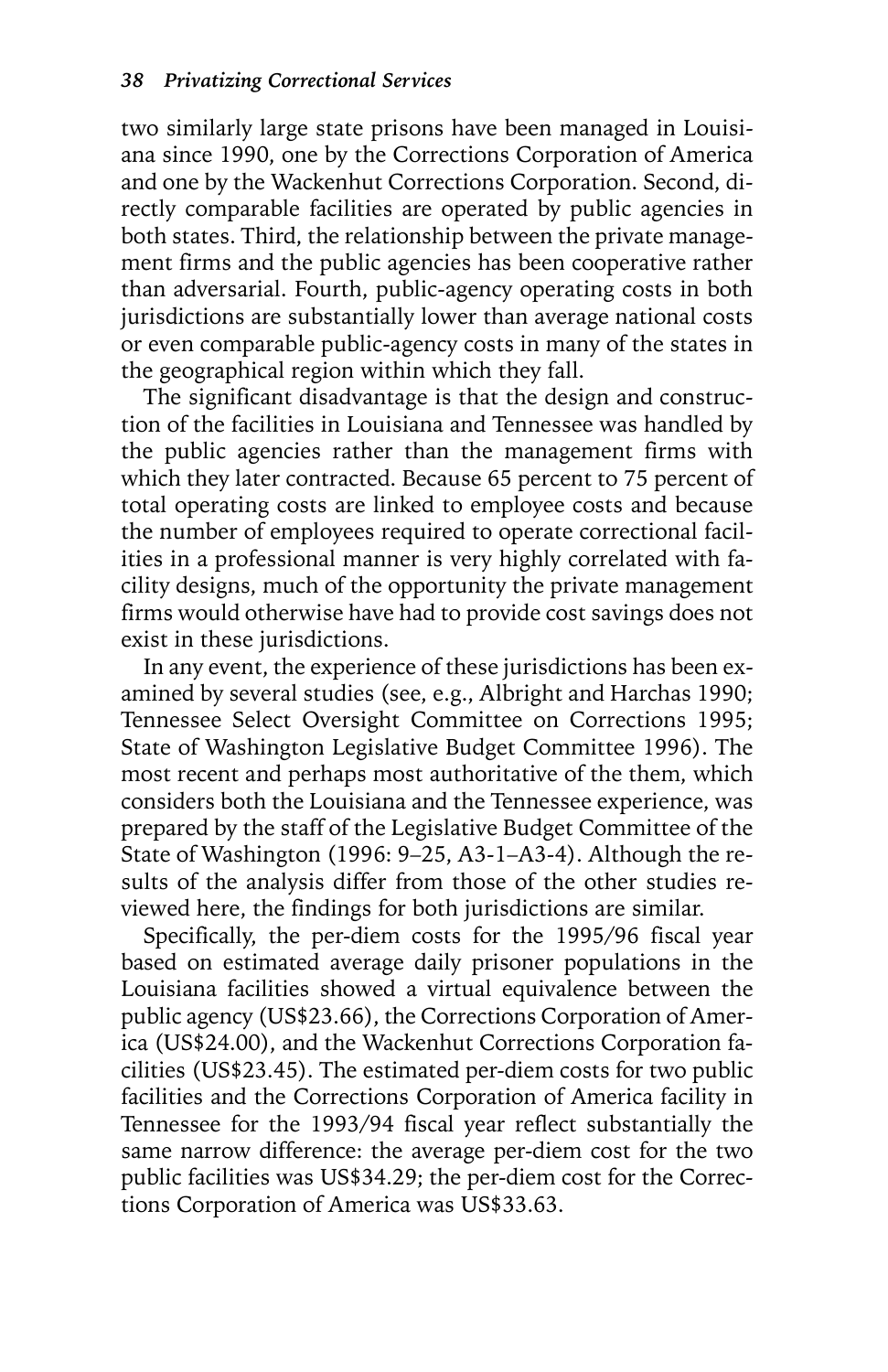*Cost-savings reports from the United Kingdom* Following the enactment of the Criminal Justice Act of 1991, the British embarked upon one of the most ambitious, carefully planned, and multi-dimensional privatization initiatives any jurisdiction has crafted to date.30 Thus far contracts have been awarded for six facilities of which four presently house prisoners.31 The first began receiving prisoners in April, 1992; the most recently opened first received prisoners in July, 1995.<sup>32</sup> Clearly, therefore, the British have had enough experience with privatization that their assessments of cost savings should be meaningful.

Tim Wilson, Head, Contracts and Competition Group, Her Majesty's Prison Service, summarized a consulting report prepared by Coopers and Lybrand and published in June of 1996:

The  $\ldots$  research  $\ldots$  was a cost analysis for 1994/95  $\ldots$  The results, based on a more vigorous analysis than had been achieved before, confirmed that there are significant savings on operating costs, but in the order of 13 percent to 22 percent relative to the average costs of a group of comparable prisons. (Wilson, this volume: 77)

#### *So what patterns do the cost analyses reveal?*

A reasonable assessment of the available cost analyses lends at least qualified support to the claims of privatization proponents that meaningful cost savings can be achieved by contracting out. To be sure, there is little one can find in this body of evidence that would support an expectation of massive cost savings. All other things being equal, for example, a typical American jurisdiction could realistically hope that economies in the rough range of 10 percent to 15 percent would be realized by privatization—perhaps at the low end of the range for initiatives focusing on the privatization of existing facilities and at the high end of the range for new projects incorporating design, finance, construction, and management.33 On the other hand, it would be quite misleading to describe cost savings of this magnitude as trivial.

A bit of simple if speculative arithmetic based on an easily defended hypothetical situation should be sufficient to push this fact into appropriately sharp relief. What if, for instance, one were a policy-maker in an American jurisdiction whose annual operating costs per prisoner were at the average of US\$20,000 that we often encounter in official reports and media accounts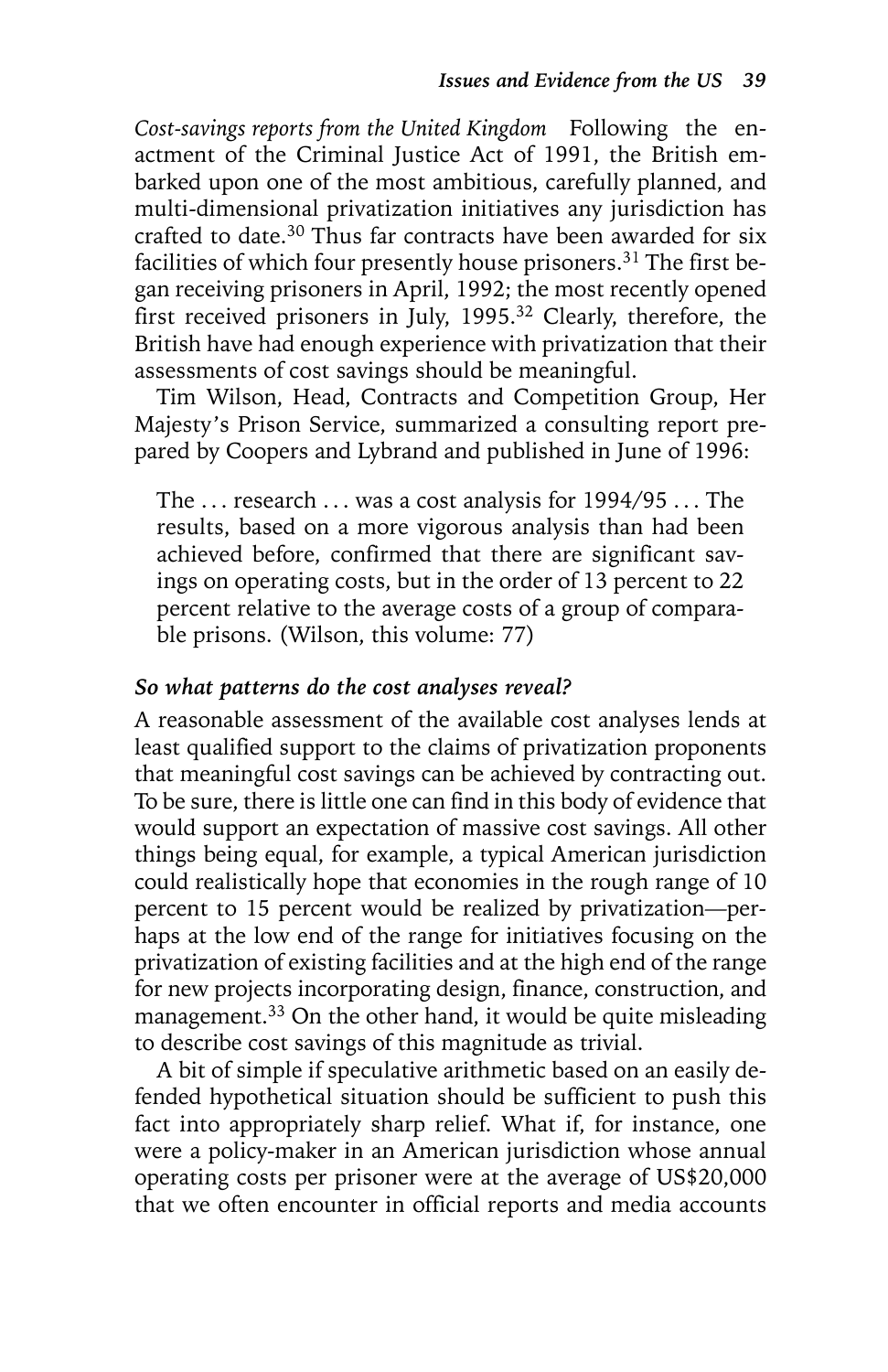and one wanted to contract out for the design, financing, construction, and management of a medium-sized prison that would provide a prisoner housing capacity of 1,000 beds? Does the cost-savings research suggest that the cost benefits would be sufficient to make the effort worthwhile?

What is worthwhile is subject to broad variation but, if we apply the 10 percent to 15 percent standard to this hypothetical situation, the resulting range of probable cost savings would be between US\$5.48 to US\$8.22 per prisoner per day, US\$2,000,200 to US\$3,000,300 per year, and, assuming a three-year term for the typical contract, US\$6,000,600 to US\$9,000,900 during the base term of the contract award. Regardless of what a group of policy makers might conclude were they to be confronted with this type of evidence, it is safe to assume that ordinary taxpayers would think this a worthwhile saving.

There are at least two additional patterns I suspect one can and should see in this research literature. The first and most obvious of these is that opportunities for significant cost savings from privatization are most strongly influenced by factors over which private corrections management firms have no control whatsoever. For example, the opportunities for cost savings in a jurisdiction committed to nothing more than having its prisoners make little rocks out of big rocks under the supervision of a not particularly well-trained guard carrying a shotgun are few. Similarly, the opportunities for cost savings in a jurisdiction whose public agency is particularly efficient and whose facilities are modern are likely to be few.

Second, and very important, are the bits and pieces of evidence in the research literature that strongly suggest that the long-term and most significant cost savings associated with privatization may come more from the improved performance of public agencies in those jurisdictions that have privatized than from the efforts of private corrections management firms. This is as I believe it should be. Public employees working in the field of corrections are generally quite unlike the uncaring, inefficient, and sometimes brutal people who are depicted in countless usually not very informative or even very good movies. I suspect, however, that decades of working within the context of a non-competitive public monopoly have done little to encourage them to maximize the efficiency with which they allocate their resources and done much to foster habits that encourage,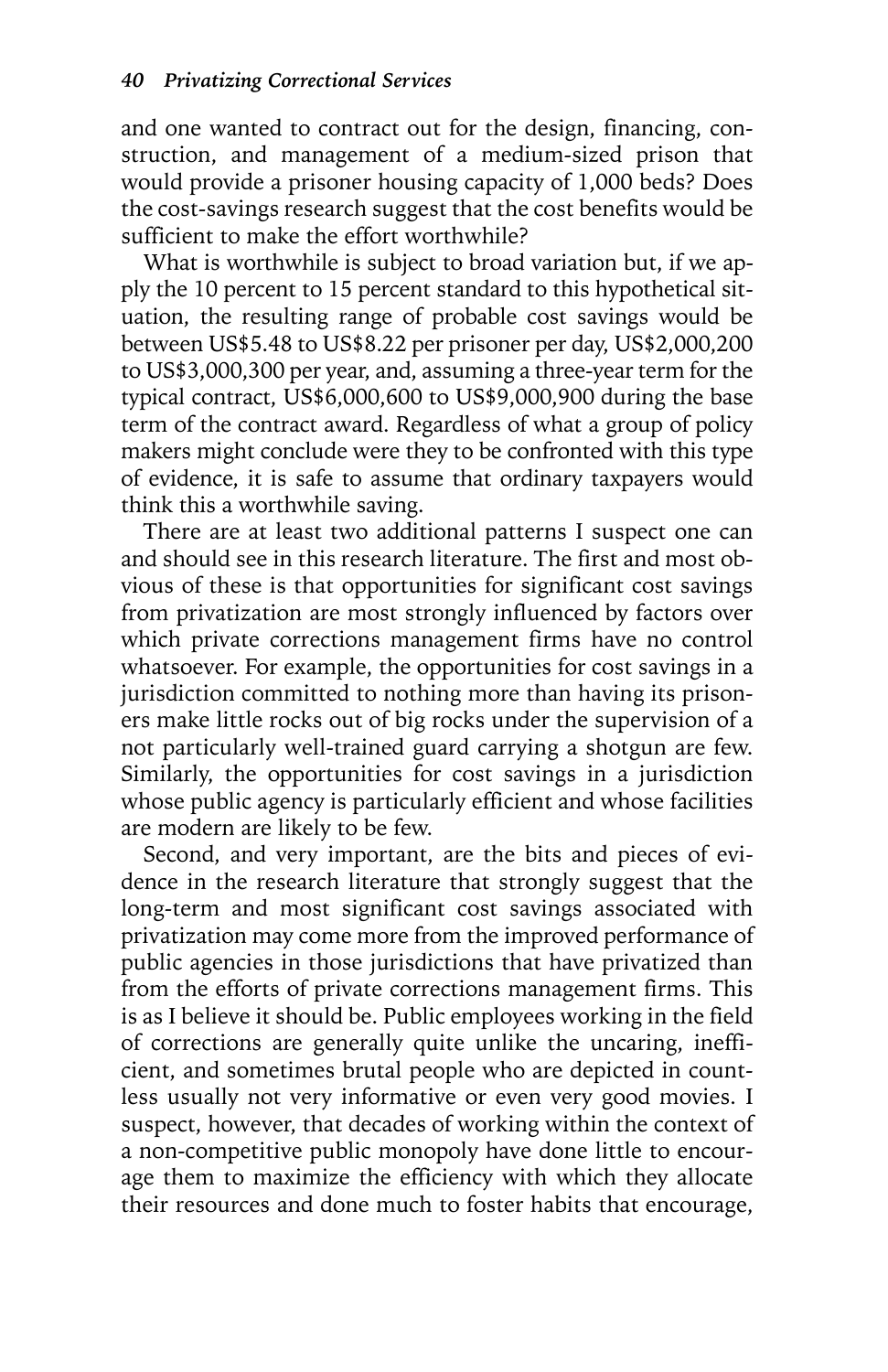require, or at least tolerate inefficiency. The injection via privatization of a bit of competition between alternative providers of similar services might well produce the needed encouragement.

In any event, so much experience and so much evidence about correctional privatization supports the hypothesis that privatization is capable of yielding meaningful cost savings that all but the most ideologically blinded privatization critics have tried to shift the debate to other issues and thereby to raise the hurdles privatization proponents are challenged to clear.<sup>34</sup> Today they more commonly advance the argument "you get what you pay for" and allege that discounted prices will necessarily yield substandard services. If this claim were proven to be valid, then contracting clearly would fall into the category of decisions that are penny wise but pound foolish. Thus, the available evidence regarding the quality of services provided by private corrections management firms deserves serious consideration.

# *Does contracting-out result in decreased service quality?*

Significant evidence now exists regarding the quality of contract services. It comes to us in at least four forms and, although no one type of evidence is comprehensive enough to be persuasive, once again it is important to look for patterns in attempting to formulate a set of reasoned conclusions.

*Contract renewals as a crude performance indicator* The first indicator is as broad—and perhaps as crude—as it is pragmatic. It evaluates quality by measuring the willingness of contracting units of government to renew existing contracts. The hypothesis is that contracts would be terminated for cause or not renewed if contracting units of government were dissatisfied with either the cost savings they realized or the calibre of the services they received from independent contractors.

Evaluated in this manner, it appears that the satisfaction of government is considerable. My review of contracts awarded for the management of secure adult facilities since the privatization movement began to gather momentum in the mid-1980s reveals the closing of only one facility—in Zavala County, Texas—for reasons related to the contracting agency's perception of inadequate contract-performance and one contract—in Sweetwater, Texas being shifted from one private management firm to another for roughly comparable reasons. Not insignificantly, neither of the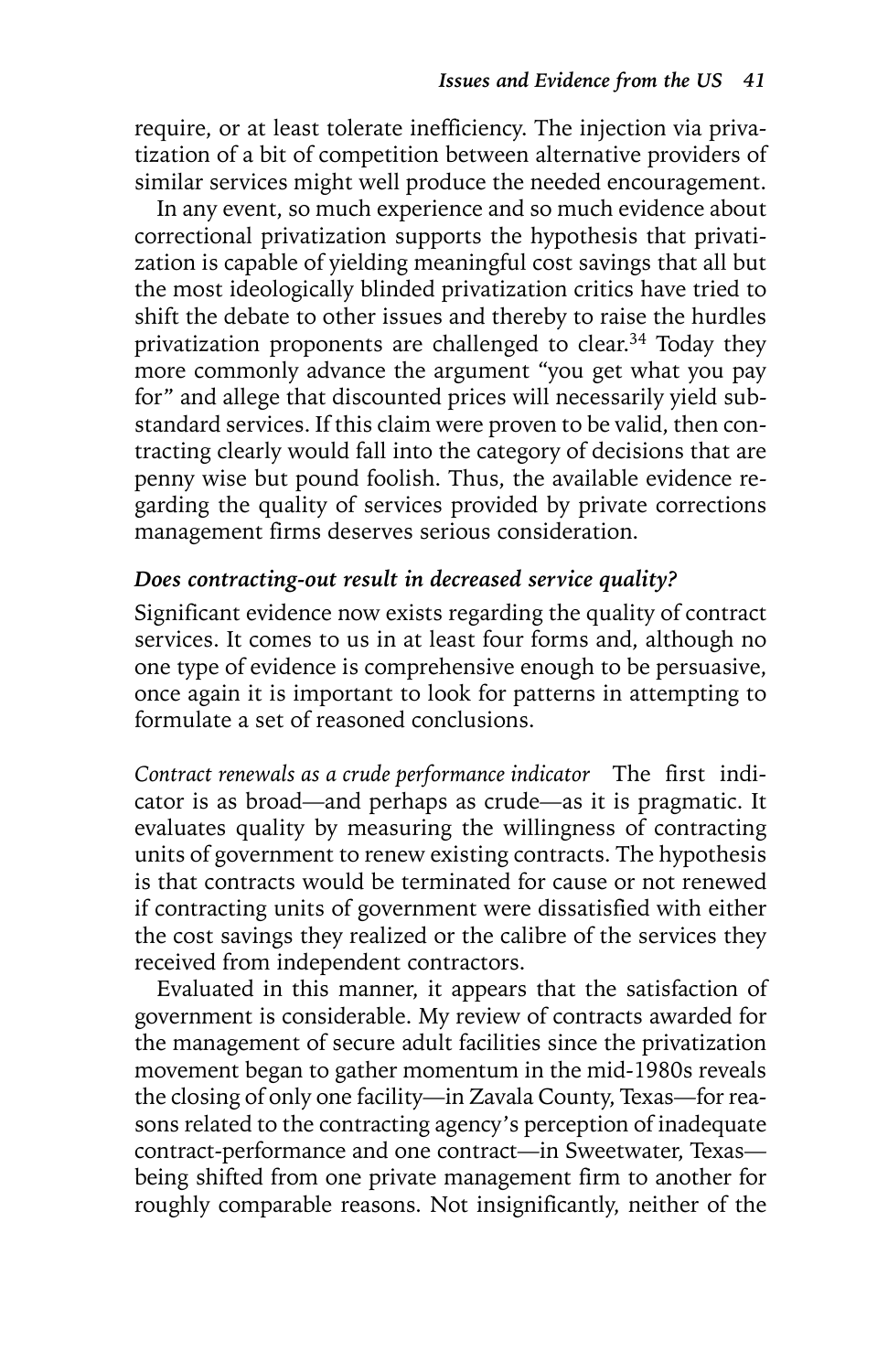management firms involved in these situations are presently involved in the management of adult correctional facilities.<sup>35</sup> A third possible item to include in such a list would be a facility in Elizabeth, New Jersey from which all prisoners were removed following a disturbance in 1995 and that, when it reopens toward the end of 1996, will be managed by a different private firm. Additionally, the review reveals only one contract in California that was not renewed because of cost considerations, but in that one situation the cost issue was linked to the terms of a property lease with a third party that were beyond the control of both the private firm and the involved contracting agency.

Notwithstanding the fact that this evidence is of some probative value, taken by itself it is far from persuasive. The reasons are multiple. First, even the genuine satisfaction of a contracting government agency cannot be viewed as proof of high quality performance. Satisfaction is not necessarily linked to careful assessments of contract performance. Second, all of us have had or worked with employees who met our minimum expectations and thus maintained their jobs even though nobody would have placed them high on any performance scale. Government agency responses to independent contractors can be shaped by similar considerations. Finally, I have seen evidence of a few private facilities within which performance was the object of very harsh criticism in audit reports but then seen little or no evidence of the contracting governmental agencies having the good judgment or perhaps simply the political courage to respond forcefully. Despite these and other caveats, however, the pattern established by the strong record of contract renewals is meaningful.

*Prisoner litigation as a performance indicator* The second indicator, the litigation record of the private corrections-management firms, is similarly broad and equally pragmatic. A recent and reasonably careful review I completed of all privately managed jails and prisons in the United States fails to reveal a single facility that is operating under a consent decree or court order as a consequence of suits brought against it by prisoner plaintiffs.<sup>36</sup> When one recognizes that roughly three-quarters of American jurisdictions now have major facilities or their entire systems operating under consent decrees or court orders and that similar intervention by the courts is hardly uncommon in local correc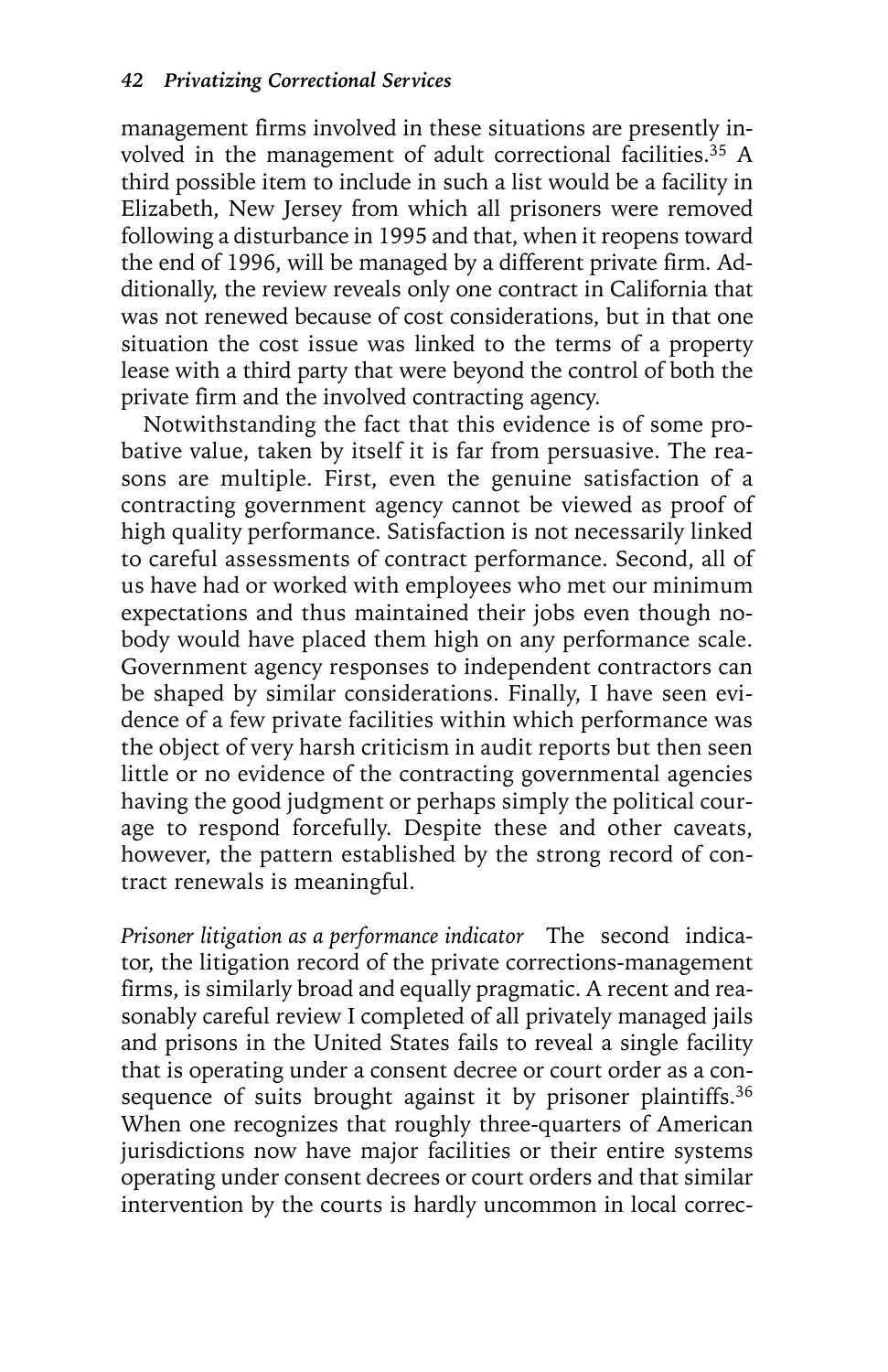tional systems (American Correctional Association 1996: xx), the fact that private facilities remain unblemished by successful prisoner suits is not trivial.

It would be wrong to read too much into the fact that the litigation experience of the private sector is more positive than is the experience of many public agencies. As with the discussion of contract renewals, the reasons for caution are several. First, the experience of the private sector in managing relatively large facilities housing long-term prisoners with high custody classifications, the types of facilities from which prisoner suits are most common, is still relatively brief. Second, very few private facilities are housing a number of prisoners that exceeds their design capacities, and much of the prisoner litigation in the United States raises constitutional questions closely related to facility overcrowding. Third, it often takes a considerable period of time for prisoner suits to reach a stage at which courts issue written opinions that are readily accessible to researchers. It is thus possible that non-frivolous suits are now in the process of being litigated. Finally, many aspects of possible noncompliance with contracts involve issues that either probably would not or absolutely would not provide a sound cause of action for a prisoner plaintiff. Once again, however, the best available evidence forms a pattern that reflects favorably on the quality of private firm performance.

*Accreditation as a performance indicator* The third indicator is based on independent assessments of compliance with the standards of the Commission on Accreditation for Corrections of the American Correctional Association (ACA). There is much to be said in favor of those correctional facilities that are willing to shoulder the substantial burdens associated with seeking accreditation and that are willing to accept the risks associated with independent professional assessments by ACA audit teams.37 Thus, it is significant that private firms have been accredited far, far more often than have their public sector counterparts (Thomas and Bolinger 1996).

Accreditation by the American Correctional Association or other accrediting agencies is an imperfect performance indicator. The correlation between accreditation status and calibre of services provided is imperfect. There are public and private facilities that have not sought accreditation but within which one finds sound services; there are public and private facilities that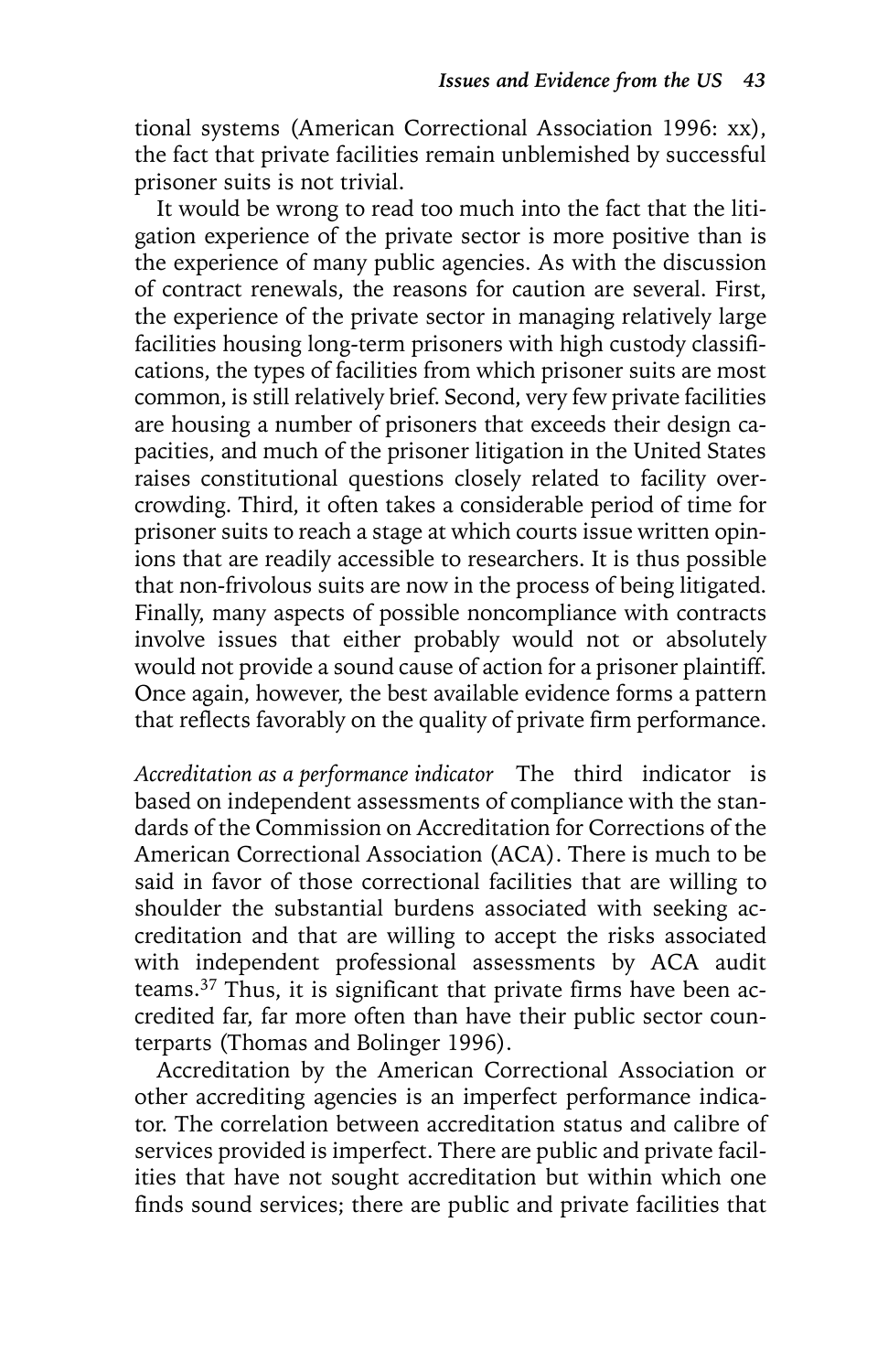have been accredited but which are far from exemplary on one or more performance dimensions. Still, policy makers, corrections professionals, and the courts are in substantial agreement that the earning of accreditation is a noteworthy achievement for any public or private facility. Thus, while the pattern in this area is not in and of itself persuasive, the inferences a reasonable person would draw are certainly positive.

*Objective research as a performance indicator* The final indicator comes from the growing body of research literature that has examined the quality of privately provided correctional services in Australia, the United Kingdom, and the United States.38 At least two examples warrant some discussion here.

Perhaps the most sophisticated of these reports is one published by Charles H. Logan (1992). Based on data from institutional records and modified versions of the Prison Social Climate Survey developed by the Federal Bureau of Prisons, Logan gathered detailed data on the quality of confinement in the New Mexico Women's Correctional Facility being operated by the Corrections Corporation of America, the Western New Mexico Correctional Facility that housed New Mexico's female prisoners prior to the opening of the CCA facility in 1989, and the Federal Correctional Institution in Alderson, West Virginia. The study included 333 empirical indicators designed to measure eight different aspects of the quality of confinement. His overall conclusion was simply summarized: "The private prison outperformed the state and federal prisons, often by quite substantial margins, across nearly all dimensions" (Logan 1992: 601).

Logan's general conclusion that private corrections management firms are fully capable of providing high calibre correctional services gains significant support from another longitudinal evaluation research project, the results of which were published recently by the Tennessee Select Oversight Committee on Corrections. The task before the Select Oversight Committee was to determine whether a contract award made to the Corrections Corporation in 1991 met the following statutory renewal preconditions:

After the first two (2) years of operation, but before renewing the initial contract, the performance of the contractor shall be compared to the performance of the state in operating similar facilities . . . The contract may be renewed only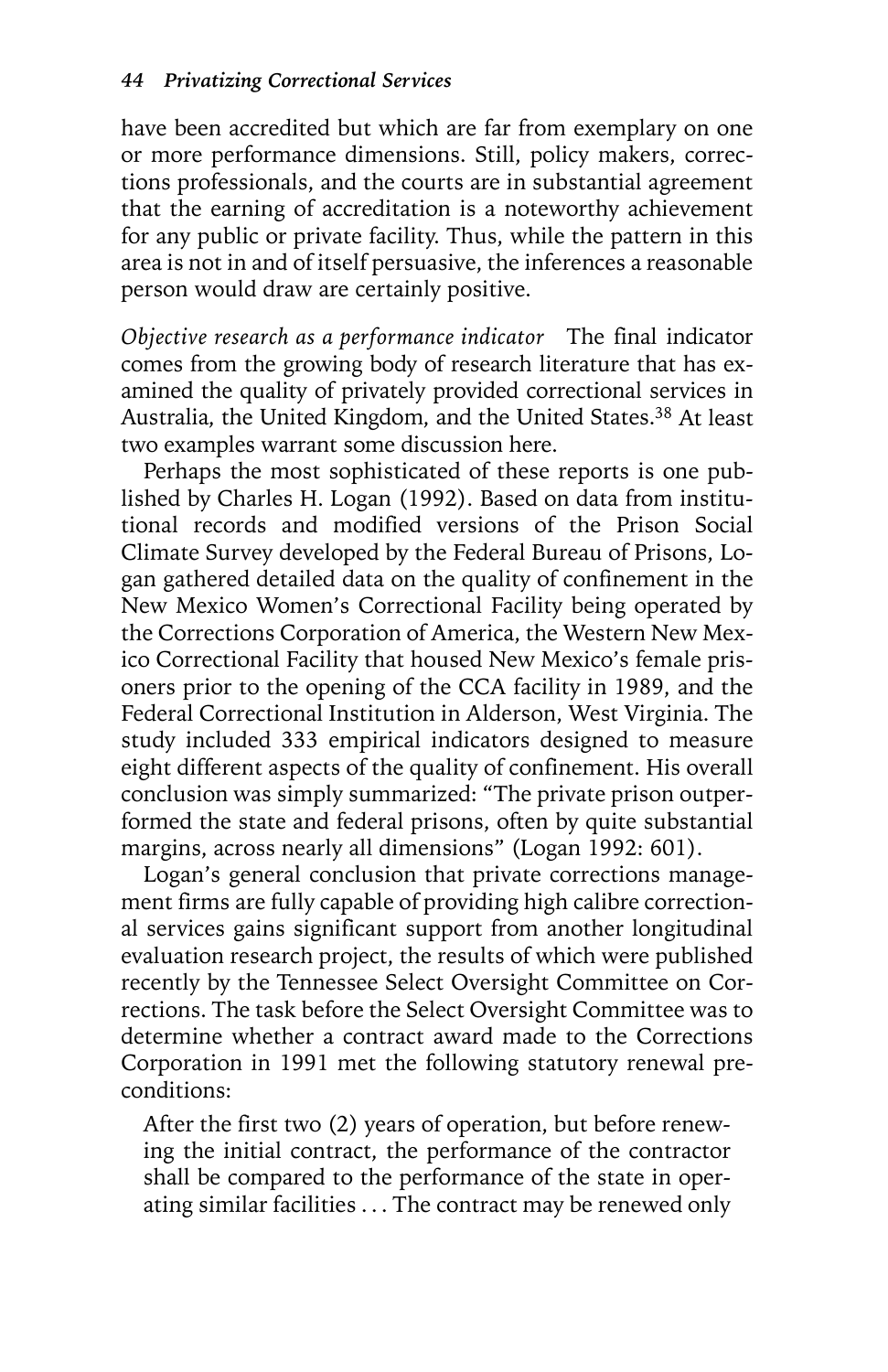if the contractor is providing at least the same quality of services as the state at a lower cost, or if the contractor is providing services superior in quality to those provided by the state at essentially the same cost. (Tenn. Code Ann. §41-24- 105(c) and §41-24-105(d))

To satisfy this statutory requirement the Select Oversight Committee selected two state-operated facilities of comparable design and mission. It then gathered a large volume of data on virtually all aspects of facility operation during the course of the two-year research project. Although the private facility cost per prisoner per day was only modestly lower than the comparable cost for the two state facilities, the private facility received a higher overall performance rating than the two public facilities.<sup>39</sup> This, in turned, prompted a renewal of the facility management contract.

Research results, while certainly yielding more quantitative findings than does a consideration of the other performance indicators discussed here, do not answer all of the questions one could and should pose. The sophistication and the predispositions of researchers vary. Their focus is on one or at best a few facilities, so what they see may or may not be fairly generalized. Necessarily based on data collected in the past, research results do not necessarily tell us much about either the present or the future. Yet again, however, if the key is in the general pattern rather than the individual details one finds in the research literature, then the evidence strongly suggests that private corrections management firms are fully capable of performing at a level which is at least equivalent to public agencies despite their obligation to do so at a cost that is equal to or below public agency costs.

# Conclusions regarding the issues and the evidence

The patterns created by the evidence should be absolutely clear. The privatization critics who have contended or who do contend that correctional privatization is unlawful, that few or no jurisdictions will take the potentially consequential risks associated with contracting, and that private management firms will be incapable of providing services of reasonable quality at a competitive price are simply wrong. Similarly, the privatization proponents who contend that privatization inexorably leads to both substantial decreases in correctional costs and equally substantial enhancements in the quality of correctional services are simply wrong.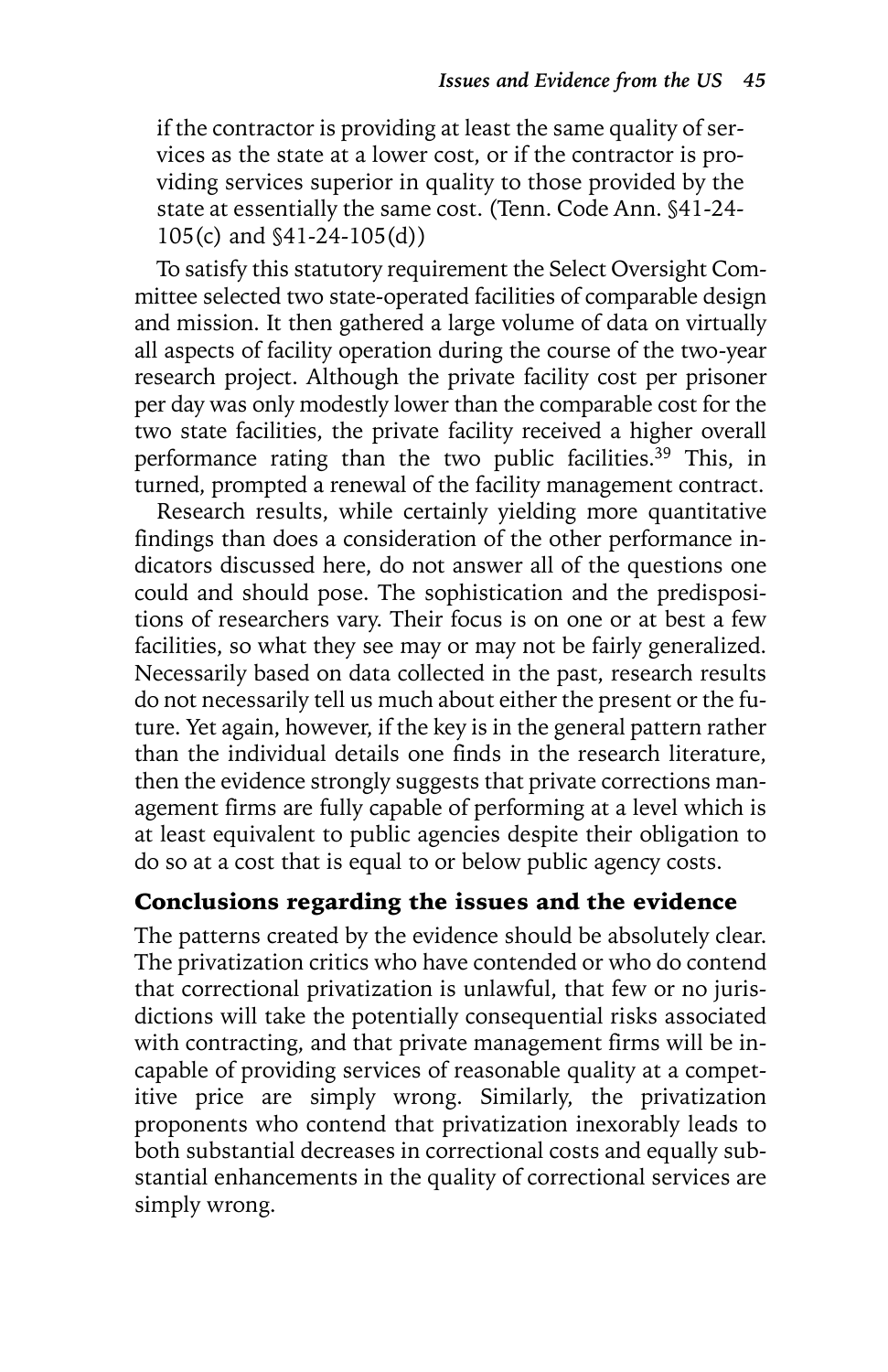It is hardly startling to discover that those who have adopted extreme positions in the correctional privatization debate have depended more on the power of their rhetoric than on the persuasiveness of hard evidence. What may be surprising is that correctional privatization, despite the fact that it moved beyond its status as an interesting experiment only in the recent past, has now achieved a degree of maturity and recognition that is beyond what even its most ardent advocates would have imagined only a decade ago. Albeit not without some failures and problems, private management firms have demonstrated that there are a broad array of settings within which they can deliver professional correctional services at a competitive price.

## *Lessons from the evidence for public agencies*

There are at least two additional lessons I believe the patterns in the available evidence can teach. One lesson is for public corrections agencies: the most successful privatization experiments are those involving agencies—including agencies whose senior officials would have preferred not to privatize any facilities within their correctional systems—that responded to policy choices made by elected officials in a positive and professional manner. I have seen such responses from, for example, the Arizona Department of Corrections, the Florida Correctional Privatization Commission, the Louisiana Department of Public Safety and Corrections, and the Tennessee Department of Corrections. Conversly, public agencies that adopt an adversarial position in the hope of producing failure rather than success can hardly claim that doing so serves the public interest. They also run the risk of learning, as the Florida Department of Corrections has learned already, that attempts to ignore the policy decisions of elected officials can yield uncomfortable consequences. The Florida Legislature simply pushed the department to the side, passed legislation that created the Florida Correctional Privatization Commission as an independent state agency, and implemented one of the most ambitious and successful privatization any state has attempted to date.<sup>40</sup>

# *Lessons from the evidence for elected officials*

The other lesson is for elected officials: privatization initiatives that are structured in a suitably sophisticated way can create a viable means by which the cost effectiveness of a correctional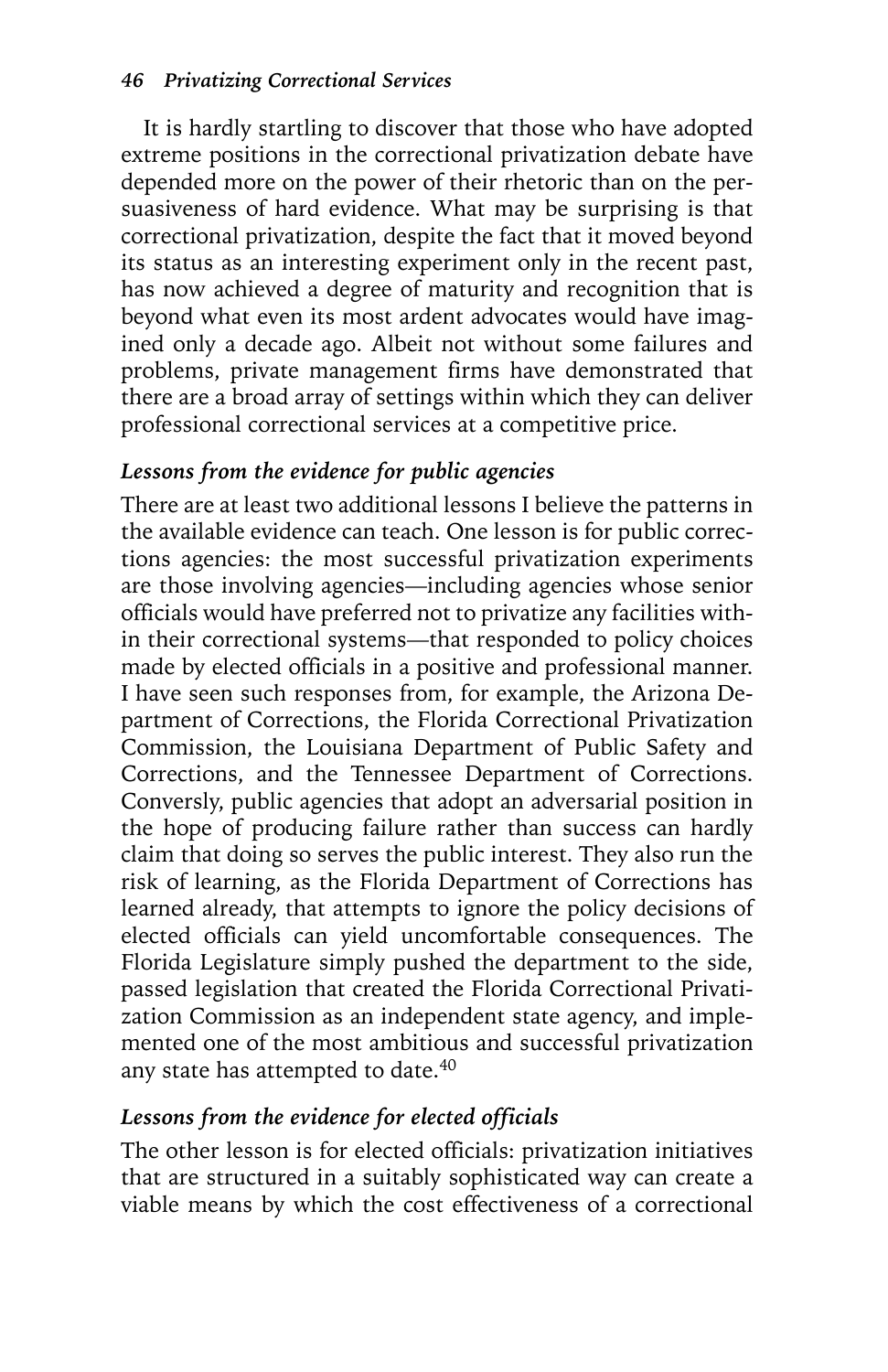system can be enhanced. This is not to say that policy makers should require one or more privatized elements in the correctional systems for which they are responsible and for which they are held accountable; nothing in sound theory or practice recommends such a mandate. Instead, both sound theory and practice recommend that privatization be put forward as nothing more than a potentially useful alternative. Prudent decisions to privatize are to be made only on the basis of fair competition between alternative providers, the winner of the competition being whoever makes a legally binding commitment to providing the best possible services at the lowest possible cost.

This lesson raises very sharp questions about the wisdom of legislators who have yet to make privatization a legal option and even sharper questions about policy-makers who have preempted opportunities to select between alternative providers with statutes that preserve the monopoly of public agencies. $41$ To be sure, such statutes will be favoured by those whose interests they protect. However, we are living in a time during which ownership by special interest groups can be hazardous to one's political health. And public agencies are not the only ones who can be pushed to the side when it is learned that the public interest is assigned a lower priority than special interests enjoy.

# Notes

- 1 It is interesting to note that there is a striking difference between the official policy positions of the three largest and most influential voluntary membership organizations that represent those working in corrections in the United States. The consistent position of the American Jail Association and the National Sheriffs Association has been harshly critical of privatization. By contrast, the official position of the American Correctional Association has long been that the focus should be on the professional caliber of correctional services rather than on the public or private identity of service providers.
- 2 Perhaps the most widely recognized and respected scholar whose writings reflect the views of this category of privatization critics is Professor Ira P. Robbins (see, e.g., Robbins 1988). Despite the publication of Professor Robbins' monograph by the American Bar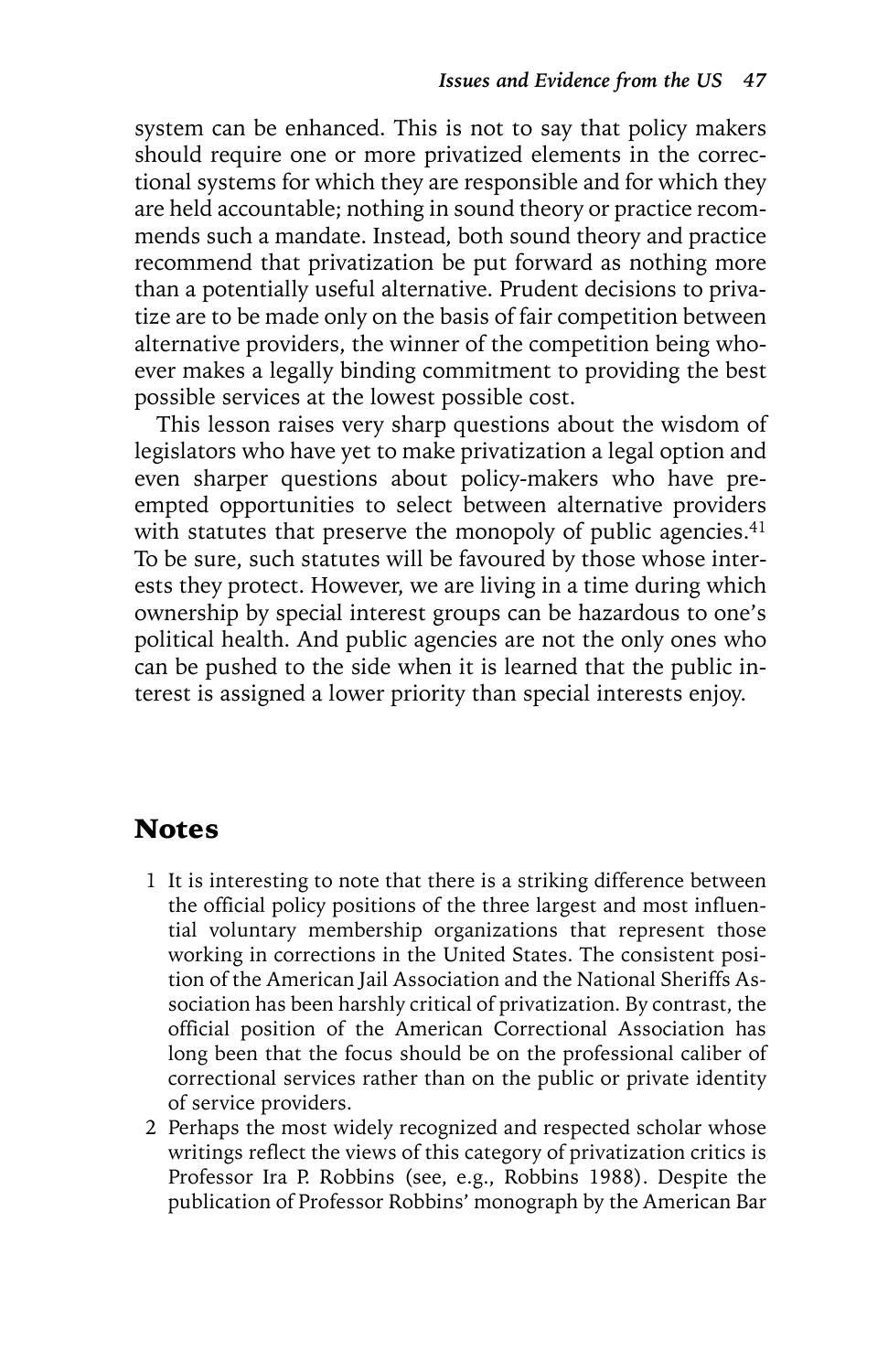#### *48 Privatizing Correctional Services*

Association, the conclusions and recommendations advanced in it were never adopted as the official position of the organization.

- 3 Thoughtful people will disagree with where—and indeed whether—a bright line should be drawn that separates those functions of government that cannot be delegated to a private entity from those that, subject to appropriate limitations, can be delegated. Today one sees a blurring of traditional distinctions being caused both by the broadening of the range of services that are being privatized and by public agencies adopting an entrepreneurial posture, which results in their providing various services in the hope of generating profits (see, e.g., Osborne and Gaebler 1992). My own judgment is that there are some core functions of government that should not be subject to delegation (e.g., making law, waging war, making foreign policy, operating criminal courts, and perhaps a few others). I certainly do not believe that a comparable case can be made in support of a private entity being prohibited from accepting the contractual responsibility for most of the everyday functions associated with the operation of a jail or prison. For a more comprehensive examination of this issue, see, e.g., Logan 1990.
- 4 Those whose interest is with the potential value of correctional privatization in other nations should still benefit from some aspects of this discussion. Even though the nature of existing law elsewhere may be quite different from what one encounters in the United States, it might well be prudent either to modify provisions of law or to shape the terms of contracts in such a way as to benefit from some elements of the American experience.
- 5 42 U.S.C. §1983 is generally unavailable to plaintiffs who allege that federal officials proximately caused a constitutional deprivation, but the remedy crafted by the United States Supreme Court in Bivens v. Six Unknown Named Agents of the Federal Bureau of Narcotics, 403 U.S. 388 (1971), is functionally equivalent in most regards when "federal action" rather than "state action" is at issue. See also, Davis v. Passman, 442 U.S. 228 (1979); and Carlson v. Green, 446 U.S. 14 (1980).
- 6 The Act created the Florida Correctional Privatization Commission as a new state agency whose mandate is to contract "for the designing, acquiring, financing, leasing, constructing, and operating" of state prisons and to supervise the performance of contractors. §957.03 established the duties of the Commission; §957.04 imposes the monitoring and supervision requirement. All state-level contracts award since the enactment of the Act in 1993 have been made pursuant to that statute rather than §944.105.
- 7 Statues that are at least somewhat comparable have been enacted, for example, by Arizona, Colorado, Kentucky, New Mexico, Oklahoma, Tennessee, Texas, and Virginia.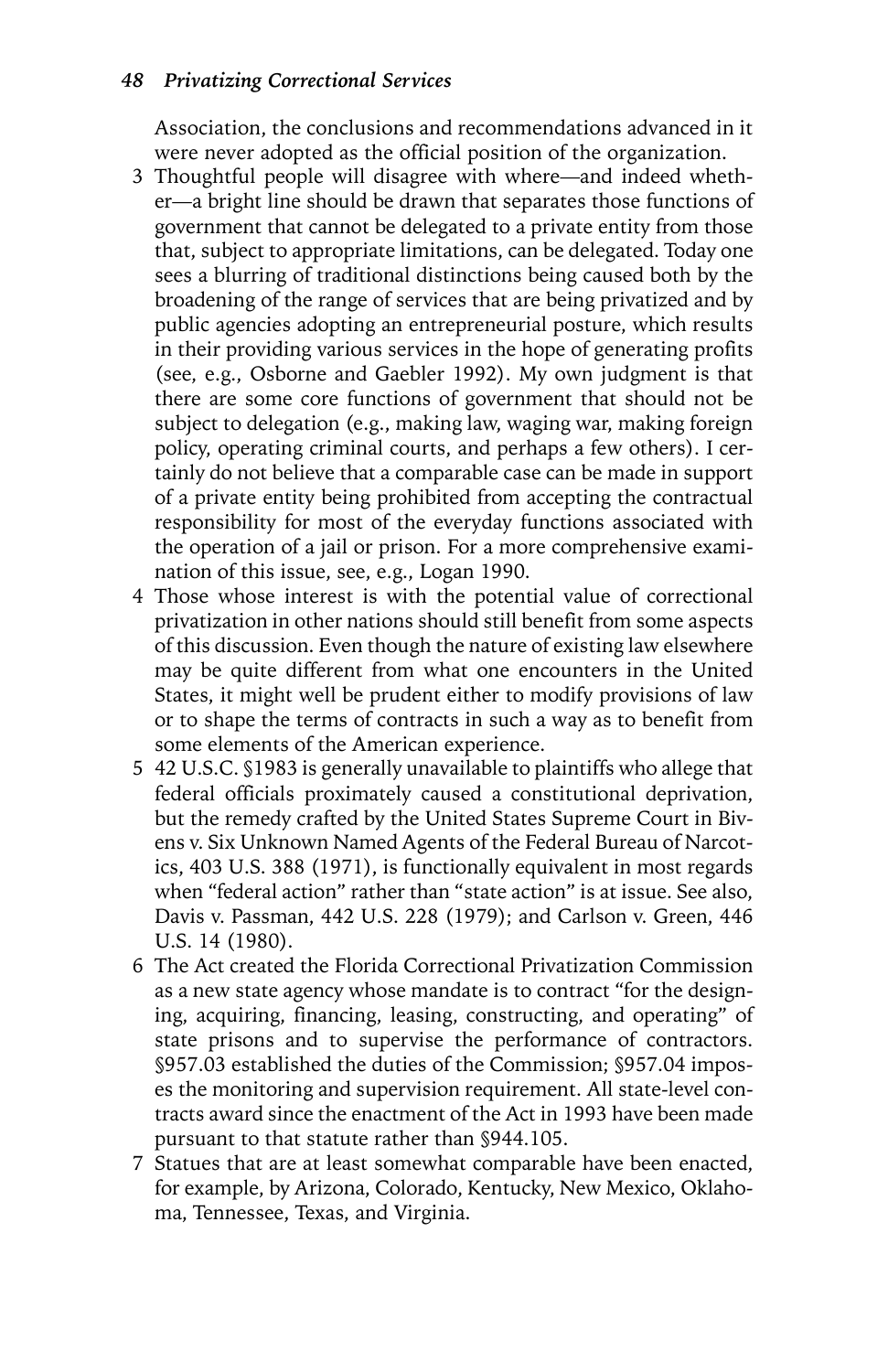- 8 Behavioral Systems Southwest no longer operates secure adult correctional facilities. Eclectic Communications, Inc., now operates as a wholly-owned subsidiary of Cornell Corrections, Inc.
- 9 The first contract awards outside the United States are even more recent, the first coming in 1989 from the State of Queensland, Australia, to the Corrections Corporation of Australia, which is the Australian extension of the Corrections Corporation of America, and the first non-Australian award coming in 1991 from the United Kingdom to Group 4 Prison and Court Services, Ltd.
- 10 The original contract awards in Australia and the United Kingdom also remain in force with the same management firms.
- 11 Florida may provide the best example that I have encountered of avoidance efforts by a correctional agency. Although Florida was one of the earliest states to enact a statute that expressly authorized full-scale private management of state prisons, the Florida Department of Corrections, which remains strongly opposed to privatization, did not receive prisoners in its single privately managed prison until ten years after the original legislative authorization was approved.
- 12 There is more than a little irony associated with the considerable significance of these contract awards by the Texas Department of Criminal Justice. Not unlike its public agency counterpart in Florida, the Texas Department of Criminal Justice, especially its Institutional Division, was then and is now opposed to privatization.
- 13 These and related statistics are drawn from Thomas and Bolinger 1996. See also the statistical data appended to this analysis for yearby-year growth trends from 1986-1995 (appendix 2) and my most recent estimates of the magnitude of the involvement of the 17 private corrections management firms that comprise the private corrections industry (appendix 1).
- 14 The inclusion of Canada in these statistics is not intended to mislead or over-state the privatization case. At the same time, however, the decision on June 27, 1996 by the province of Nova Scotia to select the Atlantic Corrections Group, a Canadian corporation formed by the Management and Training Corporation, as the "preferred supplier" with which it would enter into contract negotiations is an historic event for Canada. It marks the first competitive procurement in the nation's history that might well culminate in the private management of a secure adult correctional facility in Canada. Whether the contract negotiations will yield that result cannot be determined at the present time and, if they do, the number of facilities that would be privately managed would in all likelihood be greater than one.
- 15 A considerable body of empirical evidence on these points is now available. Much of that evidence includes comparisons with one or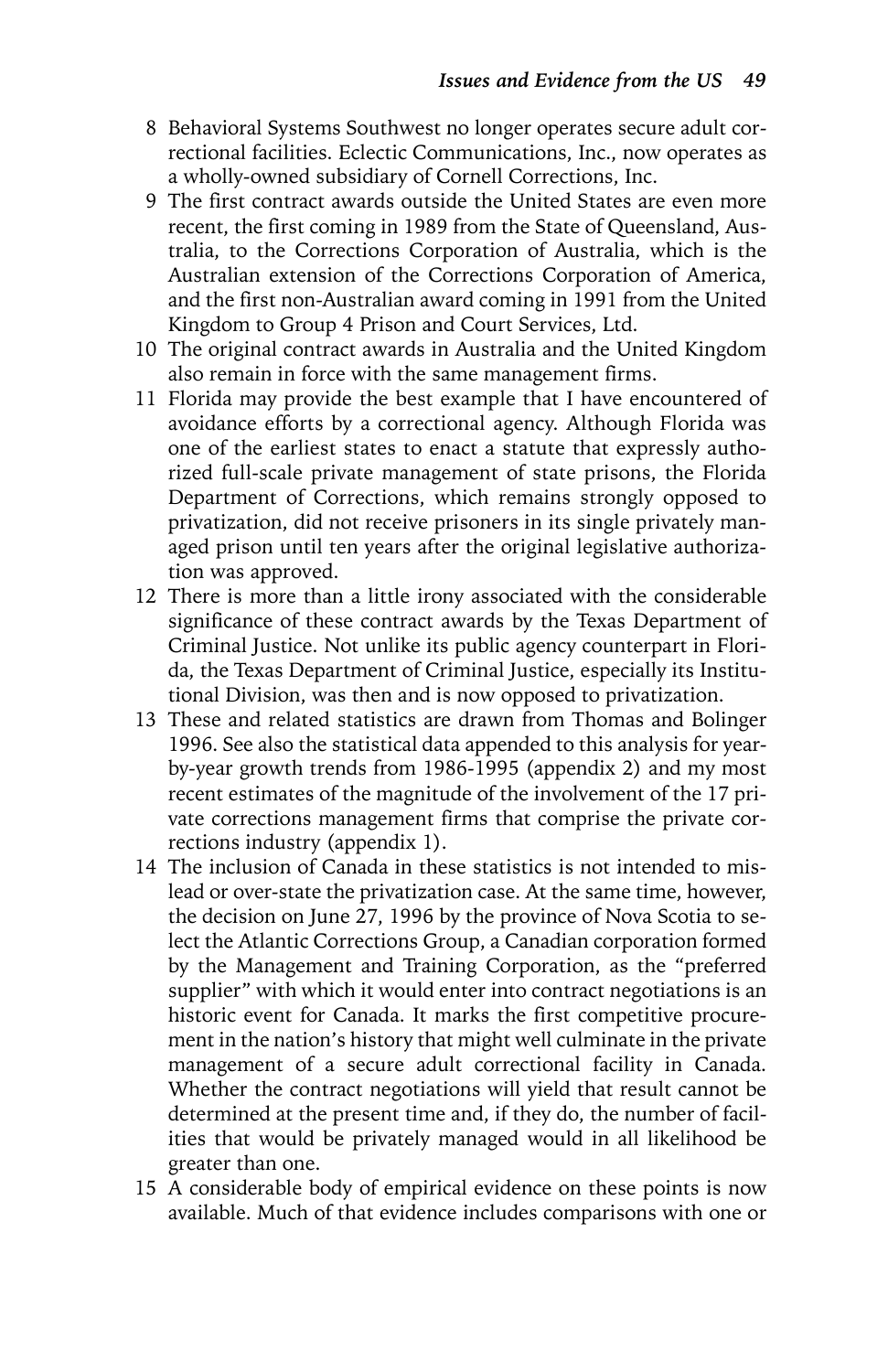more comparable facilities operated by public agencies. See, e.g., Urban Institute 1989; Logan 1992; Bowery 1994; Tennessee Select Oversight Committee on Corrections 1995; Bowery 1996.

- 16 Readers would be prudent to consider this statement carefully. A huge body of systematic research, which has accumulated over a period of more than a century, is far more critical of the quality of services provided by public correctional agencies than it is of the cost associated with those services: it is not that those in corrections have been subjected to harsh criticism because of how much they have spent but because one sees so little being achieved via whatever expenditures the public has tolerated. Much the same is true of research in a host of other areas within which public agencies have been the primary or exclusive service providers (e.g., public schools). Especially in the United States, however, the outcome of debates about correctional privatization too often has been determined by little more or less than whether contracting-out would yield significant cost savings. I cannot identify a single contract award in the United States that was made because a public agency was willing to tolerate some increase in service-delivery costs in return for improvements in the quality of the services, though I can identify many contract awards by decision-makers who were at least intelligent enough to avoid selecting firms that were otherwise qualified but submitted the lowest cost proposals. This is exceedingly troublesome: it is never prudent for decisionmakers to become so preoccupied with cost-savings per se that they are blinded to the effectiveness of the services they purchase. There simply is no equivalence between cheap and cost-effective. Any private management firm that panders to those in government who deem cheapest to be best will learn in the long term that they have served neither the public interest nor the interest of their shareholders.
- 17 This generally reflects the manner in which government accounts for its expenditures rather than intentional distortions by public agencies. In correctional institutions, for example, operating costs per prisoner per day are commonly computed by dividing the funds budgeted to a facility by the average daily population of that facility and then dividing the result by 365 to produce a cost per prisoner per day. This approach fails to take into account the significant costs associated with the operation of the administrative offices of those agencies and various other costs (e.g., land acquisition costs, construction costs, major maintenance costs, etc.). It also ignores altogether the fact that correctional agencies generally benefit from the expenditures of other public agencies for a broad array of services (e.g., procurement, insurance, data processing, legal services,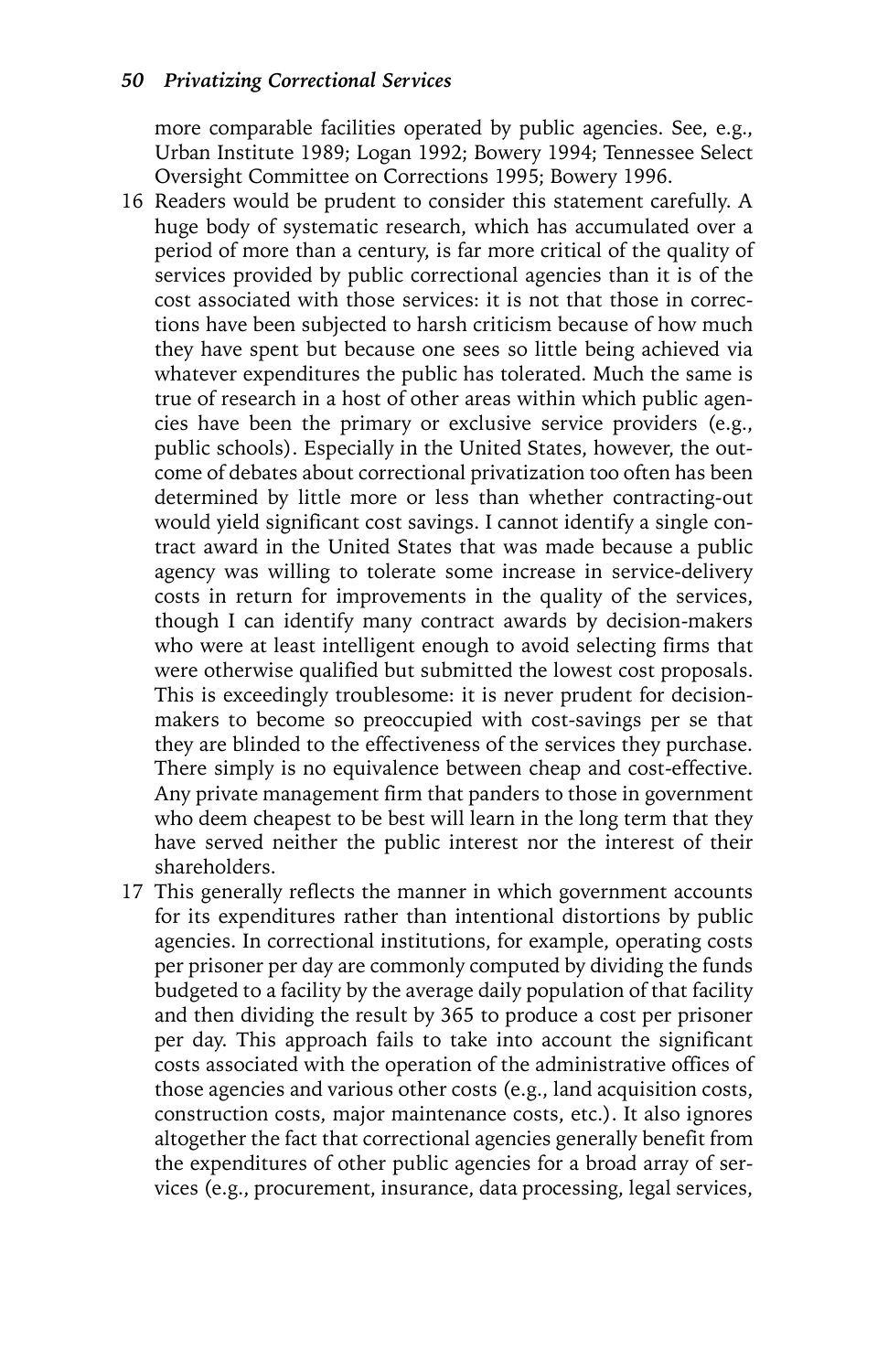the operation of employee retirement systems, etc.). Thus, when one examines per-prisoner, per-day costs of the type that are reported by most correctional agencies, one sees only the tip of the fiscal iceberg and one lacks a meaningful ability to determine what proportion of total costs to taxpayers remains unknown. See, e.g., McDonald 1989.

- 18 This does not mean that estimates of the cast of privately managed facilities are exemplars of accounting sophistication. The tendency is to assume that those costs can be established precisely by simply examining the amounts that have been paid to independent contractors during the time periods under consideration. This assumption is invalid. There are always costs associated with privately managed facilities that are not reflected by payments to the independent contractors (e.g., public-agency administrative costs associated with procurement, contract development, and contract compliance monitoring). Although such costs are surely substantially less than the hidden costs that escape counting in virtually all estimates of public agency costs, they are real and should be taken into account carefully.
- 19 Common illustrations of this would be in such areas as insurance requirements and requirements for accreditation (e.g., the American Correctional Association and the National Commission on Correctional Health Care).
- 20 It should be noted that this problem can be caused by a host of factors other than the higher performance-standards statutes and/or contracts imposed on private management firms. In New Mexico, for example, the only state prison that houses sentenced female offenders is operated by the Corrections Corporation of America. Consequently, there is at least no in-state public prison for women with which one could directly compare the cost or quality of the services the Corrections Corporation of America is providing.
- 21 Illustrations of this are provided by a Texas statute that precludes contract awards absent an assurance of operating cost savings of at least 10 percent and a Florida statute that precludes contract awards absent an assurance of at least a 7 percent cost savings.
- 22 It does not necessarily follow that the retirement package private firms make available to their employees will yield a less advantageous set of actual retirement benefits. For example, the appeal of qualified employee stock ownership plans (ESOPs) within the private corrections industry is growing. To be sure, the number of dollars flowing toward an ESOP in a given year is almost certain to be smaller than the number of dollars flowing toward a government retirement trust fund for an equivalent employee during the same year. However, the success of the firms that elect ESOP-based retirement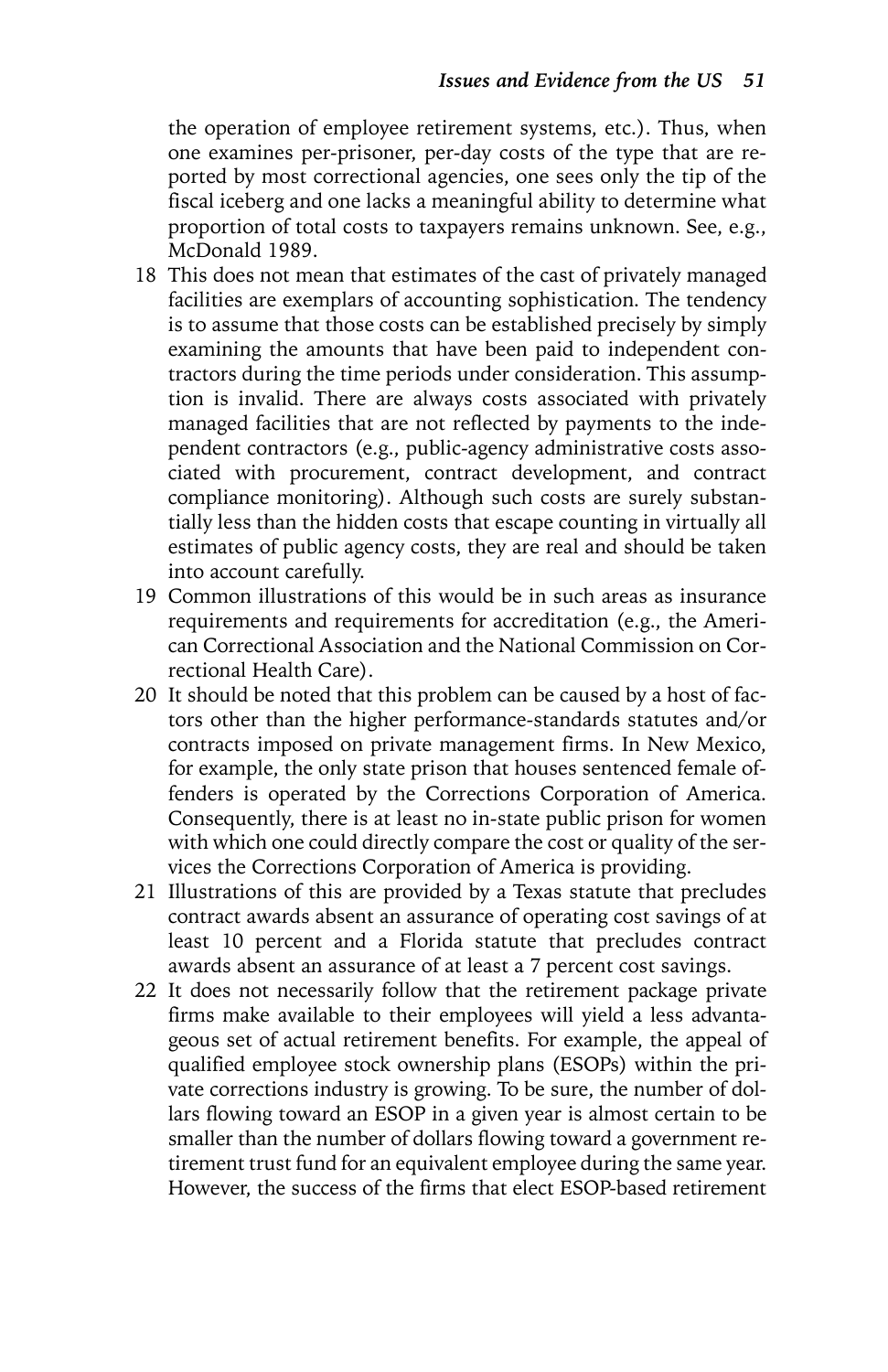#### *52 Privatizing Correctional Services*

programs for their employees might well yield such an appreciation on the value of the shares held for those employees that the financial value of the private employees' retirement package could be greater than the financial value of defined benefit retirement plans public employees have come to expect.

- 23 See, e.g., Logan and McGriff 1989; The Urban Institute 1989; Sellers 1989; Albright and Harchas 1990; McDonald 1990b; Crants 1991; General Accounting Office 1991; Texas Sunset Advisory Commission 1991; Brown 1994; Tennessee Select Oversight Committee on Corrections 1995; Loux 1996: 5–13; State of Washington Legislative Budget Committee 1996; Her Majesty's Prison Service 1996; Wilson, this volume.
- 24 An often-ignored illustration of the factors that influence cost savings is simply the costs that government was willing to tolerate prior to contracting decisions. All other things being equal, the higher the costs paid by government prior to contracting, the greater will be the cost savings realized by contracting. For example, Crants 1991: 57, reports that Santa Fe County, New Mexico was paying a relatively high US\$75.00 per prisoner per day prior to awarding a management contract to the Corrections Corporation of America in 1986 that provided for a per diem payment of US\$44.50 and thus yielding an estimated operating cost savings of 40.7 percent. Seldom, if ever, does one see evidence of savings of this magnitude being achieved by jurisdictions whose pre-existing costs were more in line with relevant regional averages.
- 25 See, for a further explanation of this point, Logan 1989.
- 26 Texas Sunset Advisory Commission 1991. It is worth noting that there is evidence that suggests that the cost advantage of the private facilities in Texas is persisting. A recent report released by the Texas Criminal Justice Policy Council as is required by applicable Texas statutes estimates the average cost per prisoner per day in Texas to have been US\$44.40 during fiscal year 1994 versus an estimated private facility cost per prisoner per day of \$35.25 (Texas Criminal Justice Policy Council 1995).
- 27 In large part on the strength of this cost analysis, the Texas Department of Criminal Justice subsequently awarded multiple additional contracts for the private design, construction, and management of state prisons. See, for additional details, Thomas and Bolinger 1996.
- 28 A portion of the difference in cost for each facility between the first and second years is caused by a difference in the means of allocating central office overhead costs. However, even if one focuses exclusively on facility costs and ignores the troublesome task of estimating off-budget costs, the cost comparison still favours the private facility.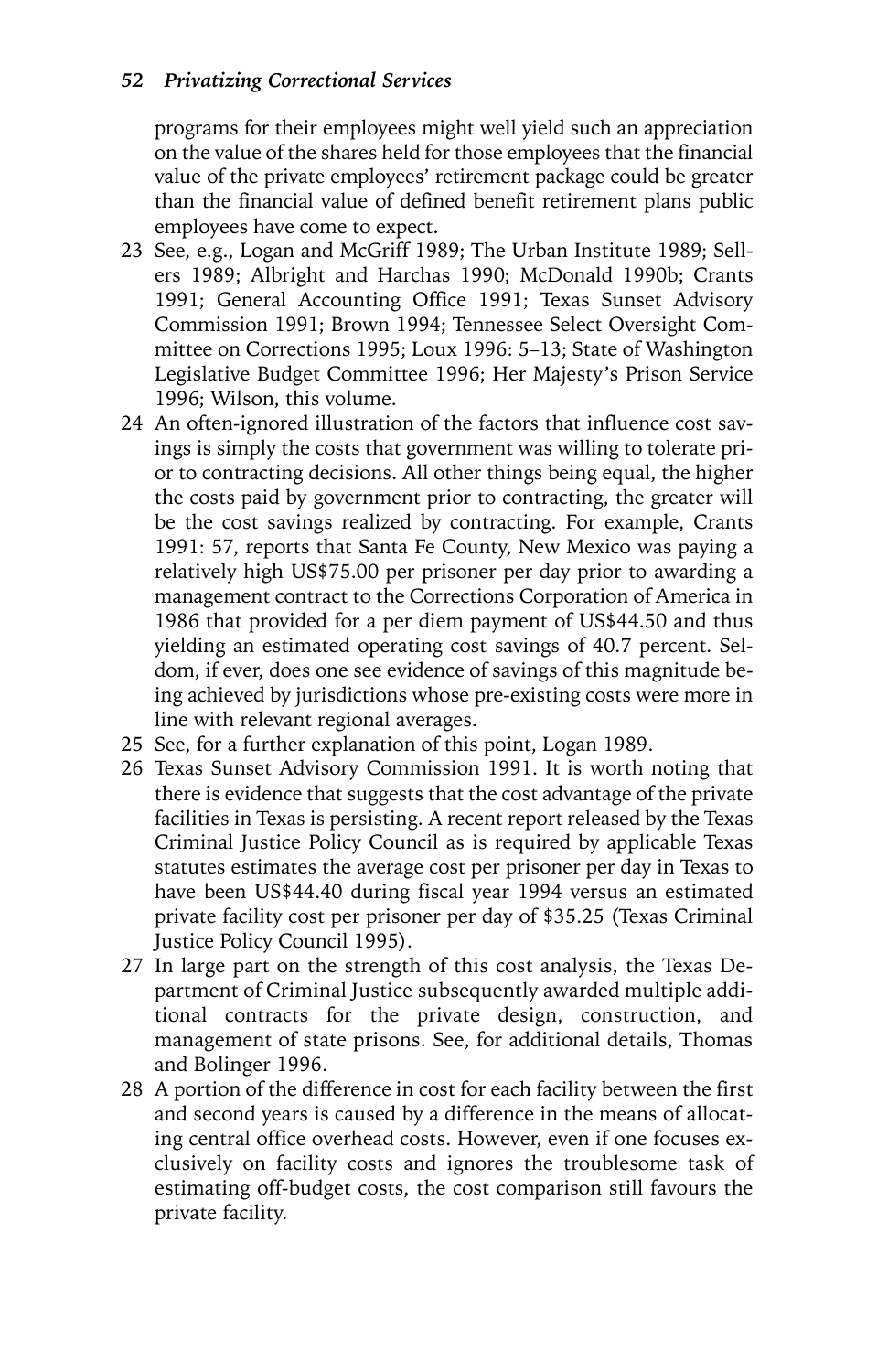- 29 The author has served as a consultant to the Florida Correctional Privatization Commission since 1993 and the information provided in the text was derived from his reviews of Commission files and interviews with the executive director of the Commission. All of the information, however, is a matter of public record pursuant to applicable provisions of Florida law.
- 30 One of the dimensions of the initiative involved contracting out for prisoner transportation services. Although this aspect of privatization is beyond the scope of this analysis, it is worth noting that the task of transporting prisoners to and from court has now been contracted out in 7 of the nation's 8 escort areas, that Prison Service estimates of resulting cost savings are substantial, and that research evidence reveals high levels of satisfaction with contract arrangements on the part of the police, courts, and Prison Service staff. See Wilson, this volume.
- 31 Two of the 4 facilities now in operation are managed by Group 4 Prison and Court Services, Ltd., one is managed by Premier Prison Services, Ltd. (a joint venture company that involves the Wackenhut Corrections Corporation), and one is managed by U.K. Detention Services, Ltd. (a joint venture company that involves the Corrections Corporation of America). One of the two facilities not yet in operation will be managed by Group 4 Prison and Court Services, Ltd.; the other facility not yet in operation will be managed by Securicor.
- 32 It should be noted that not all procurement efforts in the United Kingdom have resulted in private firms receiving contract awards. At least two of these efforts authorized public employee groups to submit competitive proposals. At the close of one of these procurements, which was for the Manchester Prison, the employee proposal was selected. The other, which was for the Buckley Hall Prison, concluded with a contract award to Group 4 Prison and Court Services, Ltd.
- 33 Although the focus of this analysis does not include possible cost savings associated with the design and construction of new correctional facilities, it is worth noting that reported cost savings in that area quite routinely fall in the range of 15 percent to 25 percent.
- 34 This is perhaps too polite a description of their practice. Some privatization critics prefer, in effect, to kill the messenger by rejecting favourable research reports on technical grounds they ignore altogether when commenting on findings with which they concur. Equally often, they try to step away from the evidence by contending that positive evidence from whatever facilities or systems have been the object of research cannot possibly have any applicability to the facilities or systems whose efforts to avoid privatization they are seeking to support. The obviousness of the double standard does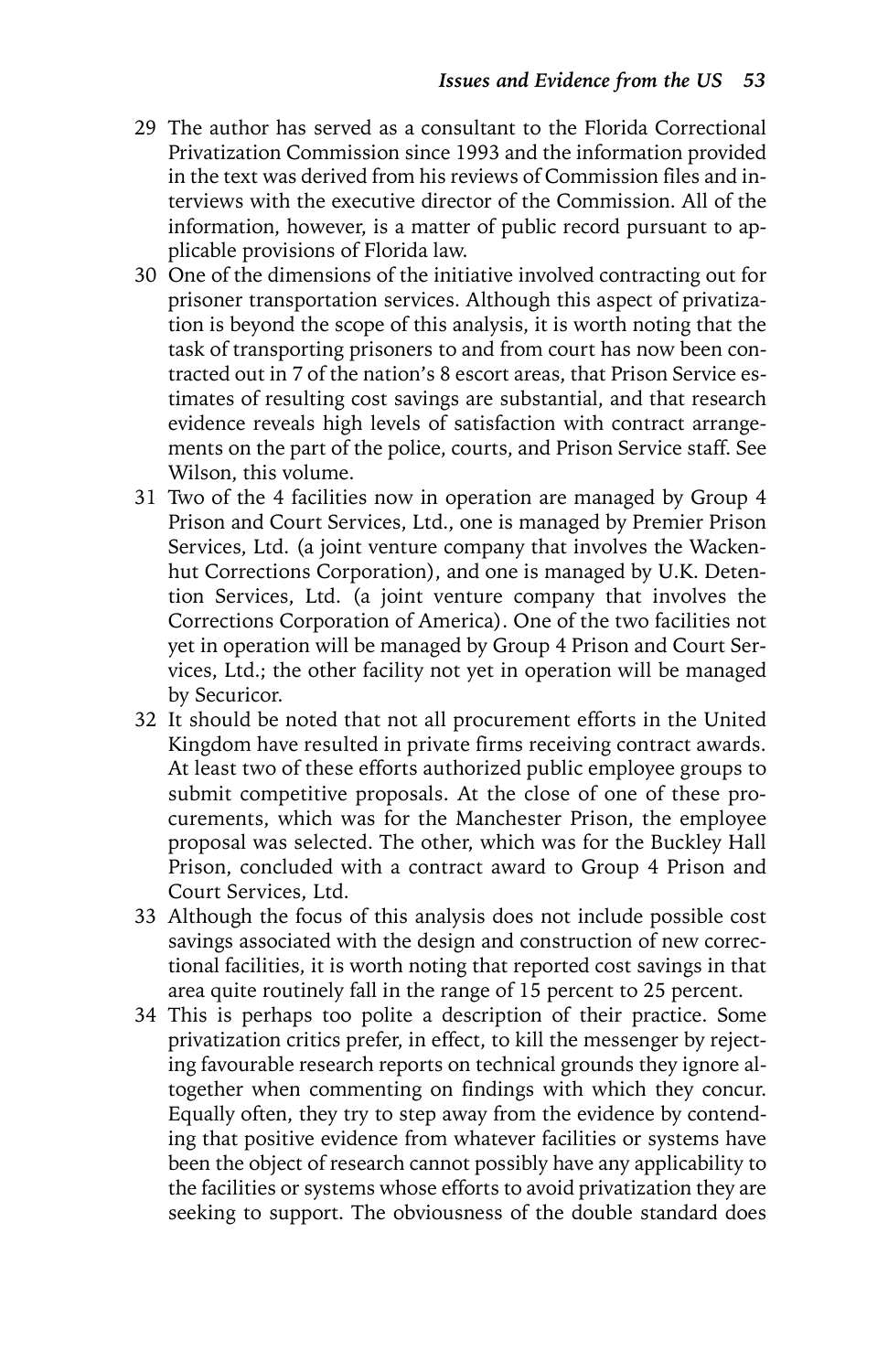little to establish the intellectual integrity of those who adopt it. Naturally, of course, any efforts by privatization proponents to ignore contracting failures or to emphasize atypically impressive success stories should be ignored.

- 35 This fact warrants at least some passing emphasis. Competition for facility management contract awards is nothing if not intense. If government plays its role competently—that is, if government places balanced emphasis on both the cost and the quality of correctional services and thereby precludes the success of "low-ball" bids—then the competition between the firms that comprise the private corrections industry will do much to undermine the viability of underperforming firms that are in, or that attempt to enter, the industry. Efforts to achieve this judicious balance presents government with some of the most challenging problems it confronts as a purchaser. First, if obtaining the best possible goods or services at the lowest possible cost is what allows government to become a "smart buyer" and government wishes to achieve that status, then government seeks a status it cannot achieve in the absence of fair competition between alternative suppliers. This invites the inclusion of less than demanding requirements in procurement documents regarding corporate qualifications, credentials, and financial strength and creates the possibility that inexperienced, undercapitalized firms will receive contracts. If, however, this potential problem is avoided, then other problems can easily surface. All other things being equal, the growth achieved by successful competitors tends to allow a progressively smaller number of competitors to achieve such superior positions that true competition between alternative providers becomes less and less possible. The resulting monopoly or oligopoly can thoroughly undermine the movement of government toward smart-buyer status. Thus, it seems self-evident that the key to becoming a smart buyer in the field of corrections is in the formulation of sophisticated requests for proposals and equally sophisticated methods for evaluating submissions by competing firms. Contrary views notwithstanding, the hard reality is that there is no language one can inject into contracts, or techniques one can incorporate into contract monitoring strategies that can compensate for poorly crafted procurement documents or weak evaluations of submissions. See, for a more general discussion of these issues, Kettl 1993.
- 36 This does not mean that no private facilities are operating under court orders or consent decrees that are applicable to the correctional systems of which they are a part. It does mean that I have found no evidence of a private firm having entered into a consent decree or being placed under a court order as a consequence of a finding of unconstitutional jail or prison conditions in a facility for which it was responsible.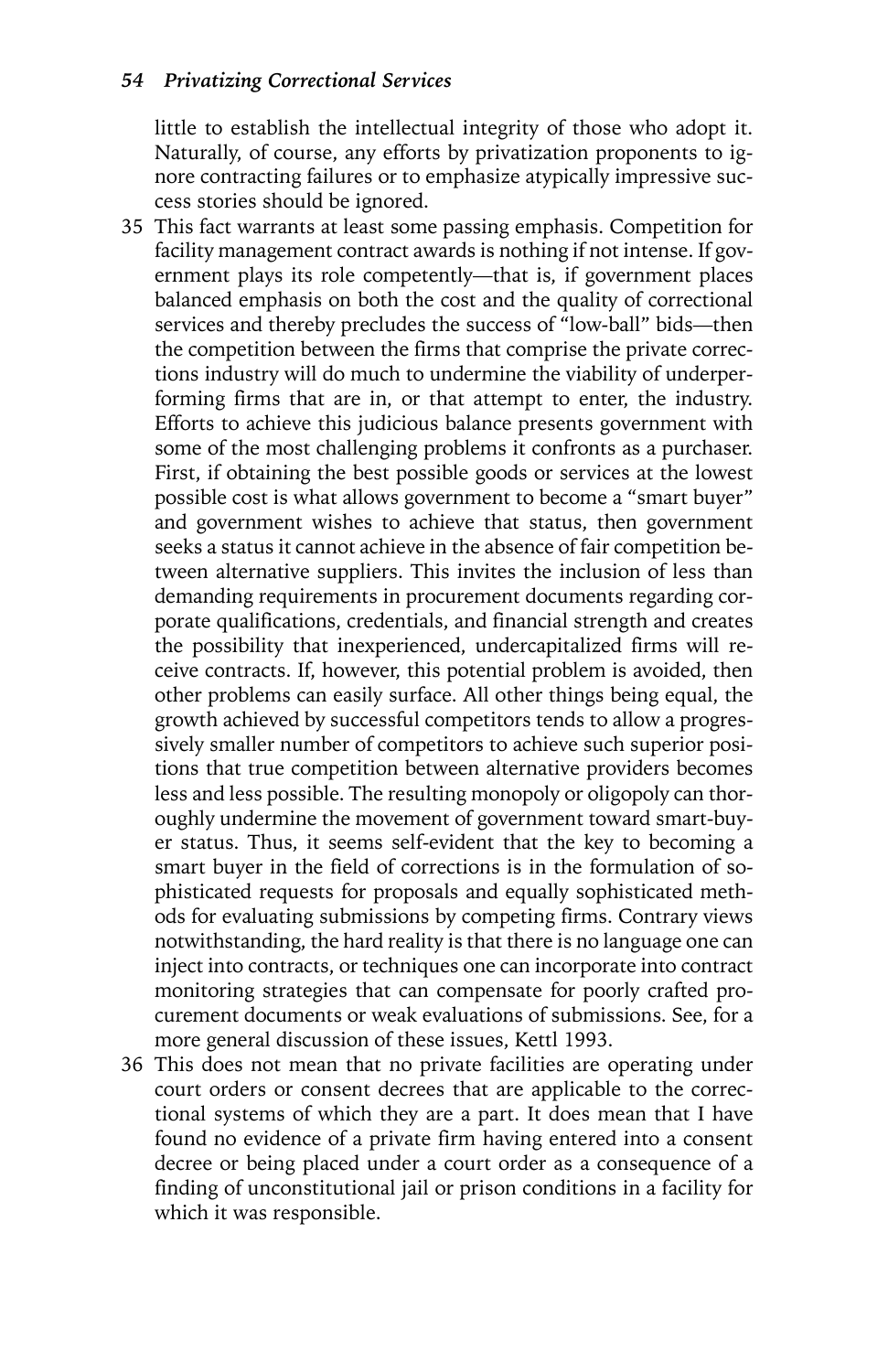- 37 This statement is perhaps a bit too kind to the private corrections management firms. As was indicated much earlier in this analysis, accreditation by the American Correctional Association and sometimes other accrediting bodies is often required by statute, by contract terms and conditions, or by both. On the other side of the ledger, it is also true that some management firms are operating facilities in jurisdictions whose public corrections agencies are far from enthusiastic about accreditation. Some of those agencies recommend against any effort to obtain accreditation.
- 38 Levinson 1985; Hackett, Hatry, Levinson, Allen, Chi, and Feigenbaum 1987; Brakel 1988; Sellers 1989; The Urban Institute 1989; McDonald 1990a; Logan 1992; Wynder 1993; Brown 1994; Macionis 1994; Bottomley, James, Clare, and Liebling 1996; Her Majesty's Prison Service 1996; and Wilson, this volume.
- 39 Tennessee Select Oversight Committee on Corrections 1995. Importantly, all three facilities had very high overall evaluation scores and the difference between the highest and lowest rated facility was only 1.32 points. This indication of sound performance at all three facilities is supported by the accreditation scores each received during the audit conducted by the American Correctional Association. Although there, too, the private facility had the highest score (99.29), both public facilities received very high marks (98.78 and 98.88).
- 40 The Correctional Privatization Commission was created during a special legislative session in mid-1993. Consisting of a five-member Commission (none of whom receive any compensation for their efforts) and a paid staff of five (two of whom are full-time contract compliance monitors), the Commission has contracted for the design, financing, construction, and operation of four state prisons: a 750-bed, medium-security prison now being operated by the Corrections Corporation of America; a 750-bed, medium-security prison now being operated by the Wackenhut Corrections Corporation; a 350-bed, medium-security prison now under construction that will be operated by the Corrections Corporation of America and is scheduled to receive its first prisoners in early January of 1997 and a 1,318-bed medium-to-close-custody prison that will be operated by the Wackenhut Corrections Corporation and is scheduled to receive its first prisoners in early February of 1997.
- 41 The best information available to me is that Illinois is the only state in the United States which has enacted legislation that prohibits the privatization of its local jails and state prisons. However, a bill that would have similar consequences is now being considered by New York.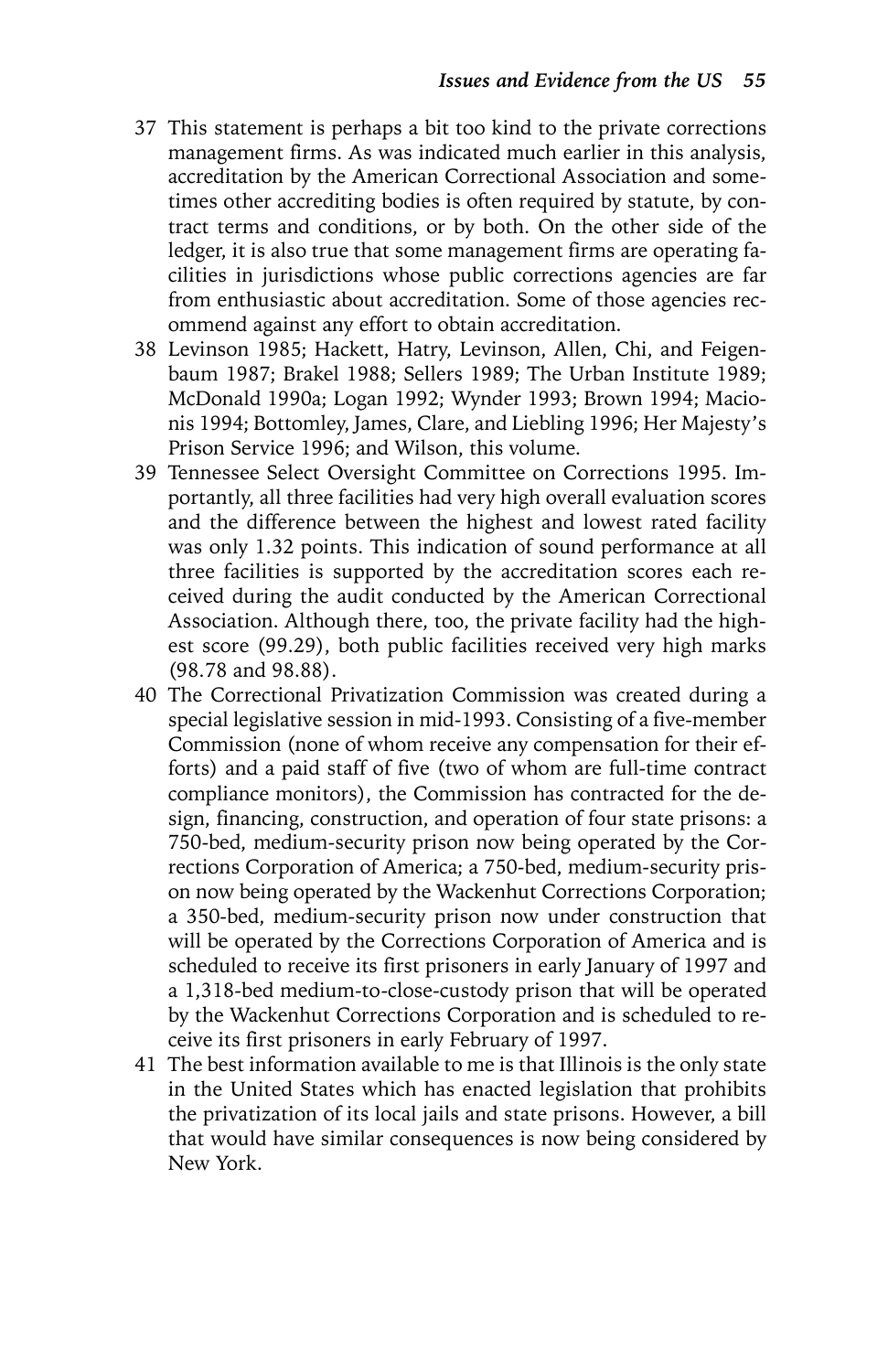

# Appendix 1 **?**Table showing growth of privatization industry and

| Management Firm                       | Capacity of<br>facilities un-<br>der contract<br>within Unit-<br>ed States | Capacity of<br>facilities un-<br>der contract<br>outside<br>United<br><b>States</b> |
|---------------------------------------|----------------------------------------------------------------------------|-------------------------------------------------------------------------------------|
| Alternative Programs, Inc.            | 240                                                                        |                                                                                     |
| The Bobby Ross Group                  | 1,832                                                                      |                                                                                     |
| Capital Correctional Resources        | 1,056                                                                      |                                                                                     |
| Cornell Corrections, Inc.             | 1,328                                                                      |                                                                                     |
| Corrections Corporation of America    | 34,157                                                                     | 1,479                                                                               |
| Correctional Systems                  | 30                                                                         |                                                                                     |
| Dove Development Corporation          | 1,002                                                                      |                                                                                     |
| Esmor Correctional Services, Inc.     | 1,270                                                                      |                                                                                     |
| Fenton Security, Inc.                 | 228                                                                        |                                                                                     |
| Group 4 Prison & Court Services, Ltd. |                                                                            | 1,395                                                                               |
| The GRW Corporation                   | 100                                                                        |                                                                                     |
| Management & Training Corporation     | 3,489                                                                      |                                                                                     |
| Mid-Tex Detnetion, Inc.               | 1,207                                                                      |                                                                                     |
| <b>RECOR</b>                          | 344                                                                        |                                                                                     |
| Securicor                             |                                                                            | 800                                                                                 |
| <b>US Corrections Corporation</b>     | 4,818                                                                      |                                                                                     |
| Wackenhut Corrections Corporation     | 19,029                                                                     | 2,628                                                                               |
| Totals                                | 70,130                                                                     | 6,302                                                                               |

Note: Statistics for capacity include facilities under construction and contracts being negotiated as well as finalized contracts. The decrease in overall capacity for Esmor Correctional Services, Inc. is caused by conversion of facilities earlier classified as adult into juvenile facilities.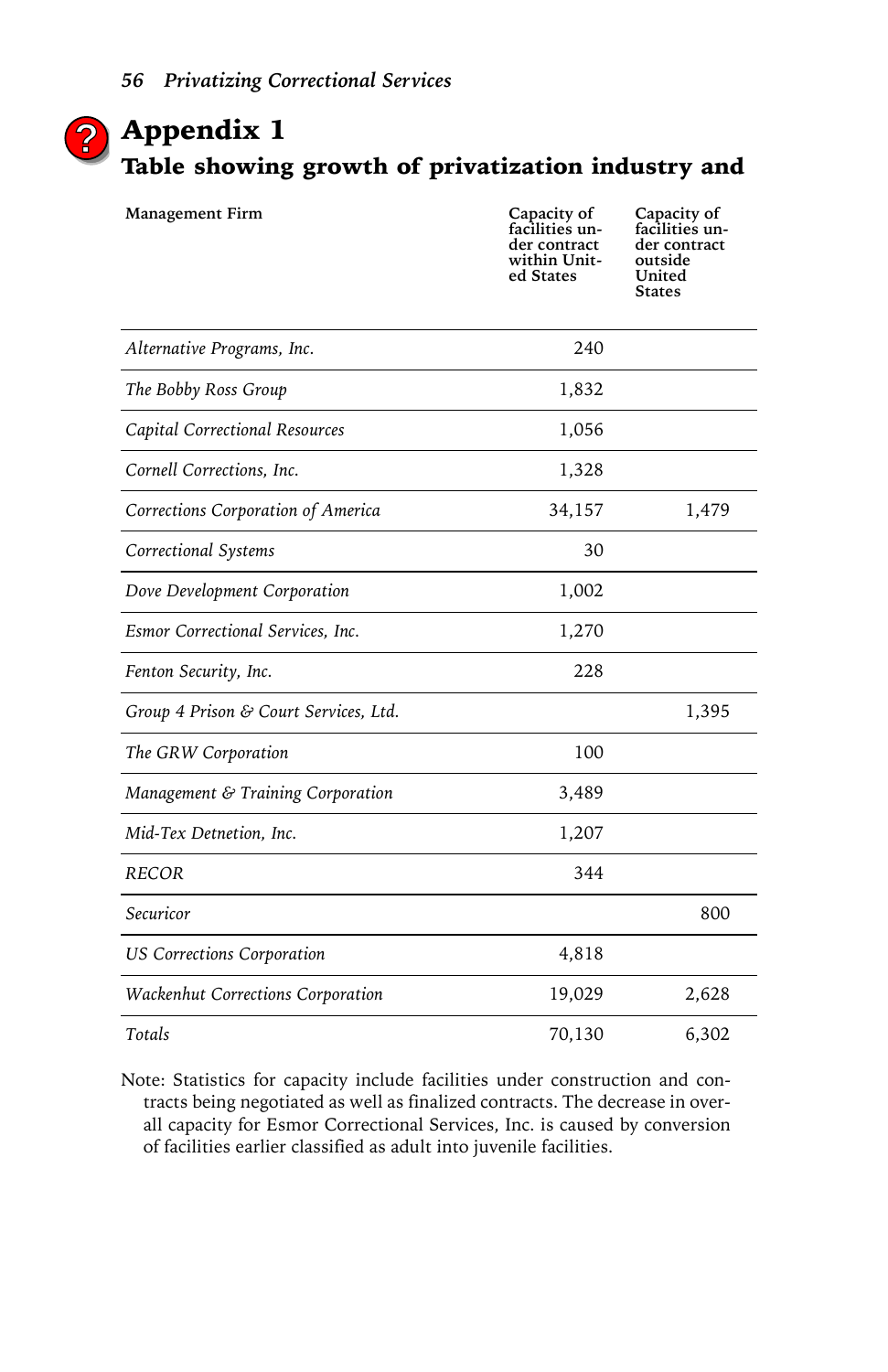# estimates of market share for July 10, 1996

| Total capaci-<br>ty of facili-<br>ties under<br>contract | Overall<br>change in<br>contract ca-<br>pacity since<br>Dec. 31,<br>1995 | Market<br>share based<br>on contracts<br>within Unit-<br>ed States | Market<br>share based<br>on contracts<br>outside<br>United<br><b>States</b> | Internation-<br>al market<br>share |
|----------------------------------------------------------|--------------------------------------------------------------------------|--------------------------------------------------------------------|-----------------------------------------------------------------------------|------------------------------------|
| 240                                                      |                                                                          | 0.34%                                                              |                                                                             | 0.31%                              |
| 1,832                                                    |                                                                          | 2.61%                                                              |                                                                             | 2.40%                              |
| 1,056                                                    |                                                                          | 1.51%                                                              |                                                                             | 1.38%                              |
| 1,328                                                    |                                                                          | 1.89%                                                              |                                                                             | 1.74%                              |
| 35,636                                                   | 16.42%                                                                   | 48.71%                                                             | 23.47%                                                                      | 46.62%                             |
| 30                                                       |                                                                          | 0.04%                                                              |                                                                             | 0.04%                              |
| 1,002                                                    |                                                                          | 1.43%                                                              |                                                                             | 1.31%                              |
| 1,270                                                    | $-35.53%$                                                                | 1.81%                                                              |                                                                             | 1.66%                              |
| 228                                                      |                                                                          | 0.33%                                                              |                                                                             | 0.30%                              |
| 1,395                                                    |                                                                          |                                                                    | 22.14%                                                                      | 1.83%                              |
| 100                                                      |                                                                          | 0.14%                                                              |                                                                             | 0.13%                              |
| 3,489                                                    |                                                                          | 4.98%                                                              |                                                                             | 4.56%                              |
| 1,207                                                    |                                                                          | 1.72%                                                              |                                                                             | 1.58%                              |
| 344                                                      |                                                                          | 0.49%                                                              |                                                                             | 0.45%                              |
| 800                                                      |                                                                          |                                                                    | 12.69%                                                                      | 1.05%                              |
| 4,818                                                    | 3.43%                                                                    | 6.87%                                                              |                                                                             | 6.30%                              |
| 21,657                                                   | 38.32%                                                                   | 27.13%                                                             | 41.70%                                                                      | 28.33%                             |
| 76,432                                                   | 20.19%                                                                   | 100.00%                                                            | 100.00%                                                                     | 100.00%                            |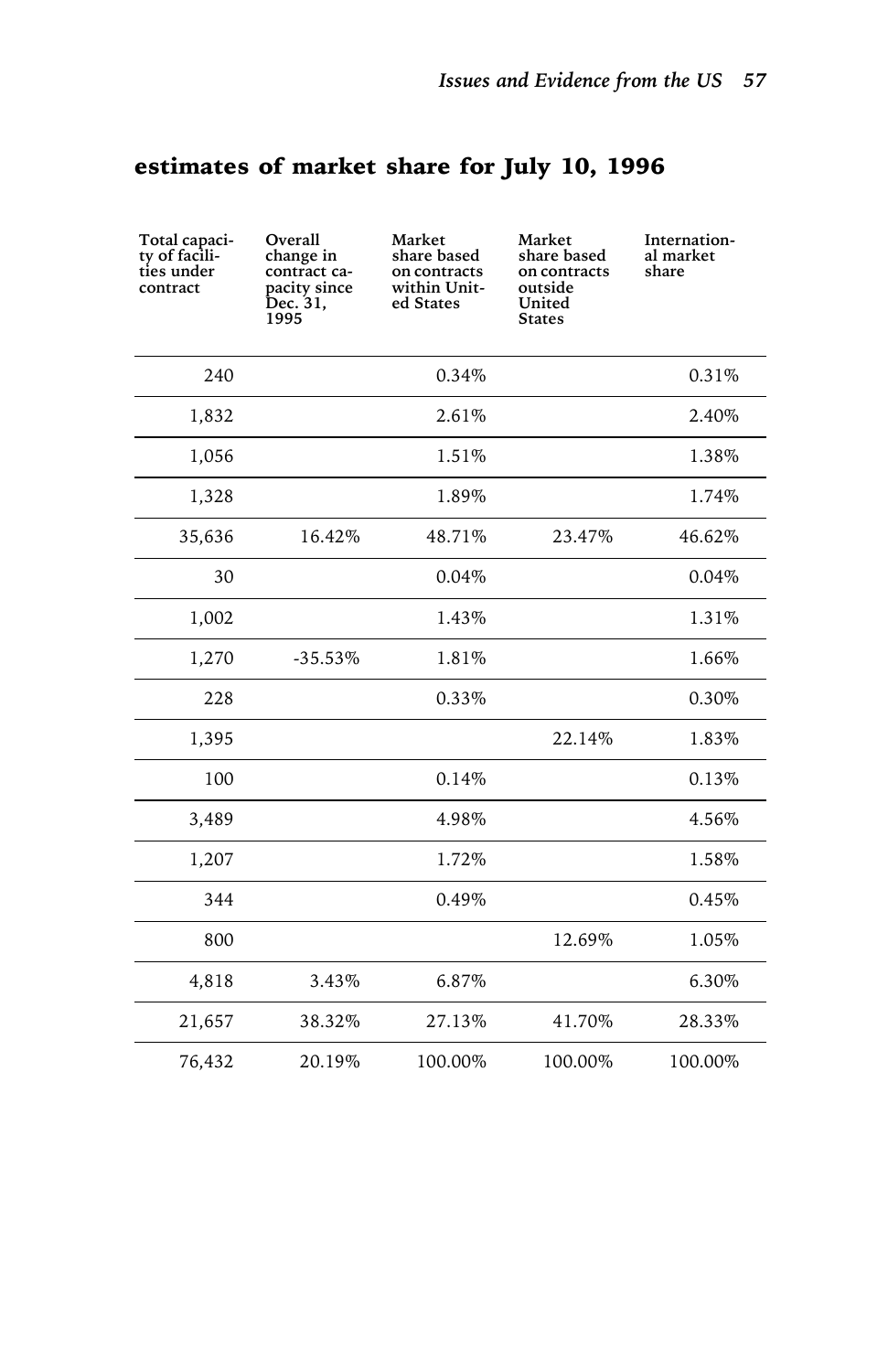# Appendix 2

Graph showing 10-year growth in rated capacity of secure, adult, private correctional facilites. Figures are based upon year-end estimates of capacity and include facilities under construction as well as planned expansions.



# References

Albright, Sandra E., and Fran Harchas (1990). Private Prison Management in Louisiana: A Cost Analysis. Unpublished manuscript.

American Correctional Association (1996). *Directory of Juvenile and Adult Correctional Departments, Institutions, Agencies, and Paroling Authorities*. Laurel, MD: American Correctional Association.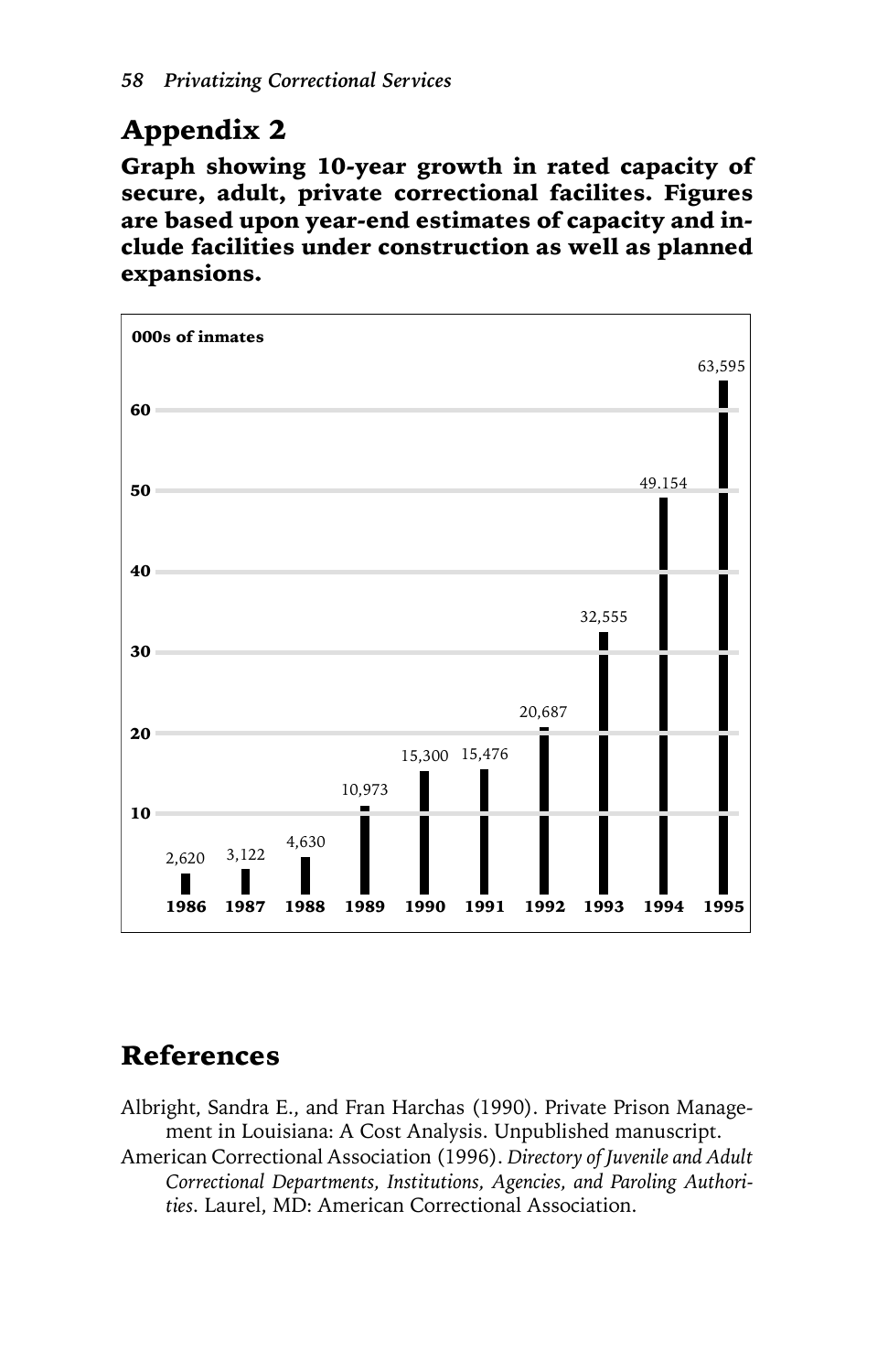- Bottomley, Keith, Adrian James, Emma Clare, and Akison Liebling (1996). *Wolds Remand Prison: An Evaluation*. London: Home Office Research and Statistics Directorate.
- Bowery, Margaret (1994). *Junee: One Year Out*. Sydney, AU: New South Wales Department of Corrective Services.
	- ——— (1996). *Private Prisons in New South Wales: Junee-Year Two*. Sydney, AU: New South Wales Department of Corrective Services.
- Brakel, Samuel J. (1988). Prison Management, Private Enterprise Style: The Inmates' Evaluation. *New England Journal on Criminal and Civil Confinement* 14.
- Brown, Allan (1994). Economic and Qualitative Aspects of Prison Privatisation in Queensland. In Paul Moyle (ed), *Private Prisons and Police: Recent Australian Trends* (Annandale, NSW: Pluto: 194–218.
- Camp, Camille G., and George M. Camp (1984). *Private Sector Involvement in Prison Services and Operation*. New York: Criminal Justice Institute.
- Cohen, William (1976). Negro Involuntary Servitude in the South, 1865– 1940: A Preliminary Analysis. *The Journal of Southern History* 42.
- Crants III, R. (1991). Private Prison Management: A Study in Economic Efficiency. *Journal of Contemporary Criminal Justice* 7.
- Eriksson, Torsten (1976). *The Reformers: An Historical Survey of Pioneer Experiments in the Treatment of Criminals*. New York: Elsevier.
- Hackett, Judith, Harry Hatry, Robert B. Levinson, Joan Allen, Keon Chi, and Edward D. Feigenbaum (1987). *Issues in Contracting for the Private Operation of Prisons and Jails*. Washington, DC: The Council of State Governments and The Urban Institute.
- Her Majesty's Prison Service (1996). *Review of Comparative Costs and Performance of Privately and Publicly Operated Prisons*. London: Her Majesty's Prison Service.
- Kettl, Donald F. (1993). *Sharing Power: Public Governance and Private Markets*. Washington, DC: The Brookings Institute.
- Keve, Paul W. (1986). *The History of Corrections in Virginia*. Charlottesville, VA: University of Virginia Press.
- Krantz, Sheldon, and Lynn S. Branham (1991). *The Law of Sentencing, Corrections and Prisoners' Rights: Cases and Materials*. 4th ed. St. Paul, MN: West.
- Levinson, Robert B. (1985). Okeechobee: An Evaluation of Privatization in Corrections. *Prison Journal* 65.
- Lichtenstein, Alex (1993). Good Roads and Chain Gangs in the Progressive South: "The Negro Convict is a Slave." *Journal of Southern History* 59.
- Logan, Charles H. (1989). Proprietary Prisons. In Lynne Goodstein and Doris Layton MacKenzie (eds), *The American Prison: Issues in Research and Policy* (New York: Plenum: 45–62.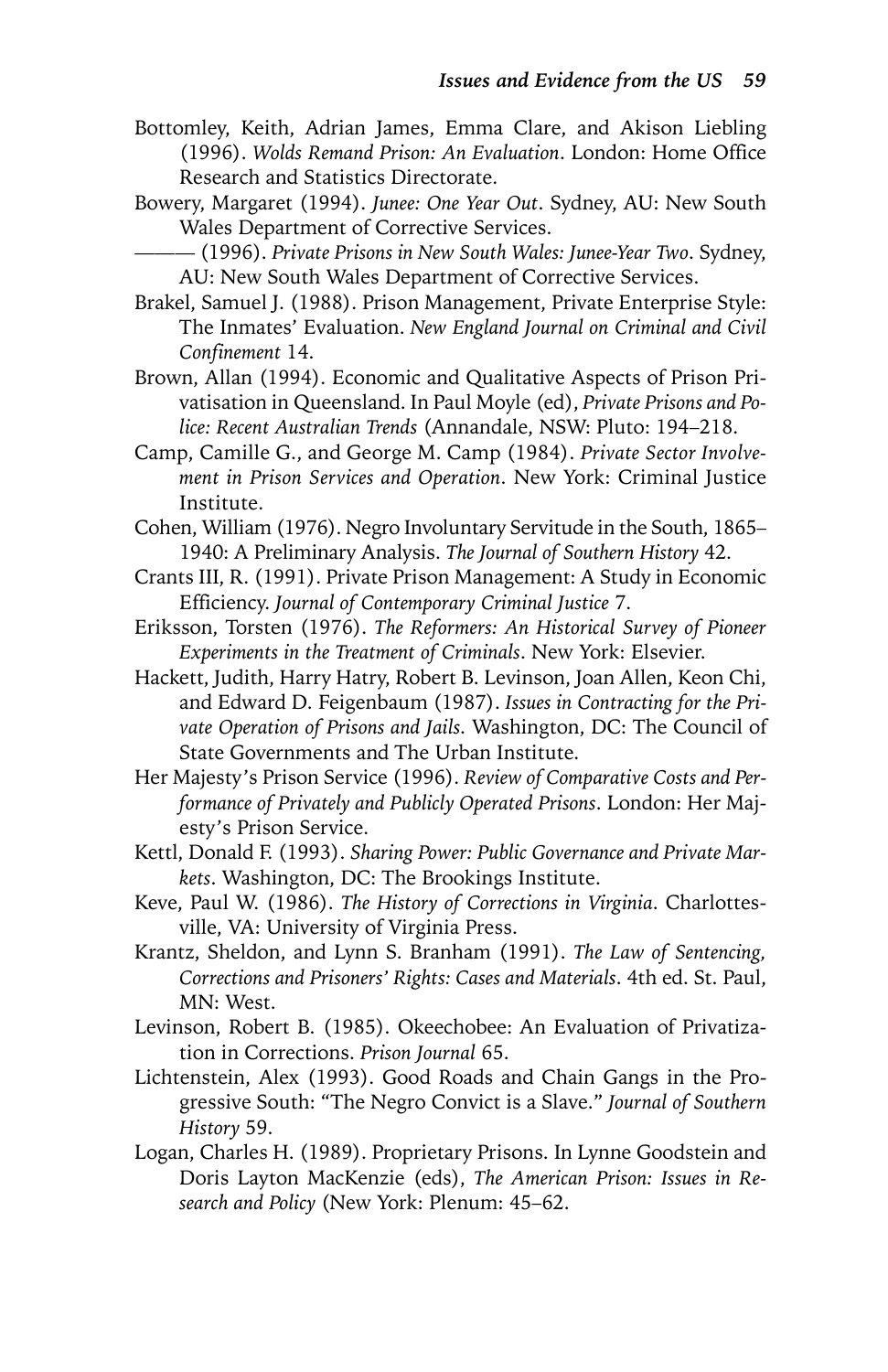——— (1990). *Private Prisons: Cons and Pros*. New York: Oxford University Press.

- ——— (1992). Well Kept: Comparing Quality of Confinement in Private and Public Prisons. *Journal of Criminal Law and Criminology* 83.
- Logan, Charles H., and Bill W. McGriff (1989). Comparing Costs of Public and Private Prisons: A Case Study. *NIJ [National Institute of Justice] Reports* 216.
- Loux, Steven (1996). *Prison Privatization in Pennsylvania*. Harrisburg, PA: Commonwealth Foundation.
- Macionis, Sam (1994). Economic and Qualitative Aspects of Prison Privatisation in Queensland. In Paul Moyle (ed), *Private Prisons and Police: Recent Australian Trends* (Annandale, NSW: Pluto: 194–218.
- McConville, Sean (1987). Aid from Industry? Private Corrections and Prison Crowding. In Stephen D. Gottfredson and Sean McConville (eds), *America's Correctional Crisis: Prison Populations and Public Policy* (New York: Greenwood): 221–242.
- McDonald, Douglas C. (1989). *The Cost of Corrections: In Search of the Bottom Line*. Washington, DC: National Institute of Corrections.
	- ——— (1990a). *Private Prisons and the Public Interest*. New York: Rutgers University Press.

——— (1990b). The Costs of Operating Public and Private Correctional Facilities. In Douglas C. McDonald (ed), *Private Prisons and the Public Interest* (New York: Rutgers University Press: 86–106.

- McKelvey, Blake (1977). *American Prisons: A History of Good Intentions*. Montclair, NJ: Patterson Smith.
- Mullen, Joan, Kent J. Chabotar, and Deborah M. Carrow (1985). *The Privatization of Corrections*. Washington, DC: National Institute of Justice.
- Osborne, David, and Ted Gaebler (1992). *Reinventing Government: How the Entrepreneurial Spirit Is Transforming the Public Sector*. Reading, MA: Addison-Wesley.
- Robbins, Ira P. (1988). *The Legal Dimensions of Private Incarceration.* Washington, DC: American Bar Association.
- Sellers, Martin P. (1989). Private and Public Prisons: A Comparison of Costs, Programs, and Facilities. *International Journal of Offender Therapy and Comparative Criminology* 33.

Sellin, Thorsten (1976). *Slavery and the Penal System*. New York: Elsevier.

- Shichor, David (1995). *Punishment for Profit: Private Prisons/Public Concerns*. Thousand Oaks, CA: Sage.
- State of Florida, Office of the Auditor General (1993). *Certification of Correctional Facility Actual Per Diem Costs Pursuant to Section 957.07, Florida Statutes*.
- State of Washington Legislative Budget Committee (1996). *Department of Corrections Privatization Feasibility Study*. Olympia, WA: Legislative Budget Committee.